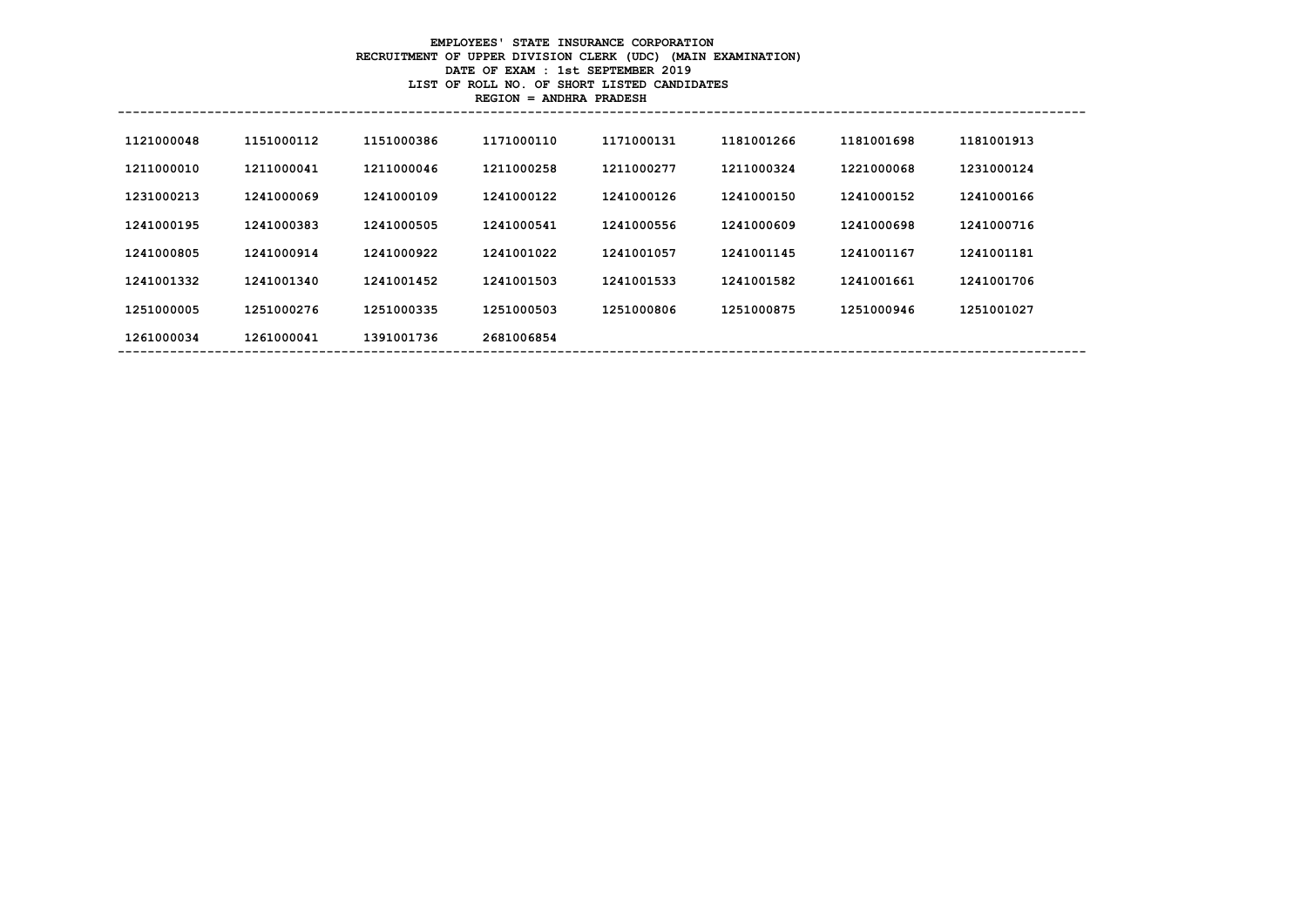# **EMPLOYEES' STATE INSURANCE CORPORATION RECRUITMENT OF UPPER DIVISION CLERK (UDC) (MAIN EXAMINATION) DATE OF EXAM : 1st SEPTEMBER 2019 LIST OF ROLL NO. OF SHORT LISTED CANDIDATES REGION = BIHAR**

| 1241000826 | 1251000211 | 1251000822 | 1331000002 | 1331000053 | 1331000131 | 1331000336 | 1331000470 |
|------------|------------|------------|------------|------------|------------|------------|------------|
| 1341000150 | 1351000002 | 1351000052 | 1351000271 | 1351000272 | 1351000290 | 1351000405 | 1351000464 |
| 1351000538 | 1351000566 | 1351000575 | 1351000613 | 1351000620 | 1351000710 | 1351000754 | 1351000776 |
| 1351000794 | 1361000119 | 1361000153 | 1361000213 | 1361000234 | 1361000279 | 1361000317 | 1361000328 |
| 1361000346 | 1361000450 | 1361000455 | 1361000473 | 1361000482 | 1361000503 | 1361000636 | 1371000002 |
| 1371000038 | 1371000071 | 1371000108 | 1371000267 | 1371000339 | 1371000432 | 1371000536 | 1371000656 |
| 1371000845 | 1371000846 | 1371000856 | 1371000932 | 1371001051 | 1371001056 | 1381000050 | 1381000076 |
| 1381000123 | 1381000352 | 1381000364 | 1381000429 | 1381000445 | 1381000485 | 1381000563 | 1381000598 |
| 1381000620 | 1381000635 | 1381000697 | 1381000698 | 1381000812 | 1381000934 | 1381000948 | 1381000988 |
| 1381001013 | 1381001076 | 1381001193 | 1391000072 | 1391000082 | 1391000093 | 1391000116 | 1391000168 |
| 1391000202 | 1391000232 | 1391000270 | 1391000285 | 1391000368 | 1391000390 | 1391000400 | 1391000711 |
| 1391000748 | 1391000766 | 1391000795 | 1391000909 | 1391000928 | 1391000944 | 1391000998 | 1391001088 |
| 1391001117 | 1391001140 | 1391001143 | 1391001192 | 1391001235 | 1391001240 | 1391001256 | 1391001282 |
| 1391001376 | 1391001451 | 1391001534 | 1391001590 | 1391001610 | 1391001706 | 1391001734 | 1391001742 |
| 1391001795 | 1391001816 | 1391001909 | 1391001917 | 1391001921 | 1391001967 | 1391002011 | 1391002070 |
| 1391002172 | 1391002228 | 1391002258 | 1391002318 | 1391002478 | 1391002537 | 1391002596 | 1391002616 |
| 1391002693 | 1391002809 | 1391002819 | 1391002869 | 1391002890 | 1391003048 | 1391003150 | 1391003443 |
| 1391003490 | 1391003554 | 1391003650 | 1391003824 | 1391003874 | 1391004245 | 1391004250 | 1391004360 |
| 1391004428 | 1391004453 | 1391004469 | 1391004680 | 1391004716 | 1391004732 | 1391004758 | 1391004795 |
| 1391004874 | 1391004995 | 1391005001 | 1391005036 | 1391005099 | 1391005162 | 1391005300 | 1391005662 |
| 1391006025 | 1391006155 | 1391006434 | 1391006495 | 1391006575 | 1391006612 | 1391006757 | 1391006771 |
| 1391006853 | 1391006860 | 1391006862 | 1391007107 | 1391007123 | 1391007138 | 1391007299 | 1391007331 |
| 1391007385 | 1391007462 | 1391007491 | 1391007522 | 1391007541 | 1391007606 | 1391007639 | 1391007701 |
| 1391007759 | 1391007789 | 1391007817 | 1391007826 | 1391007840 | 1391007842 | 1391007884 | 1391007894 |
| 1391007908 | 1391007948 | 1391007975 | 1391008015 | 1391008102 | 1391008187 | 1391008334 | 1391008438 |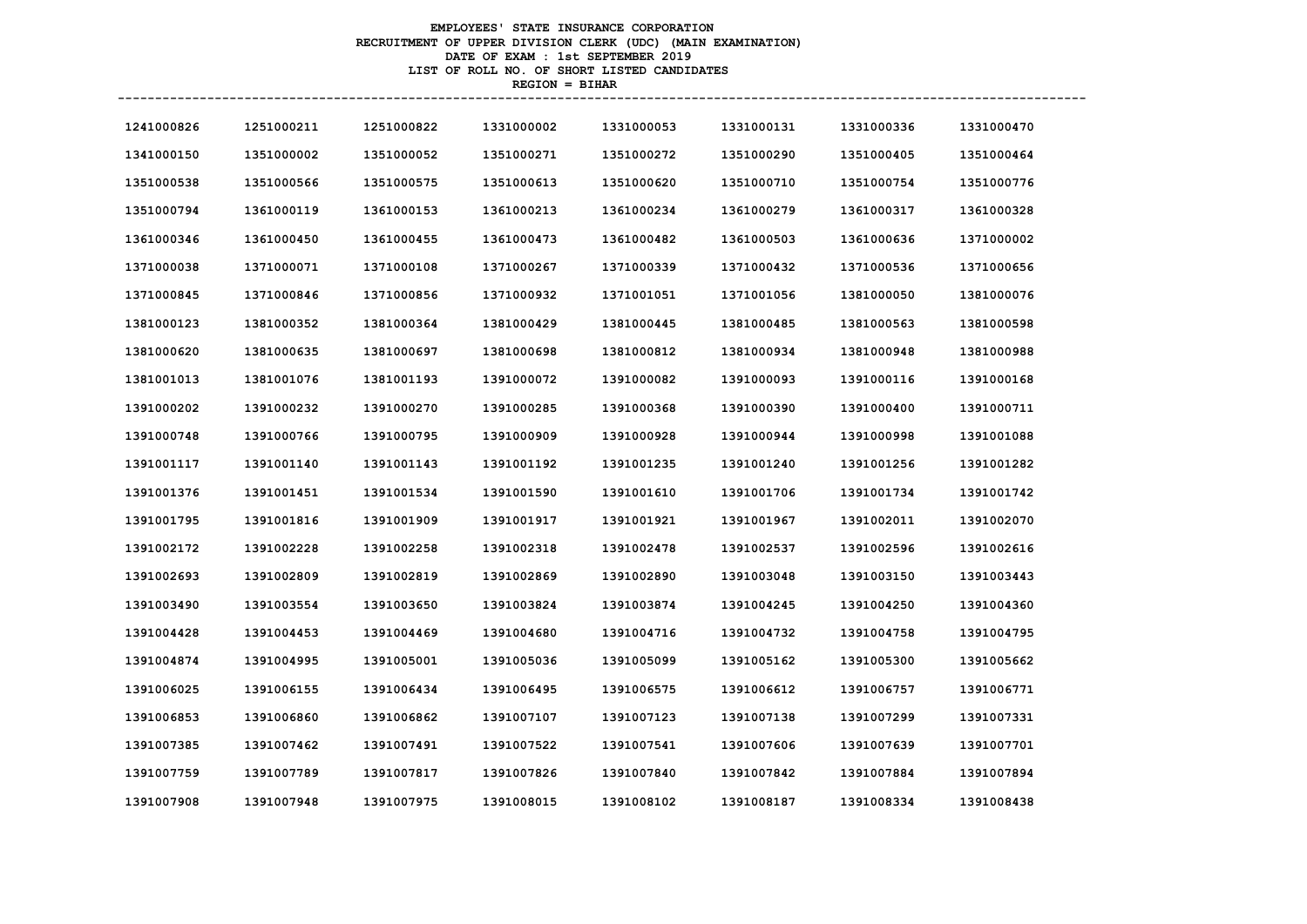| 1391008536 | 1391008638 | 1391008671 | 1391008710 | 1391008741 | 1391008751 | 1391008757 | 1391008769 |
|------------|------------|------------|------------|------------|------------|------------|------------|
| 1391008823 | 1391008837 | 1391008975 | 1391009000 | 1391009025 | 1391009028 | 1391009030 | 1391009043 |
| 1391009138 | 1391009192 | 1391009398 | 1391009423 | 1391009479 | 1391009708 | 1391009817 | 1391009893 |
| 1391009899 | 1391010326 | 1391010440 | 1391010614 | 1391010900 | 1391010909 | 1391010923 | 1391010964 |
| 1391010997 | 1391011000 | 1391011128 | 1391011264 | 1391011508 | 1391011651 | 1391011721 | 1391011802 |
| 1391012311 | 1391012489 | 1391012663 | 1391012713 | 1391013181 | 1391013246 | 1391013279 | 1391013337 |
| 1391013506 | 1391013529 | 1391013557 | 1391013604 | 1391013724 | 1401000079 | 1401000087 | 1401000089 |
| 1401000090 | 1401000126 | 1401000140 | 1401000170 | 1401000271 | 1401000328 | 1401000337 | 1401000338 |
| 1431000272 | 1451006432 | 1451006810 | 1451008224 | 1451008732 | 1451010423 | 1451011016 | 1451011892 |
| 1451011999 | 1451012177 | 1451018593 | 1451023803 | 1451024314 | 1451024348 | 1481000398 | 1481000590 |
| 1491000182 | 1491000210 | 1491000235 | 1491000547 | 1491000851 | 1491000857 | 1741000068 | 1771000384 |
| 1771000395 | 1781000433 | 1781000437 | 1781000536 | 1791000022 | 1791000055 | 1801000016 | 1811000536 |
| 1811000687 | 1811001409 | 2091000711 | 2331000913 | 2521000855 | 2571001476 | 2921000258 | 2931000221 |
| 2941000447 | 2951006078 | 2981000505 |            |            |            |            |            |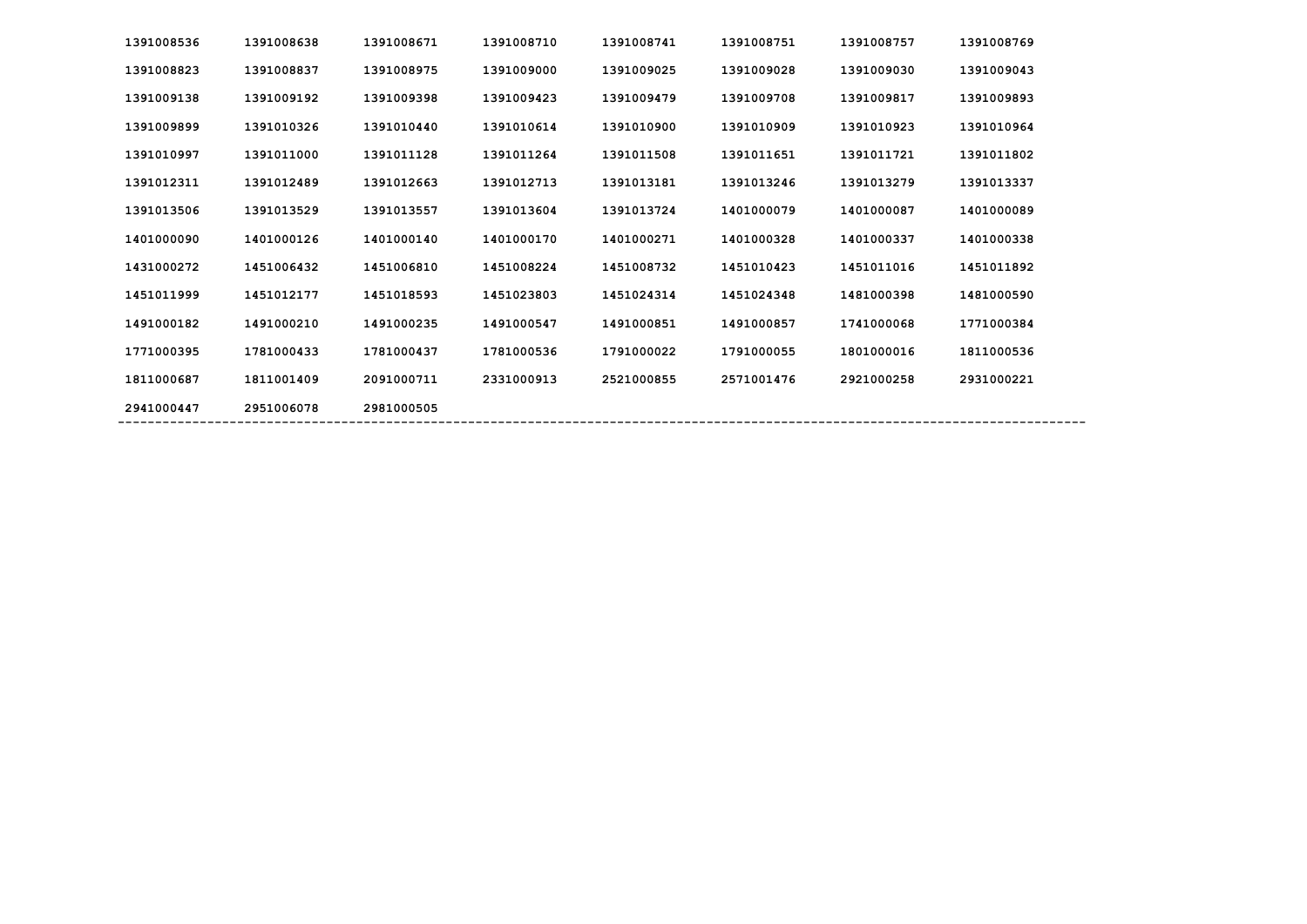# **EMPLOYEES' STATE INSURANCE CORPORATION RECRUITMENT OF UPPER DIVISION CLERK (UDC) (MAIN EXAMINATION) DATE OF EXAM : 1st SEPTEMBER 2019 LIST OF ROLL NO. OF SHORT LISTED CANDIDATES REGION = CHHATISGARH**

| 1181000294 | 1181000712 | 1181001951 | 1181002006 | 1181002016 | 1181002028 | 1181002079 | 1181002087 |
|------------|------------|------------|------------|------------|------------|------------|------------|
| 1181002091 | 1181002248 | 1181002338 | 1181002360 | 1181002451 | 1251000061 | 1251000160 | 1251000801 |
| 1261000047 | 1351000589 | 1381000844 | 1391009029 | 1391012846 | 1401000265 | 1421000009 | 1421000015 |
| 1421000021 | 1421000022 | 1421000062 | 1421000073 | 1421000092 | 1421000104 | 1421000112 | 1421000130 |
| 1421000140 | 1421000153 | 1421000157 | 1421000171 | 1421000189 | 1421000190 | 1421000196 | 1421000214 |
| 1421000220 | 1421000229 | 1421000237 | 1421000251 | 1421000260 | 1421000287 | 1421000309 | 1421000311 |
| 1421000321 | 1421000361 | 1421000363 | 1421000368 | 1421000391 | 1421000408 | 1421000419 | 1421000427 |
| 1421000437 | 1421000444 | 1421000455 | 1421000458 | 1421000459 | 1421000482 | 1421000487 | 1421000489 |
| 1421000505 | 1421000518 | 1421000533 | 1421000557 | 1421000566 | 1421000568 | 1421000579 | 1421000597 |
| 1421000632 | 1421000637 | 1421000657 | 1421000659 | 1421000665 | 1421000676 | 1421000687 | 1421000689 |
| 1421000713 | 1431000016 | 1431000024 | 1431000065 | 1431000081 | 1431000125 | 1431000129 | 1431000139 |
| 1431000175 | 1431000185 | 1431000194 | 1431000195 | 1431000231 | 1431000259 | 1431000261 | 1431000304 |
| 1431000312 | 1431000315 | 1431000363 | 1431000372 | 1431000430 | 1431000437 | 1431000439 | 1431000461 |
| 1431000472 | 1431000507 | 1441000015 | 1441000085 | 1441000090 | 1441000097 | 1441000126 | 1441000143 |
| 1441000170 | 1441000226 | 1441000234 | 1441000243 | 1441000253 | 1441000259 | 1441000275 | 1441000286 |
| 1441000304 | 1441000307 | 1441000313 | 1441000336 | 1441000412 | 1441000424 | 1441000472 | 1441000489 |
| 1441000495 | 1441000511 | 1441000543 | 1441000558 | 1441000559 | 1441000563 | 1441000676 | 1441000686 |
| 1441000691 | 1441000727 | 1441000743 | 1441000772 | 1441000784 | 1441000792 | 1441000796 | 1441000816 |
| 1441000864 | 1451004948 | 1451005995 | 1451010074 | 1801000132 | 1811000039 | 1811001309 | 1811001439 |
| 1811001452 | 1811001636 | 1811001707 | 1811002303 | 1811002379 | 1811002487 | 1811002547 | 1821000301 |
| 1971000927 | 2091000017 | 2211000415 | 2211000502 | 2211000706 | 2211001093 | 2211001996 | 2211002847 |
| 2211003008 | 2211003036 | 2211003694 | 2211003867 | 2211004104 | 2211004766 | 2211004915 | 2211005299 |
| 2211005458 | 2211005469 | 2211005894 | 2211006033 | 2211006138 | 2311000122 | 2311000211 | 2331000551 |
| 2331000712 | 2331002739 | 2361000125 | 2361000247 | 2511000660 | 2511003922 | 2681001200 | 2681001369 |
| 2681006443 | 2681006550 | 2861000329 | 2861001727 | 2921000148 | 2921000311 | 2951003199 |            |
|            |            |            |            |            |            |            |            |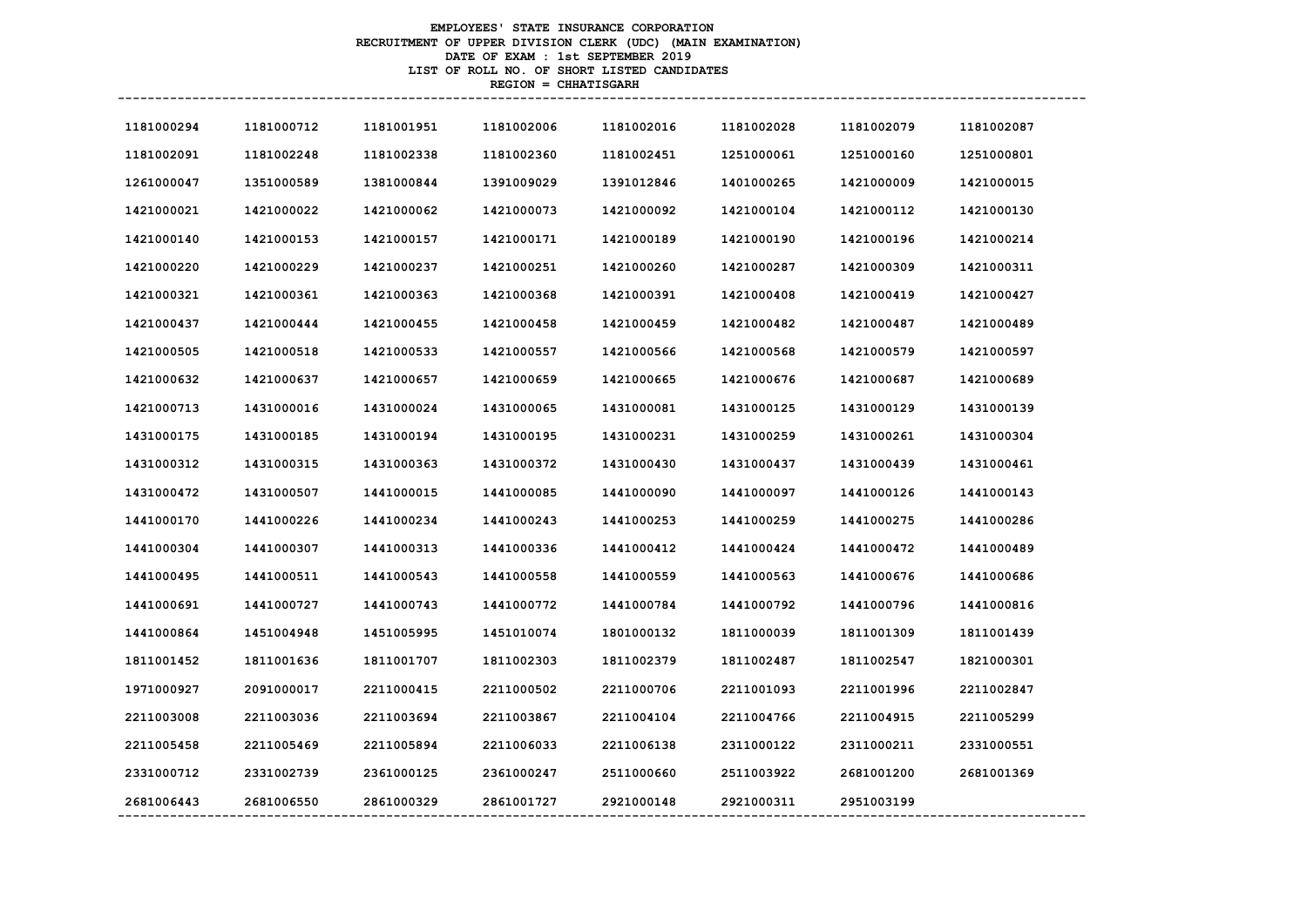# **EMPLOYEES' STATE INSURANCE CORPORATION RECRUITMENT OF UPPER DIVISION CLERK (UDC) (MAIN EXAMINATION) DATE OF EXAM : 1st SEPTEMBER 2019 LIST OF ROLL NO. OF SHORT LISTED CANDIDATES REGION = DELHI D(M)D**

| 1241000634 | 1251000109 | 1381000314 | 1381001162 | 1391001051 | 1391012211 | 1391013935 | 1411001634 |
|------------|------------|------------|------------|------------|------------|------------|------------|
| 1451000077 | 1451000275 | 1451000281 | 1451000398 | 1451000526 | 1451000527 | 1451000560 | 1451000673 |
| 1451001090 | 1451001405 | 1451001464 | 1451001491 | 1451001652 | 1451001897 | 1451002337 | 1451002463 |
| 1451002467 | 1451002516 | 1451002757 | 1451002812 | 1451002910 | 1451003015 | 1451003016 | 1451003187 |
| 1451003465 | 1451003675 | 1451003847 | 1451003933 | 1451004221 | 1451004225 | 1451004255 | 1451004323 |
| 1451004799 | 1451004955 | 1451005086 | 1451005187 | 1451005249 | 1451005574 | 1451005650 | 1451005670 |
| 1451005720 | 1451005732 | 1451005779 | 1451005833 | 1451005871 | 1451006153 | 1451006233 | 1451006559 |
| 1451006597 | 1451006911 | 1451007072 | 1451007256 | 1451007315 | 1451007368 | 1451007371 | 1451007466 |
| 1451007526 | 1451007598 | 1451008495 | 1451008517 | 1451008547 | 1451008588 | 1451008648 | 1451008975 |
| 1451008988 | 1451009032 | 1451009080 | 1451009345 | 1451009456 | 1451009704 | 1451009716 | 1451009783 |
| 1451009808 | 1451009986 | 1451010010 | 1451010062 | 1451010137 | 1451010222 | 1451010308 | 1451010461 |
| 1451010666 | 1451010712 | 1451010776 | 1451010782 | 1451010898 | 1451010920 | 1451011118 | 1451011151 |
| 1451011187 | 1451011258 | 1451011329 | 1451011357 | 1451011462 | 1451011685 | 1451011766 | 1451011923 |
| 1451011962 | 1451012139 | 1451012143 | 1451012189 | 1451012292 | 1451012369 | 1451012673 | 1451012720 |
| 1451012728 | 1451012949 | 1451012982 | 1451013055 | 1451013179 | 1451013184 | 1451013188 | 1451013189 |
| 1451013194 | 1451013486 | 1451013601 | 1451013826 | 1451014055 | 1451014076 | 1451014439 | 1451014701 |
| 1451014795 | 1451014903 | 1451014974 | 1451015035 | 1451015517 | 1451015939 | 1451016366 | 1451016497 |
| 1451016657 | 1451016906 | 1451017305 | 1451017390 | 1451017716 | 1451017788 | 1451017942 | 1451018078 |
| 1451018230 | 1451018287 | 1451018305 | 1451018398 | 1451018457 | 1451018485 | 1451018532 | 1451018535 |
| 1451018591 | 1451018695 | 1451018853 | 1451018880 | 1451018986 | 1451019062 | 1451019163 | 1451019294 |
| 1451019492 | 1451019665 | 1451019707 | 1451019732 | 1451019923 | 1451020098 | 1451020244 | 1451020535 |
| 1451020689 | 1451020769 | 1451020859 | 1451021168 | 1451021287 | 1451021533 | 1451021640 | 1451021859 |
| 1451021881 | 1451021908 | 1451022009 | 1451022081 | 1451022352 | 1451022415 | 1451022632 | 1451022694 |
| 1451022740 | 1451022813 | 1451022825 | 1451022834 | 1451023082 | 1451023106 | 1451023216 | 1451023225 |
| 1451023317 | 1451023526 | 1451023777 | 1451024158 | 1451024176 | 1451024340 | 1451024604 | 1451024708 |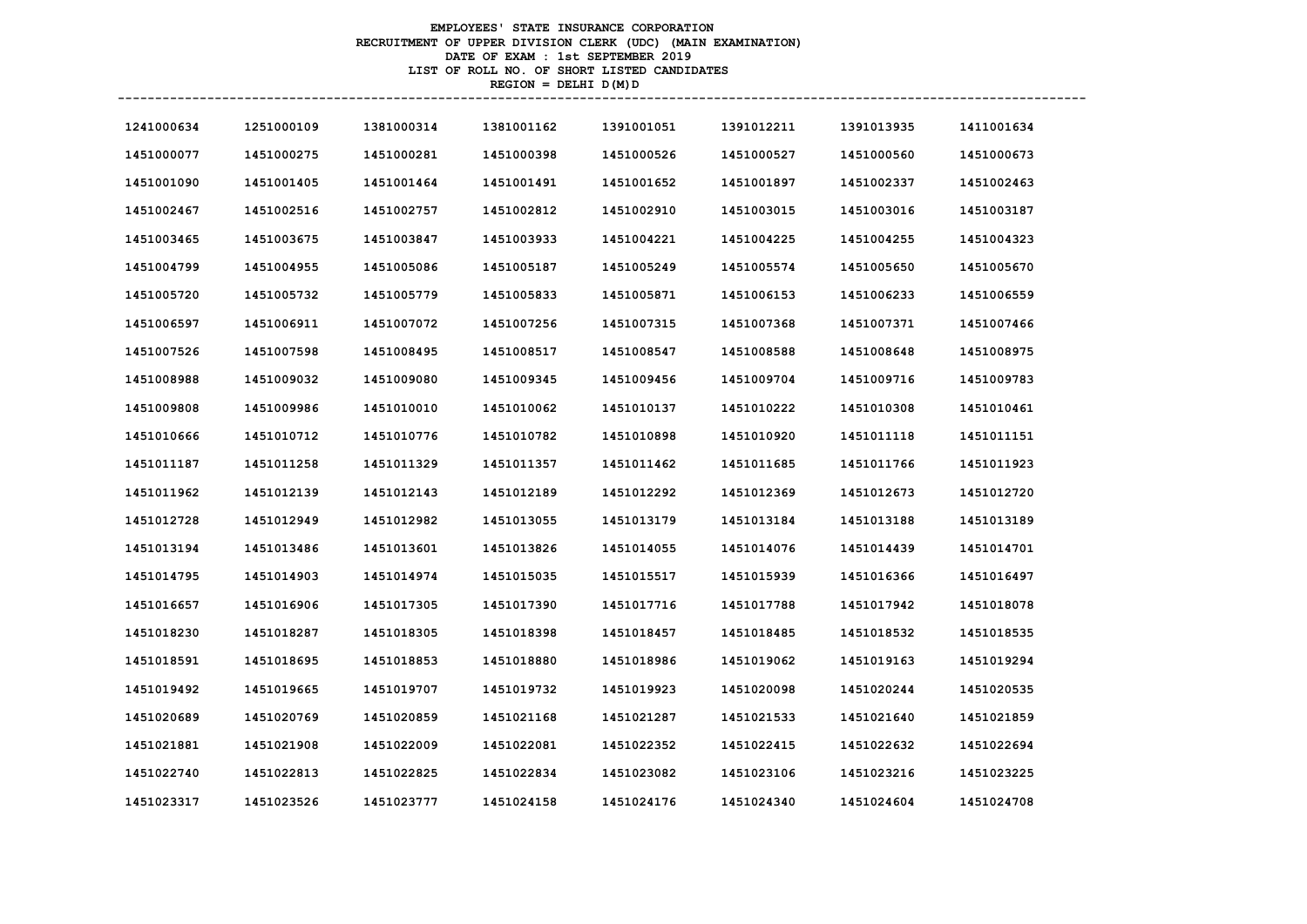| 1451024730 | 1451024734 | 1451024852 | 1451024993 | 1451025019 | 1451025043 | 1461000038 | 1461000070 |
|------------|------------|------------|------------|------------|------------|------------|------------|
| 1461000105 | 1461000134 | 1461000336 | 1461000417 | 1461000472 | 1461000540 | 1471000134 | 1471000258 |
| 1471000322 | 1471000719 | 1471000741 | 1471000769 | 1471000904 | 1471000932 | 1471000956 | 1481000149 |
| 1481000198 | 1481000202 | 1481000206 | 1481000334 | 1481000391 | 1481000400 | 1481000405 | 1481000488 |
| 1481000606 | 1481000633 | 1481000722 | 1481000756 | 1481000781 | 1481000897 | 1481000906 | 1481000963 |
| 1481000989 | 1481001007 | 1481001185 | 1481001195 | 1481001201 | 1481001209 | 1481001264 | 1481001334 |
| 1491000116 | 1491000130 | 1491000148 | 1491000158 | 1491000167 | 1491000178 | 1491000366 | 1491000629 |
| 1491000640 | 1491000656 | 1491000686 | 1491000777 | 1491000988 | 1491001057 | 1491001059 | 1601000135 |
| 1601000136 | 1611000070 | 1611000280 | 1611000412 | 1611000433 | 1611000492 | 1611000493 | 1611000531 |
| 1611000683 | 1611000689 | 1611000720 | 1621000085 | 1621000105 | 1621000117 | 1641000003 | 1641000180 |
| 1641000238 | 1641000293 | 1641000431 | 1641000656 | 1721000098 | 1771000183 | 1791000126 | 1801000056 |
| 1831003546 | 2201004612 | 2401001570 | 2401001874 | 2471000045 | 2491000300 | 2491000644 | 2511000574 |
| 2511001500 | 2511002852 | 2511003033 | 2511007467 | 2511008401 | 2541000114 | 2541000127 | 2731000216 |
| 2731000486 | 2731000670 | 2731000714 | 2731000819 | 2741000095 | 2741000115 | 2741000129 | 2751000005 |
| 2751000023 | 2761000060 | 2801000229 | 2851000344 | 2851000786 | 2861000002 | 2861000605 | 2861002431 |
| 2861002696 | 2891000068 | 2891000324 | 2891000416 | 2921000224 | 2921001015 |            |            |
|            |            |            |            |            |            |            |            |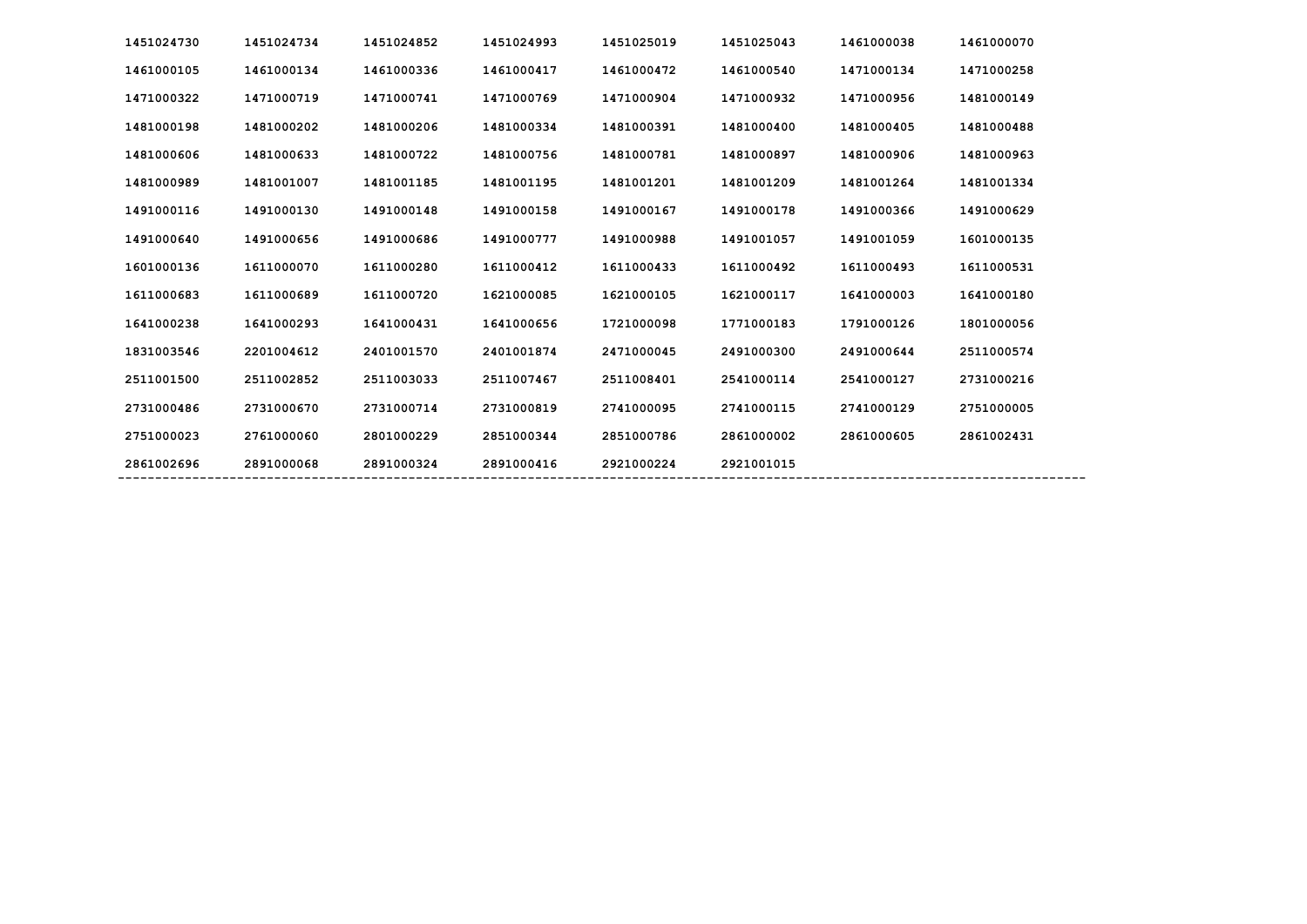# **EMPLOYEES' STATE INSURANCE CORPORATION RECRUITMENT OF UPPER DIVISION CLERK (UDC) (MAIN EXAMINATION) DATE OF EXAM : 1st SEPTEMBER 2019 LIST OF ROLL NO. OF SHORT LISTED CANDIDATES REGION = DELHI HQRS.**

| 1251000014<br>1331000139<br>1391004534<br>1391006886<br>1391007002 | 1411001856<br>1411002655<br>1451000073 |
|--------------------------------------------------------------------|----------------------------------------|
| 1451000091<br>1451000108<br>1451000339<br>1451000342<br>1451000892 | 1451000941<br>1451001091<br>1451001495 |
| 1451001967<br>1451002037<br>1451002297<br>1451002680<br>1451001604 | 1451002701<br>1451003119<br>1451003134 |
| 1451003302<br>1451003474<br>1451004208<br>1451004524<br>1451004639 | 1451005338<br>1451005370<br>1451005456 |
| 1451005726<br>1451006361<br>1451005506<br>1451005753<br>1451005879 | 1451007871<br>1451006978<br>1451007675 |
| 1451009623<br>1451010277<br>1451010290<br>1451010448<br>1451010758 | 1451011031<br>1451011901<br>1451012844 |
| 1451012892<br>1451012934<br>1451012853<br>1451012924<br>1451013296 | 1451013811<br>1451013997<br>1451014281 |
| 1451014393<br>1451014437<br>1451014444<br>1451014465<br>1451014592 | 1451014848<br>1451015076<br>1451015142 |
| 1451015727<br>1451016214<br>1451016251<br>1451016333<br>1451017136 | 1451017555<br>1451018099<br>1451018141 |
| 1451018217<br>1451018679<br>1451018821<br>1451019073<br>1451020103 | 1451020117<br>1451020492<br>1451022113 |
| 1451023121<br>1451023511<br>1451022735<br>1451023393<br>1451024591 | 1451024990<br>1451024809<br>1461000435 |
| 1461000928<br>1461001021<br>1471000462<br>1481000003<br>1461000717 | 1481000195<br>1481000266<br>1481000041 |
| 1481000493<br>1481000820<br>1491000295<br>1491000357<br>1491000514 | 1491000570<br>1491000999<br>1491001007 |
| 1601000057<br>1611000034<br>1611000197<br>1611000261<br>1611000266 | 1611000293<br>1611000612<br>1611000659 |
| 1621000135<br>2401001586<br>2511001060<br>1611000763<br>1641000256 | 2511002846<br>2731000290<br>2731000797 |
| 2741000015<br>2741000078<br>2741000156<br>2741000288<br>2761000647 | 2831000059<br>2781001234<br>2831000551 |
| 2861000406<br>2881000557<br>2961000765<br>2851000994               |                                        |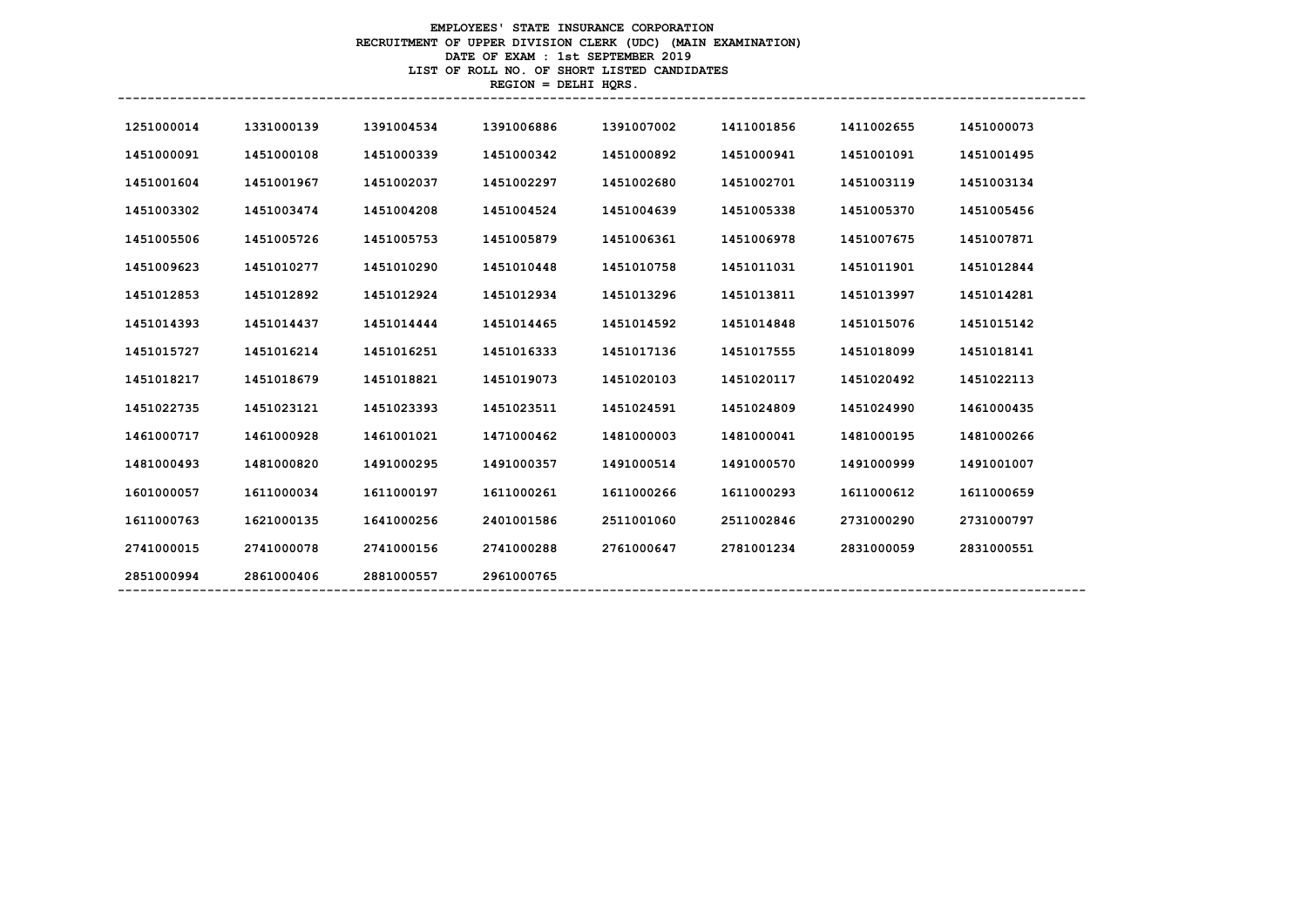# **EMPLOYEES' STATE INSURANCE CORPORATION RECRUITMENT OF UPPER DIVISION CLERK (UDC) (MAIN EXAMINATION) DATE OF EXAM : 1st SEPTEMBER 2019 LIST OF ROLL NO. OF SHORT LISTED CANDIDATES REGION = DELHI RO**

| 1251000737 | 1251000800 | 1251000815 | 1331000262 | 1351000268 | 1381000329 | 1381000908 | 1391000517 |
|------------|------------|------------|------------|------------|------------|------------|------------|
| 1391004419 | 1391007805 | 1391007942 | 1391008237 | 1391011924 | 1391012448 | 1401000362 | 1411000309 |
| 1411000972 | 1411001024 | 1411002052 | 1411002389 | 1451000194 | 1451000215 | 1451000325 | 1451000332 |
| 1451000465 | 1451000561 | 1451000563 | 1451000604 | 1451000608 | 1451000609 | 1451000624 | 1451000635 |
| 1451000676 | 1451000694 | 1451000696 | 1451000762 | 1451000772 | 1451000849 | 1451001003 | 1451001031 |
| 1451001166 | 1451001173 | 1451001181 | 1451001301 | 1451001593 | 1451001703 | 1451001716 | 1451001773 |
| 1451001832 | 1451001972 | 1451001979 | 1451001991 | 1451002043 | 1451002195 | 1451002248 | 1451002274 |
| 1451002439 | 1451002454 | 1451002461 | 1451002464 | 1451002485 | 1451002511 | 1451002686 | 1451002844 |
| 1451002999 | 1451003174 | 1451003186 | 1451003289 | 1451003408 | 1451003447 | 1451003649 | 1451003758 |
| 1451003808 | 1451003961 | 1451003971 | 1451004037 | 1451004045 | 1451004083 | 1451004117 | 1451004119 |
| 1451004299 | 1451004309 | 1451004310 | 1451004470 | 1451004545 | 1451004652 | 1451004811 | 1451004838 |
| 1451004864 | 1451004879 | 1451004885 | 1451004923 | 1451005068 | 1451005221 | 1451005239 | 1451005281 |
| 1451005431 | 1451005547 | 1451005629 | 1451005685 | 1451005736 | 1451005747 | 1451005789 | 1451005911 |
| 1451005947 | 1451005982 | 1451006001 | 1451006118 | 1451006235 | 1451006243 | 1451006283 | 1451006356 |
| 1451006400 | 1451006525 | 1451006616 | 1451006620 | 1451006629 | 1451006668 | 1451006844 | 1451006882 |
| 1451006923 | 1451006998 | 1451007013 | 1451007054 | 1451007725 | 1451007786 | 1451007932 | 1451007940 |
| 1451007980 | 1451008053 | 1451008121 | 1451008443 | 1451008481 | 1451008640 | 1451008717 | 1451008768 |
| 1451008831 | 1451008867 | 1451008920 | 1451008978 | 1451008996 | 1451009027 | 1451009366 | 1451009412 |
| 1451009612 | 1451009618 | 1451009619 | 1451009621 | 1451009812 | 1451009817 | 1451009899 | 1451009915 |
| 1451009969 | 1451010056 | 1451010086 | 1451010187 | 1451010238 | 1451010254 | 1451010418 | 1451010451 |
| 1451010511 | 1451010548 | 1451010550 | 1451010569 | 1451010585 | 1451010638 | 1451010731 | 1451010818 |
| 1451010835 | 1451010846 | 1451010891 | 1451010914 | 1451011257 | 1451011324 | 1451011380 | 1451011472 |
| 1451011621 | 1451011681 | 1451011713 | 1451011805 | 1451011809 | 1451011924 | 1451012054 | 1451012240 |
| 1451012396 | 1451012459 | 1451012513 | 1451012630 | 1451012638 | 1451012652 | 1451012835 | 1451012842 |
| 1451012843 | 1451012846 | 1451012933 | 1451013015 | 1451013027 | 1451013116 | 1451013129 | 1451013157 |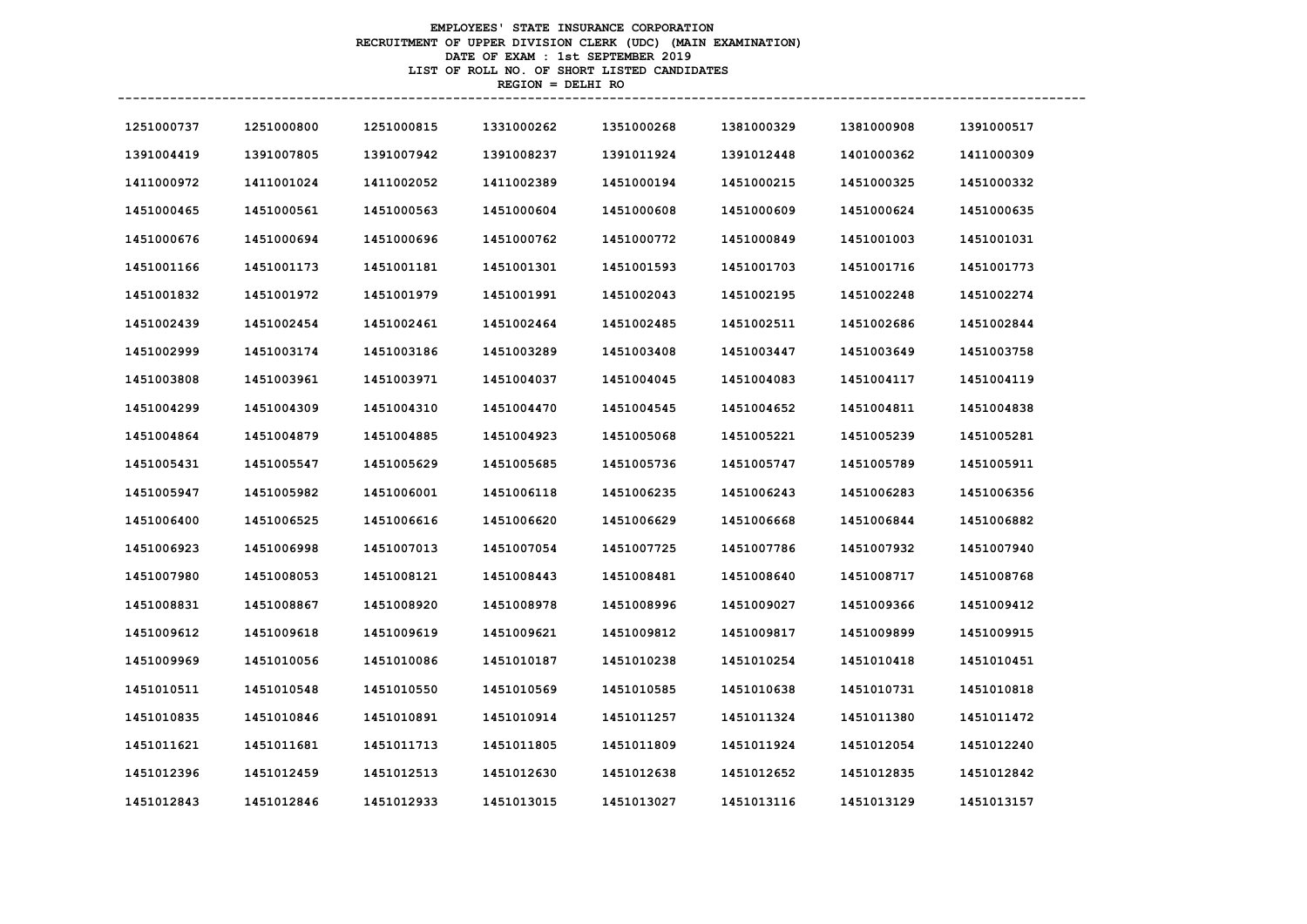| 1451013168 | 1451013169 | 1451013173 | 1451013175 | 1451013185 | 1451013307 | 1451013535 | 1451013859 |
|------------|------------|------------|------------|------------|------------|------------|------------|
| 1451014026 | 1451014027 | 1451014083 | 1451014106 | 1451014187 | 1451014244 | 1451014278 | 1451014307 |
| 1451014404 | 1451014431 | 1451014455 | 1451014621 | 1451014645 | 1451014668 | 1451014714 | 1451014949 |
| 1451015125 | 1451015145 | 1451015193 | 1451015197 | 1451015335 | 1451015479 | 1451015691 | 1451015852 |
| 1451015901 | 1451016031 | 1451016051 | 1451016265 | 1451016331 | 1451016353 | 1451016598 | 1451016912 |
| 1451016965 | 1451017335 | 1451017357 | 1451017577 | 1451017618 | 1451017760 | 1451017976 | 1451018032 |
| 1451018046 | 1451018060 | 1451018066 | 1451018071 | 1451018100 | 1451018107 | 1451018119 | 1451018144 |
| 1451018161 | 1451018163 | 1451018168 | 1451018170 | 1451018186 | 1451018239 | 1451018329 | 1451018343 |
| 1451018350 | 1451018355 | 1451018366 | 1451018390 | 1451018499 | 1451018514 | 1451018520 | 1451018587 |
| 1451018656 | 1451018744 | 1451018772 | 1451018786 | 1451018875 | 1451018932 | 1451019153 | 1451019165 |
| 1451019425 | 1451019534 | 1451019733 | 1451019835 | 1451020013 | 1451020063 | 1451020173 | 1451020320 |
| 1451020441 | 1451020926 | 1451020941 | 1451020990 | 1451021324 | 1451021557 | 1451021569 | 1451021618 |
| 1451021673 | 1451021729 | 1451021778 | 1451021817 | 1451021826 | 1451021905 | 1451022261 | 1451022307 |
| 1451022370 | 1451022471 | 1451022502 | 1451022780 | 1451022788 | 1451022794 | 1451022807 | 1451022849 |
| 1451022909 | 1451022931 | 1451023043 | 1451023114 | 1451023167 | 1451023208 | 1451023275 | 1451023345 |
| 1451023361 | 1451023602 | 1451023706 | 1451023857 | 1451023956 | 1451023957 | 1451024182 | 1451024351 |
| 1451024575 | 1451024615 | 1451024666 | 1451024673 | 1451025003 | 1461000126 | 1461000129 | 1461000160 |
| 1461000161 | 1461000233 | 1461000246 | 1461000304 | 1461000316 | 1461000353 | 1461000438 | 1461000495 |
| 1461000554 | 1461000643 | 1461000663 | 1461000703 | 1461000795 | 1461000937 | 1461001032 | 1471000016 |
| 1471000043 | 1471000051 | 1471000079 | 1471000095 | 1471000172 | 1471000178 | 1471000181 | 1471000199 |
| 1471000222 | 1471000260 | 1471000344 | 1471000351 | 1471000452 | 1471000461 | 1471000466 | 1471000475 |
| 1471000492 | 1471000651 | 1471000707 | 1471000760 | 1471000783 | 1471000955 | 1471000978 | 1471001000 |
| 1471001067 | 1471001087 | 1481000076 | 1481000081 | 1481000092 | 1481000145 | 1481000219 | 1481000226 |
| 1481000276 | 1481000284 | 1481000330 | 1481000416 | 1481000420 | 1481000645 | 1481000655 | 1481000657 |
| 1481000773 | 1481000782 | 1481000783 | 1481000872 | 1481001040 | 1481001045 | 1481001147 | 1481001159 |
| 1481001235 | 1481001325 | 1481001361 | 1491000010 | 1491000127 | 1491000134 | 1491000144 | 1491000183 |
| 1491000202 | 1491000230 | 1491000251 | 1491000299 | 1491000313 | 1491000453 | 1491000515 | 1491000560 |
| 1491000582 | 1491000586 | 1491000605 | 1491000641 | 1491000647 | 1491000685 | 1491000708 | 1491000804 |
| 1491000829 | 1491000832 | 1491000895 | 1491000965 | 1491000985 | 1491001027 | 1491001066 | 1491001075 |
| 1491001168 | 1511004174 | 1571000029 | 1601000032 | 1611000022 | 1611000162 | 1611000164 | 1611000275 |
| 1611000285 | 1611000342 | 1611000377 | 1611000399 | 1611000474 | 1611000482 | 1611000495 | 1611000542 |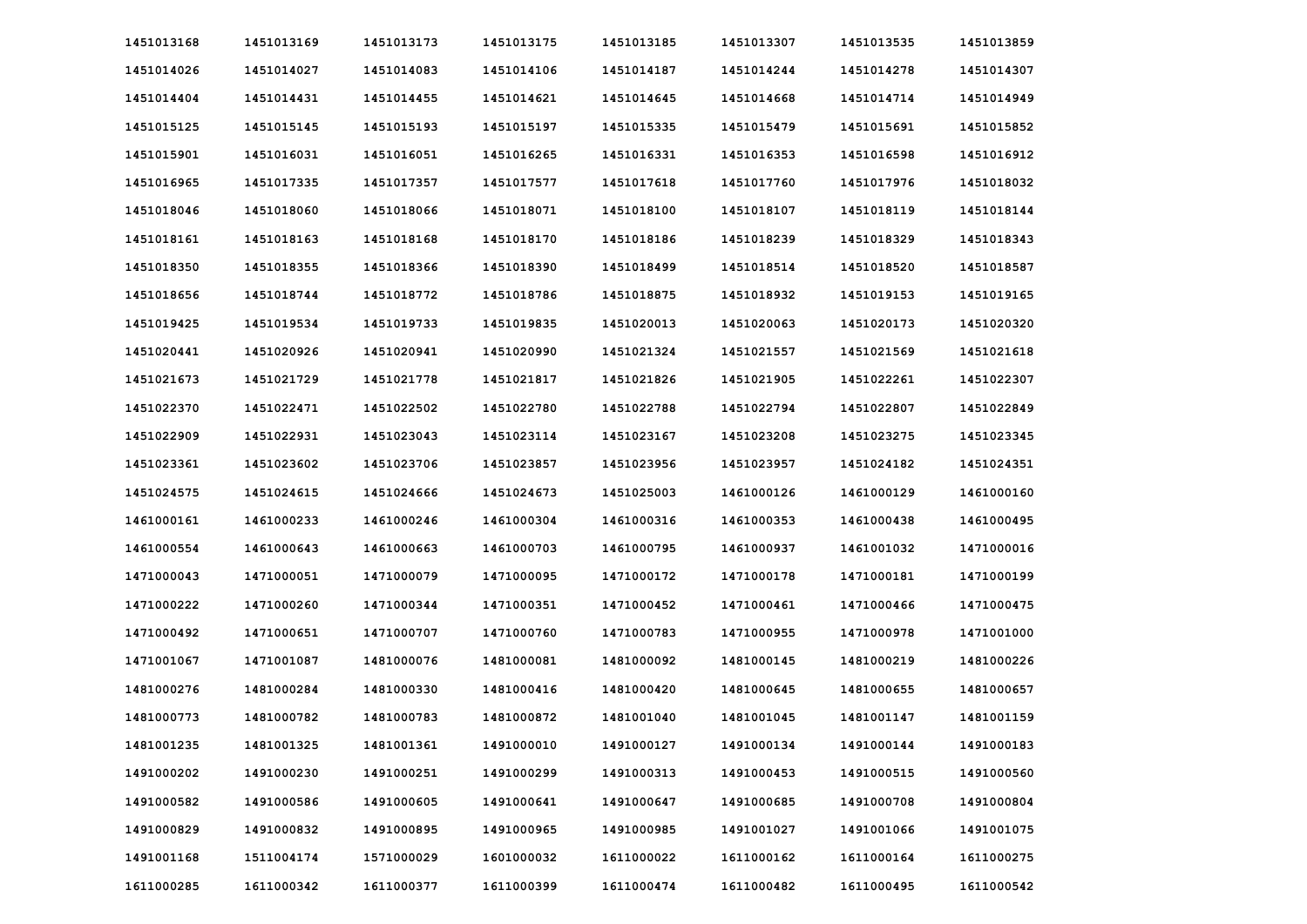| 1611000617 | 1611000656 | 1611000682 | 1621000080 | 1631000010 | 1631000049 | 1631000078 | 1631000079 |
|------------|------------|------------|------------|------------|------------|------------|------------|
| 1631000104 | 1631000148 | 1631000153 | 1641000154 | 1641000229 | 1641000276 | 1641000456 | 1641000535 |
| 1641000540 | 1641000630 | 1641000658 | 1711000288 | 1741000041 | 1781000420 | 1791000117 | 1811001779 |
| 1921000487 | 2071000262 | 2081000463 | 2201002088 | 2201004581 | 2201005251 | 2211003824 | 2401000083 |
| 2401001683 | 2451000218 | 2491000166 | 2491000190 | 2491000261 | 2491000587 | 2511000609 | 2511002954 |
| 2511004116 | 2511004933 | 2511005200 | 2511005370 | 2511005425 | 2511005796 | 2511006792 | 2521001017 |
| 2541000188 | 2541000522 | 2551000306 | 2601001310 | 2681002295 | 2731000069 | 2731000554 | 2731000706 |
| 2731000833 | 2731000966 | 2731001033 | 2741000191 | 2741000324 | 2751000198 | 2751000206 | 2761000380 |
| 2771000088 | 2771000178 | 2801000001 | 2801000203 | 2831000037 | 2831000247 | 2831000272 | 2831000552 |
| 2851001235 | 2851002598 | 2861000343 | 2861000562 | 2861002308 | 2861002346 | 2861002875 | 2871000128 |
| 2881000278 | 2881000760 | 2881000908 | 2891000079 | 2901000051 | 2901000178 | 2901000197 | 2911000040 |
| 2951005405 | 2981000163 |            |            |            |            |            |            |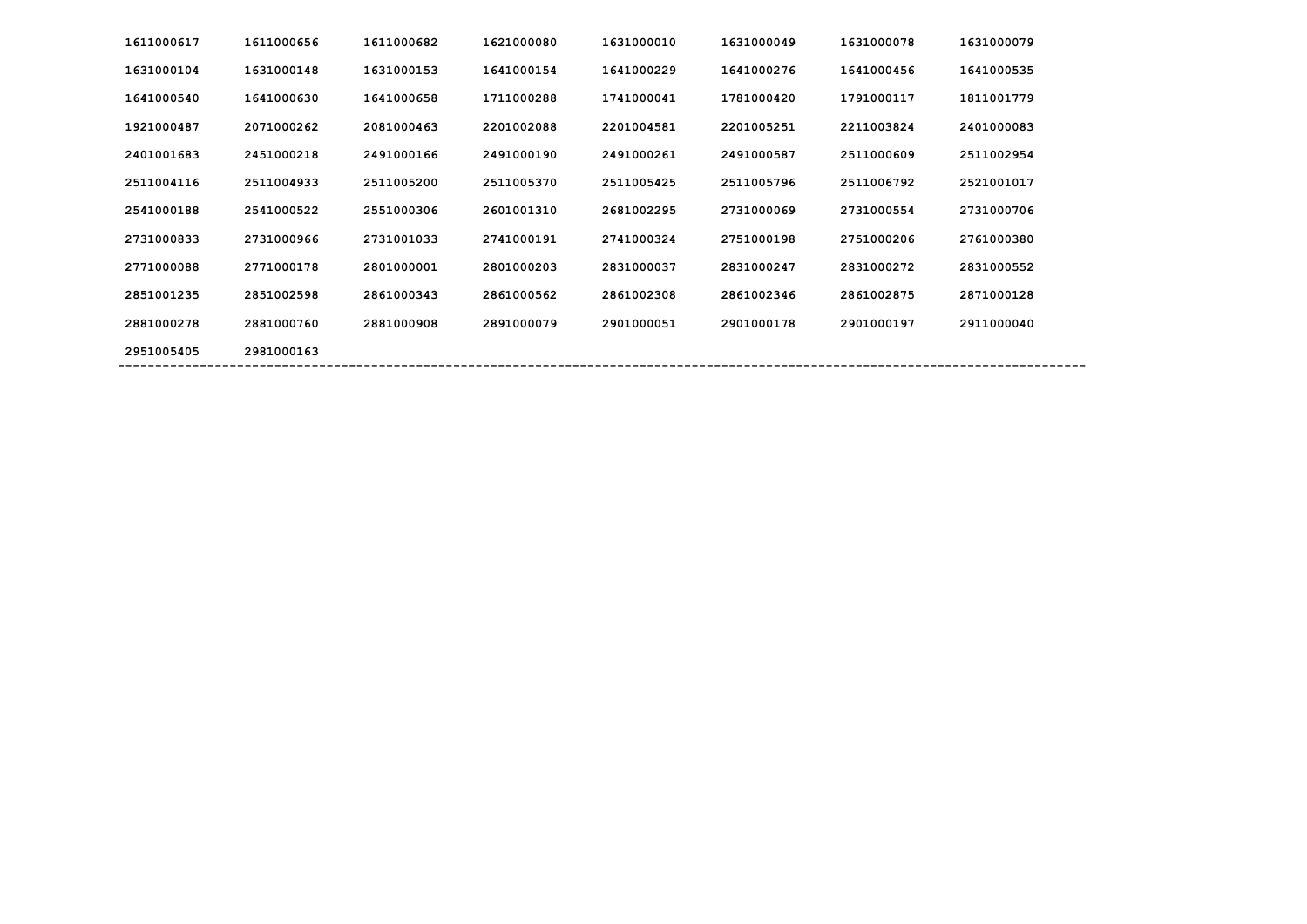# **EMPLOYEES' STATE INSURANCE CORPORATION RECRUITMENT OF UPPER DIVISION CLERK (UDC) (MAIN EXAMINATION) DATE OF EXAM : 1st SEPTEMBER 2019 LIST OF ROLL NO. OF SHORT LISTED CANDIDATES REGION = GOA**

| 1181000117 | 1181001200 | 1181001921 | 1181002075 | 1181002759 | 1241000314 | 1241000514 | 1241000918 |
|------------|------------|------------|------------|------------|------------|------------|------------|
| 1241000948 | 1251000250 | 1331000104 | 1391000608 | 1391001920 | 1391002072 | 1391006149 | 1391009507 |
| 1391011597 | 1391013367 | 1411000707 | 1451018150 | 1451019050 | 1451019302 | 1501000197 | 1501000334 |
| 1501000362 | 1501000365 | 1501000397 | 1581000111 | 1611000633 | 1631000226 | 1741000163 | 1831000174 |
| 1831001916 | 1971001105 | 2191000049 | 2201005545 | 2241001815 | 2311000098 | 2481000376 | 2501000146 |
| 2541000017 | 2581000236 | 2681005360 | 2731000613 | 2861002391 | 2951000757 |            |            |
|            |            |            |            |            |            |            |            |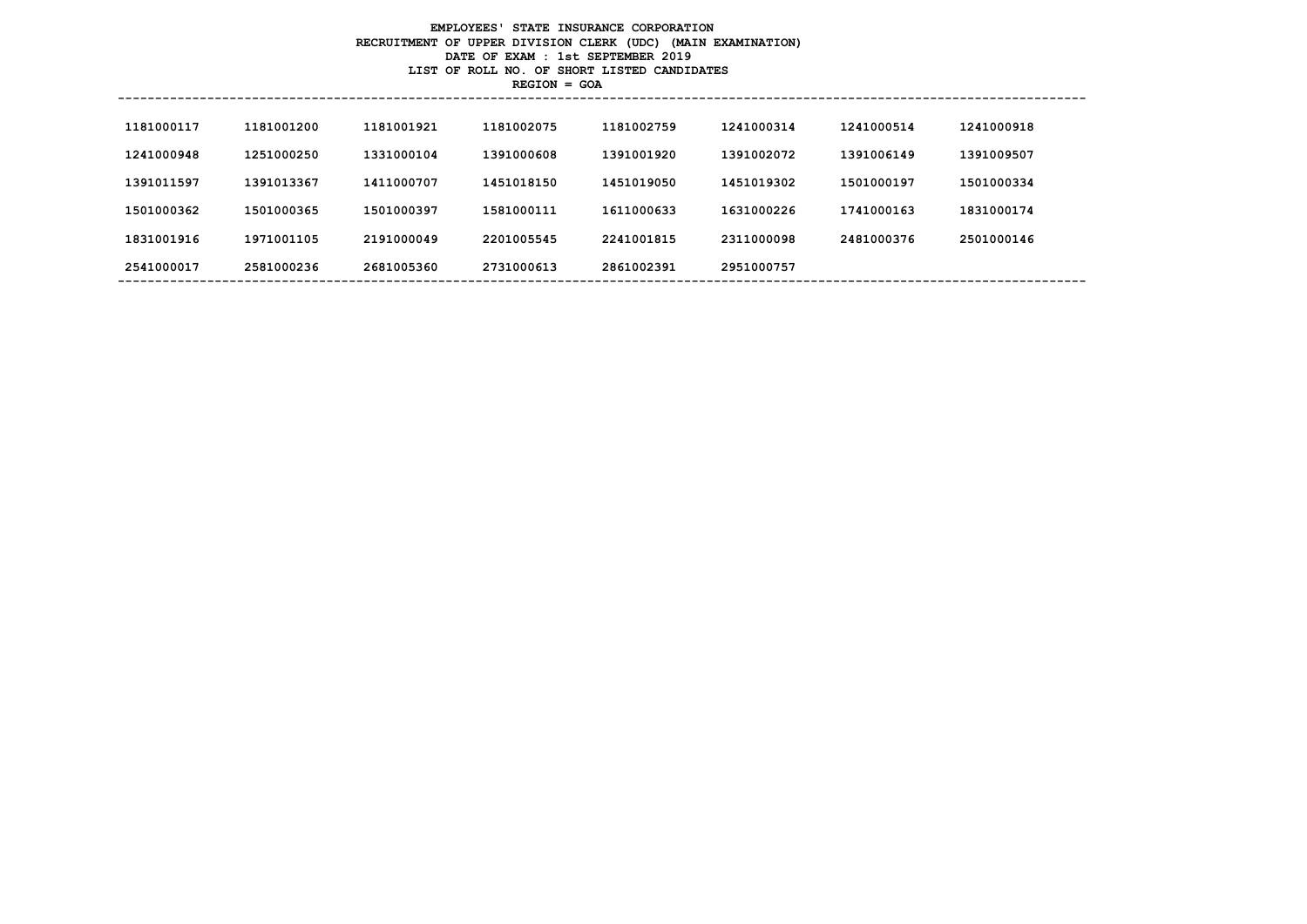# **EMPLOYEES' STATE INSURANCE CORPORATION RECRUITMENT OF UPPER DIVISION CLERK (UDC) (MAIN EXAMINATION) DATE OF EXAM : 1st SEPTEMBER 2019 LIST OF ROLL NO. OF SHORT LISTED CANDIDATES REGION = GUJARAT**

| 1121000075 | 1181000243 | 1181001123 | 1201000008 | 1251000042 | 1251000101 | 1251000138 | 1251000558 |
|------------|------------|------------|------------|------------|------------|------------|------------|
| 1251000695 | 1251000729 | 1251000824 | 1251000974 | 1351000162 | 1351000165 | 1351000714 | 1351000802 |
| 1361000005 | 1361000023 | 1361000392 | 1361000589 | 1371000003 | 1371000203 | 1371000393 | 1371000410 |
| 1371001111 | 1381000028 | 1381000285 | 1381000342 | 1381000471 | 1381001107 | 1381001212 | 1381001221 |
| 1391000056 | 1391000280 | 1391000310 | 1391000353 | 1391000479 | 1391000489 | 1391000794 | 1391000954 |
| 1391001006 | 1391001313 | 1391001478 | 1391001542 | 1391001759 | 1391001858 | 1391002068 | 1391002113 |
| 1391003576 | 1391003683 | 1391003704 | 1391003722 | 1391003757 | 1391004573 | 1391004736 | 1391004932 |
| 1391005701 | 1391006153 | 1391006309 | 1391006744 | 1391006843 | 1391006896 | 1391006945 | 1391007110 |
| 1391007357 | 1391008301 | 1391008390 | 1391008683 | 1391008694 | 1391008843 | 1391008973 | 1391009112 |
| 1391009518 | 1391010168 | 1391010467 | 1391010513 | 1391010674 | 1391010959 | 1391011999 | 1391012382 |
| 1391012864 | 1391013704 | 1401000258 | 1401000367 | 1401000381 | 1411001700 | 1421000488 | 1441000646 |
| 1441000702 | 1451000462 | 1451001392 | 1451004067 | 1451004492 | 1451004555 | 1451004875 | 1451005689 |
| 1451005939 | 1451006246 | 1451007158 | 1451007212 | 1451007567 | 1451007760 | 1451007942 | 1451009581 |
| 1451010335 | 1451010514 | 1451010559 | 1451010899 | 1451011063 | 1451012061 | 1451012185 | 1451012483 |
| 1451013848 | 1451014719 | 1451016765 | 1451017052 | 1451018043 | 1451018441 | 1451018462 | 1451018812 |
| 1451019312 | 1451021311 | 1451021474 | 1451021977 | 1451022249 | 1451024727 | 1451025002 | 1461000041 |
| 1471000588 | 1481000052 | 1481000272 | 1481000998 | 1481001152 | 1481001225 | 1481001310 | 1491000062 |
| 1491000189 | 1491000600 | 1511000095 | 1511000103 | 1511000127 | 1511000199 | 1511000204 | 1511000271 |
| 1511000296 | 1511000308 | 1511000310 | 1511000414 | 1511000479 | 1511000534 | 1511000550 | 1511000681 |
| 1511000703 | 1511000768 | 1511000794 | 1511000797 | 1511000801 | 1511000878 | 1511000911 | 1511000922 |
| 1511000939 | 1511000968 | 1511000992 | 1511000997 | 1511001038 | 1511001067 | 1511001140 | 1511001141 |
| 1511001207 | 1511001243 | 1511001277 | 1511001393 | 1511001410 | 1511001556 | 1511001574 | 1511001589 |
| 1511001612 | 1511001647 | 1511001755 | 1511001768 | 1511001774 | 1511001787 | 1511001888 | 1511001938 |
| 1511001964 | 1511001984 | 1511002046 | 1511002138 | 1511002295 | 1511002453 | 1511002458 | 1511002592 |
| 1511002615 | 1511002640 | 1511002743 | 1511002782 | 1511002813 | 1511002874 | 1511002877 | 1511002882 |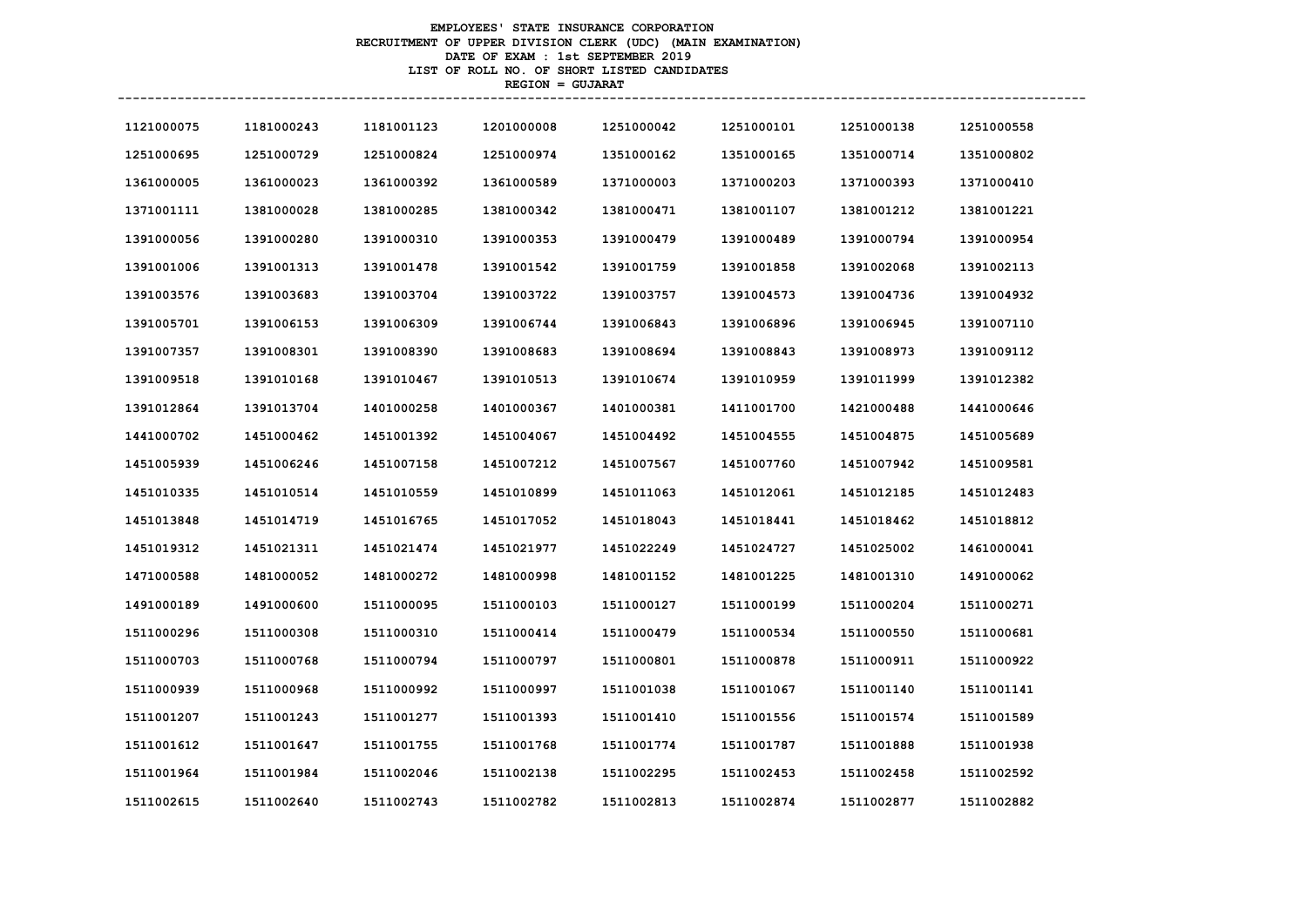| 1511002915 | 1511002917 | 1511002930 | 1511002987 | 1511002992 | 1511002994 | 1511003008 | 1511003026 |
|------------|------------|------------|------------|------------|------------|------------|------------|
| 1511003291 | 1511003303 | 1511003380 | 1511003419 | 1511003456 | 1511003530 | 1511003562 | 1511003580 |
| 1511003586 | 1511003611 | 1511003627 | 1511003740 | 1511003750 | 1511003774 | 1511003790 | 1511003797 |
| 1511003829 | 1511003835 | 1511003848 | 1511003956 | 1511004030 | 1511004105 | 1511004135 | 1511004218 |
| 1521000104 | 1521000196 | 1521000233 | 1531000001 | 1531000028 | 1531000044 | 1531000122 | 1531000138 |
| 1531000190 | 1531000208 | 1531000239 | 1531000251 | 1531000310 | 1531000329 | 1531000352 | 1531000353 |
| 1531000381 | 1531000409 | 1531000414 | 1531000515 | 1531000546 | 1531000578 | 1531000616 | 1531000627 |
| 1531000647 | 1531000682 | 1531000695 | 1531000709 | 1531000716 | 1531000814 | 1531000859 | 1531000877 |
| 1531000893 | 1531000918 | 1531000932 | 1531001038 | 1531001041 | 1531001067 | 1531001089 | 1531001114 |
| 1541000087 | 1541000152 | 1551000045 | 1551000073 | 1551000074 | 1551000103 | 1551000178 | 1551000213 |
| 1561000046 | 1561000057 | 1561000058 | 1561000102 | 1561000145 | 1561000159 | 1561000215 | 1561000332 |
| 1561000449 | 1561000475 | 1561000559 | 1561000582 | 1571000004 | 1571000032 | 1571000044 | 1571000111 |
| 1571000171 | 1571000278 | 1571000283 | 1571000320 | 1571000350 | 1571000352 | 1571000362 | 1571000420 |
| 1571000475 | 1571000481 | 1571000482 | 1571000530 | 1571000559 | 1571000596 | 1571000602 | 1571000649 |
| 1571000666 | 1571000716 | 1571000789 | 1571000815 | 1571000833 | 1571000860 | 1571000870 | 1571000929 |
| 1571000938 | 1571000972 | 1571001006 | 1571001018 | 1571001026 | 1571001117 | 1581000021 | 1581000044 |
| 1581000106 | 1581000164 | 1581000182 | 1581000225 | 1581000229 | 1581000256 | 1581000262 | 1581000267 |
| 1581000310 | 1581000349 | 1581000364 | 1581000390 | 1581000409 | 1581000445 | 1581000498 | 1581000509 |
| 1581000559 | 1581000561 | 1581000566 | 1581000583 | 1581000610 | 1581000657 | 1581000670 | 1581000713 |
| 1581000841 | 1581000868 | 1581000962 | 1581000976 | 1581000993 | 1581001064 | 1581001097 | 1581001103 |
| 1581001136 | 1581001191 | 1581001194 | 1581001217 | 1581001227 | 1581001307 | 1591000014 | 1591000024 |
| 1591000041 | 1591000060 | 1591000088 | 1591000121 | 1591000183 | 1591000210 | 1591000231 | 1591000267 |
| 1591000307 | 1591000314 | 1591000323 | 1591000327 | 1591000342 | 1591000350 | 1591000387 | 1591000460 |
| 1591000471 | 1591000506 | 1591000507 | 1591000549 | 1591000580 | 1591000584 | 1591000588 | 1591000656 |
| 1591000674 | 1591000722 | 1591000725 | 1591000754 | 1591000831 | 1591000876 | 1591000891 | 1591000896 |
| 1591000900 | 1591000906 | 1591000986 | 1611000130 | 1611000208 | 1611000251 | 1611000347 | 1611000351 |
| 1611000365 | 1611000585 | 1631000040 | 1671000128 | 1771000066 | 1771000103 | 1771000129 | 1771000142 |
| 1771000216 | 1771000264 | 1771000301 | 1771000388 | 1771000444 | 1781000016 | 1781000176 | 1791000011 |
| 1801000227 | 1801000384 | 1811000466 | 1811000467 | 1811001717 | 1811002038 | 1811002537 | 1821000157 |
| 1821000175 | 1971001446 | 2021000409 | 2061000244 | 2061000246 | 2061000341 | 2061000415 | 2061000677 |
| 2061000716 | 2061000935 | 2061001152 | 2061001230 | 2061001355 | 2061001587 | 2061001590 | 2061001607 |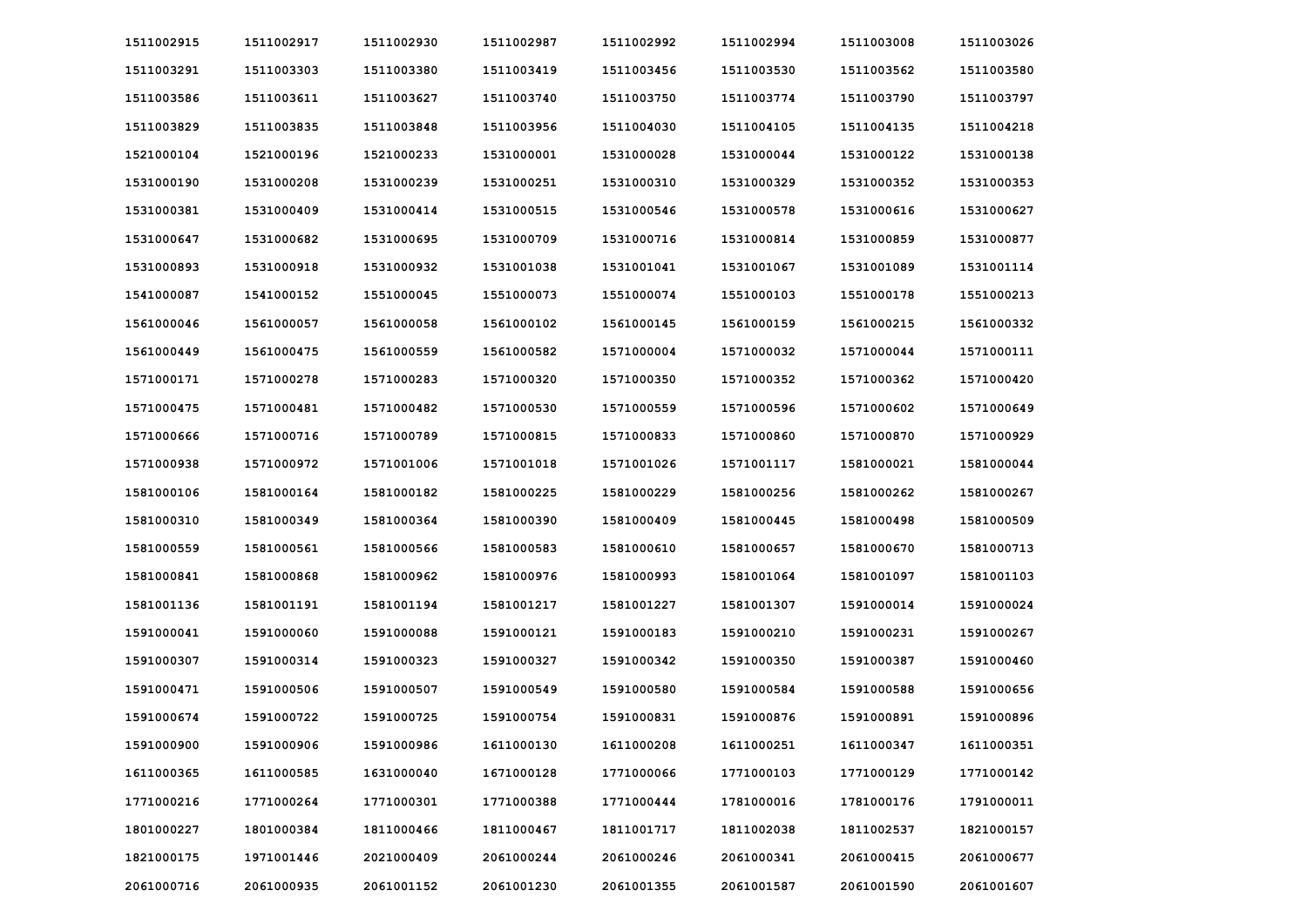| 2061001633 | 2071000029 | 2071000191 | 2071000430 | 2071000552 | 2081000180 | 2081000565 | 2081001067 |
|------------|------------|------------|------------|------------|------------|------------|------------|
| 2081001347 | 2081001461 | 2081001554 | 2091000405 | 2091000582 | 2121000145 | 2121000213 | 2201001119 |
| 2201001529 | 2201001570 | 2201004728 | 2201005043 | 2231001678 | 2331000128 | 2331001164 | 2331001209 |
| 2341000305 | 2381000900 | 2391000034 | 2391000250 | 2401000036 | 2401000070 | 2401000080 | 2401000271 |
| 2401000284 | 2401000296 | 2401000313 | 2401000376 | 2401000379 | 2401000390 | 2401000424 | 2401000447 |
| 2401000456 | 2401000509 | 2401000548 | 2401000589 | 2401000634 | 2401000677 | 2401000697 | 2401000703 |
| 2401000817 | 2401000928 | 2401000957 | 2401000978 | 2401000987 | 2401001005 | 2401001082 | 2401001104 |
| 2401001155 | 2401001227 | 2401001400 | 2401001405 | 2401001413 | 2401001441 | 2401001715 | 2401001727 |
| 2401001868 | 2401001930 | 2421000237 | 2481000035 | 2481000067 | 2481000221 | 2481000266 | 2481000334 |
| 2481000562 | 2491000087 | 2491000095 | 2491000106 | 2491000182 | 2491000382 | 2491000476 | 2491000611 |
| 2491000667 | 2491000748 | 2491000758 | 2491000787 | 2491000826 | 2491000904 | 2501000012 | 2501000148 |
| 2501000209 | 2501000238 | 2501000257 | 2501000272 | 2501000300 | 2501000507 | 2501000530 | 2501000565 |
| 2501000606 | 2511000022 | 2511000403 | 2511000404 | 2511000485 | 2511000496 | 2511000507 | 2511000526 |
| 2511000543 | 2511000571 | 2511000590 | 2511000662 | 2511000699 | 2511000725 | 2511000788 | 2511000856 |
| 2511001049 | 2511001066 | 2511001119 | 2511001171 | 2511001227 | 2511001323 | 2511001347 | 2511001370 |
| 2511001743 | 2511001788 | 2511001799 | 2511001966 | 2511002075 | 2511002079 | 2511002143 | 2511002266 |
| 2511002324 | 2511002342 | 2511002379 | 2511002427 | 2511002534 | 2511002542 | 2511002567 | 2511002571 |
| 2511002775 | 2511002780 | 2511002803 | 2511002938 | 2511002957 | 2511002995 | 2511002996 | 2511003101 |
| 2511003103 | 2511003109 | 2511003130 | 2511003137 | 2511003273 | 2511003278 | 2511003308 | 2511003379 |
| 2511003429 | 2511003440 | 2511003570 | 2511003593 | 2511003786 | 2511003802 | 2511003862 | 2511003904 |
| 2511003990 | 2511004053 | 2511004066 | 2511004132 | 2511004298 | 2511004316 | 2511004331 | 2511004356 |
| 2511004362 | 2511004393 | 2511004429 | 2511004447 | 2511005048 | 2511005056 | 2511005079 | 2511005104 |
| 2511005220 | 2511005225 | 2511005236 | 2511005399 | 2511005554 | 2511005595 | 2511005650 | 2511005663 |
| 2511005750 | 2511005775 | 2511005858 | 2511005992 | 2511006008 | 2511006029 | 2511006141 | 2511006147 |
| 2511006173 | 2511006214 | 2511006404 | 2511006509 | 2511006661 | 2511006821 | 2511007030 | 2511007128 |
| 2511007167 | 2511007372 | 2511007545 | 2511007713 | 2511007758 | 2511007866 | 2511008157 | 2511008216 |
| 2511008413 | 2511008466 | 2511008593 | 2511008619 | 2511008937 | 2521000009 | 2521000010 | 2521000032 |
| 2521000035 | 2521000052 | 2521000081 | 2521000085 | 2521000103 | 2521000106 | 2521000137 | 2521000175 |
| 2521000202 | 2521000223 | 2521000229 | 2521000278 | 2521000281 | 2521000344 | 2521000356 | 2521000364 |
| 2521000383 | 2521000389 | 2521000396 | 2521000399 | 2521000420 | 2521000421 | 2521000485 | 2521000532 |
| 2521000543 | 2521000557 | 2521000572 | 2521000610 | 2521000620 | 2521000669 | 2521000672 | 2521000684 |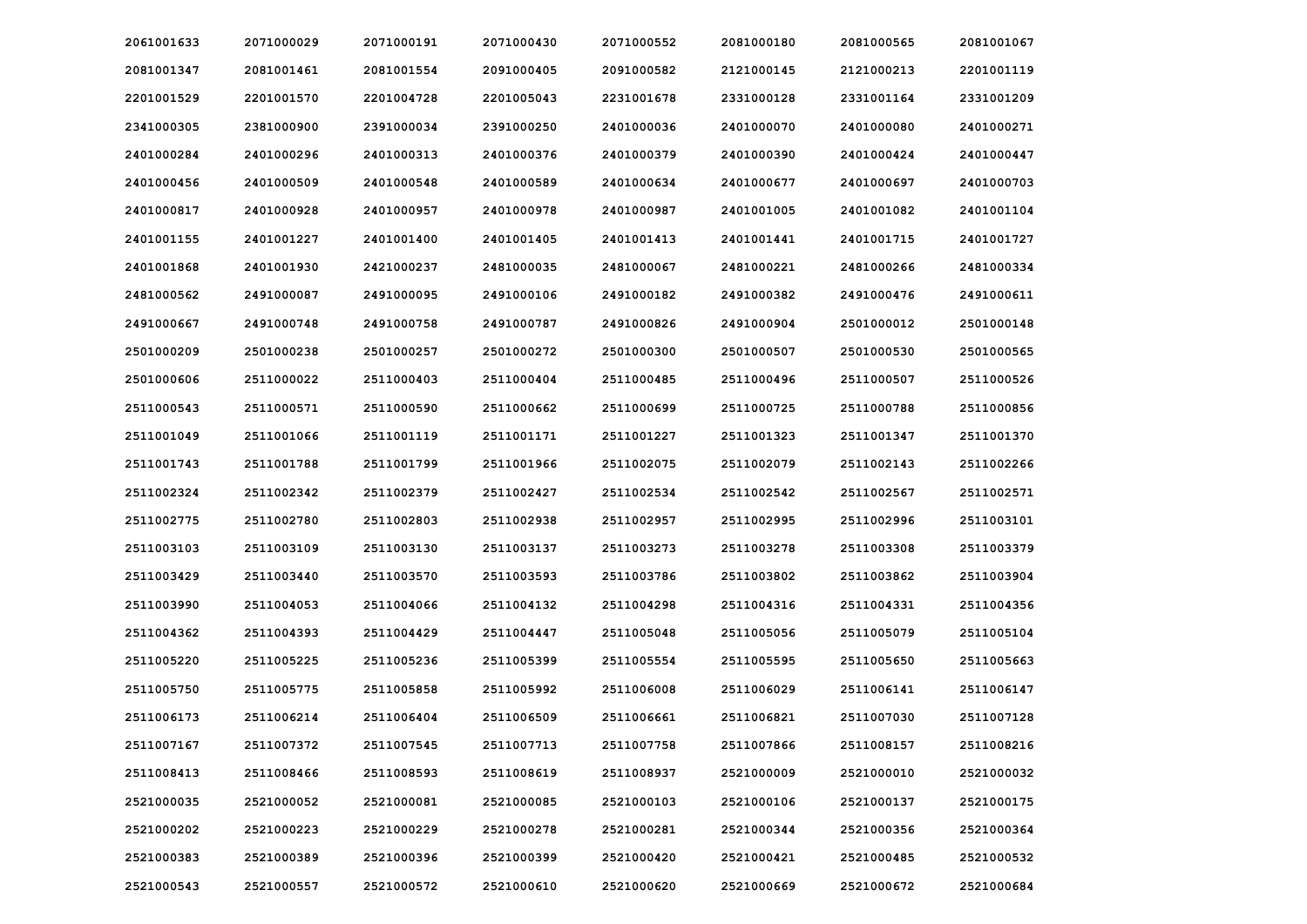| 2521000711 | 2521000735 | 2521000795 | 2521000857 | 2521000866 | 2521000898 | 2521000899 | 2521000931 |
|------------|------------|------------|------------|------------|------------|------------|------------|
| 2521000935 | 2521000951 | 2521000967 | 2521001012 | 2521001026 | 2521001061 | 2521001093 | 2521001112 |
| 2521001117 | 2521001150 | 2521001162 | 2521001195 | 2521001198 | 2521001206 | 2521001208 | 2521001213 |
| 2521001222 | 2521001271 | 2521001277 | 2521001293 | 2521001295 | 2531000250 | 2531000273 | 2531000319 |
| 2531000323 | 2531000499 | 2541000012 | 2541000025 | 2541000073 | 2541000074 | 2541000108 | 2541000256 |
| 2541000263 | 2541000288 | 2541000299 | 2541000308 | 2541000314 | 2541000315 | 2541000379 | 2541000403 |
| 2541000407 | 2541000474 | 2541000541 | 2541000549 | 2541000555 | 2541000638 | 2541000686 | 2551000064 |
| 2551000083 | 2551000090 | 2551000127 | 2551000231 | 2551000248 | 2551000342 | 2551000392 | 2551000408 |
| 2581001184 | 2681007834 | 2731000011 | 2731000668 | 2731000720 | 2731000957 | 2741000089 | 2741000247 |
| 2761000596 | 2781000260 | 2781000370 | 2781000408 | 2781000557 | 2781000686 | 2801000034 | 2801000103 |
| 2801000172 | 2801000381 | 2811000051 | 2831000134 | 2851001623 | 2851001763 | 2851002179 | 2861000600 |
| 2861001080 | 2861001139 | 2861001163 | 2861001368 | 2861001746 | 2871000063 | 2871000145 | 2871000171 |
| 2921000081 | 2921000403 | 2921000932 | 2921001104 | 2931000180 | 2931000765 | 2951000713 | 2951002935 |
| 2951003141 | 2951007537 | 2951007829 | 2961000152 | 2961000736 | 2971000502 |            |            |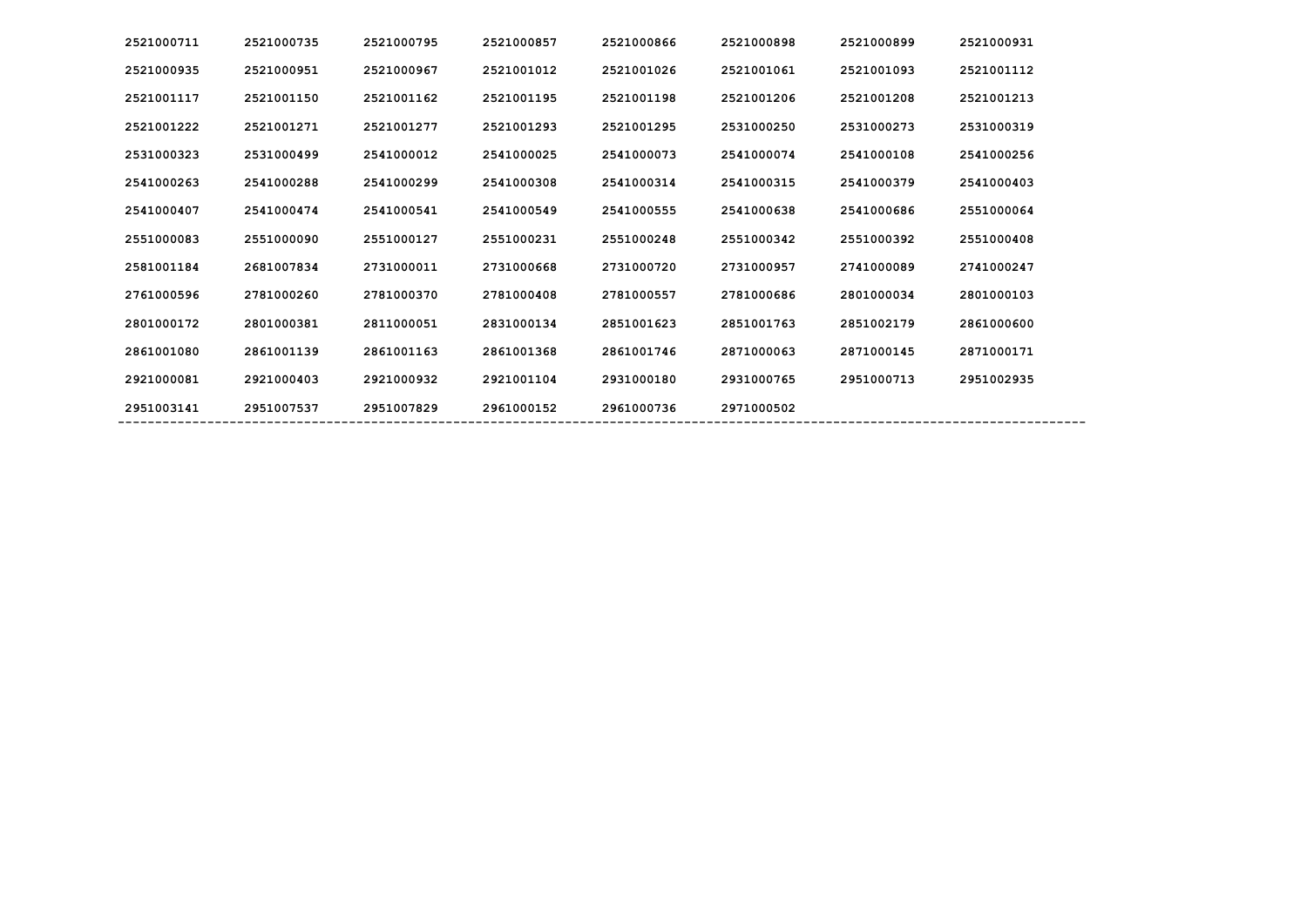# **EMPLOYEES' STATE INSURANCE CORPORATION RECRUITMENT OF UPPER DIVISION CLERK (UDC) (MAIN EXAMINATION) DATE OF EXAM : 1st SEPTEMBER 2019 LIST OF ROLL NO. OF SHORT LISTED CANDIDATES REGION = HIMACHAL PRADESH**

| 1381000721 | 1391001132 | 1391001815 | 1391003810 | 1401000386 | 1411000060 | 1411000132 | 1411000189 |
|------------|------------|------------|------------|------------|------------|------------|------------|
| 1411000263 | 1411000417 | 1411000423 | 1411000505 | 1411000554 | 1411000808 | 1411000843 | 1411001086 |
| 1411001136 | 1411001276 | 1411001474 | 1411001569 | 1411001677 | 1411001716 | 1411001739 | 1411001804 |
| 1411002018 | 1411002037 | 1411002105 | 1411002118 | 1411002234 | 1411002255 | 1411002390 | 1411002581 |
| 1411002830 | 1451000348 | 1451001002 | 1451002760 | 1451003030 | 1451006161 | 1451011954 | 1451012314 |
| 1451012574 | 1451012827 | 1451018131 | 1451024363 | 1471000670 | 1471000910 | 1471001084 | 1571000785 |
| 1601000074 | 1601000139 | 1631000058 | 1661000023 | 1661000055 | 1661000066 | 1671000020 | 1671000026 |
| 1671000032 | 1671000045 | 1671000062 | 1671000084 | 1671000093 | 1671000097 | 1671000105 | 1671000117 |
| 1671000123 | 1671000130 | 1671000144 | 1671000150 | 1671000165 | 1671000171 | 1671000187 | 1671000193 |
| 1681000033 | 1681000042 | 1681000059 | 1681000063 | 1681000075 | 1681000130 | 1681000139 | 1681000148 |
| 1681000156 | 1681000175 | 1681000179 | 1681000190 | 1681000200 | 1681000206 | 1701000041 | 1701000044 |
| 1701000058 | 1701000061 | 1701000064 | 1701000080 | 1701000093 | 1701000102 | 1701000125 | 1711000026 |
| 1711000044 | 1711000052 | 1711000077 | 1711000098 | 1711000102 | 1711000106 | 1711000121 | 1711000185 |
| 1711000199 | 1711000201 | 1711000220 | 1711000233 | 1711000235 | 1711000247 | 1711000252 | 1711000265 |
| 1721000013 | 1721000038 | 1721000047 | 1721000059 | 1721000084 | 1721000092 | 1721000129 | 1721000155 |
| 1721000176 | 1721000204 | 1721000211 | 1721000226 | 1721000232 | 1731000028 | 1731000030 | 1731000047 |
| 1731000102 | 1731000107 | 1731000128 | 1741000002 | 1741000140 | 1771000279 | 1811001120 | 2401000484 |
| 2401001214 | 2401001244 | 2421000394 | 2421000589 | 2441000147 | 2441000331 | 2451000029 | 2451000063 |
| 2501000121 | 2731000190 | 2731000852 | 2731000888 | 2731001106 | 2741000213 | 2751000034 | 2801000461 |
| 2841000213 | 2961000395 |            |            |            |            |            |            |
|            |            |            |            |            |            |            |            |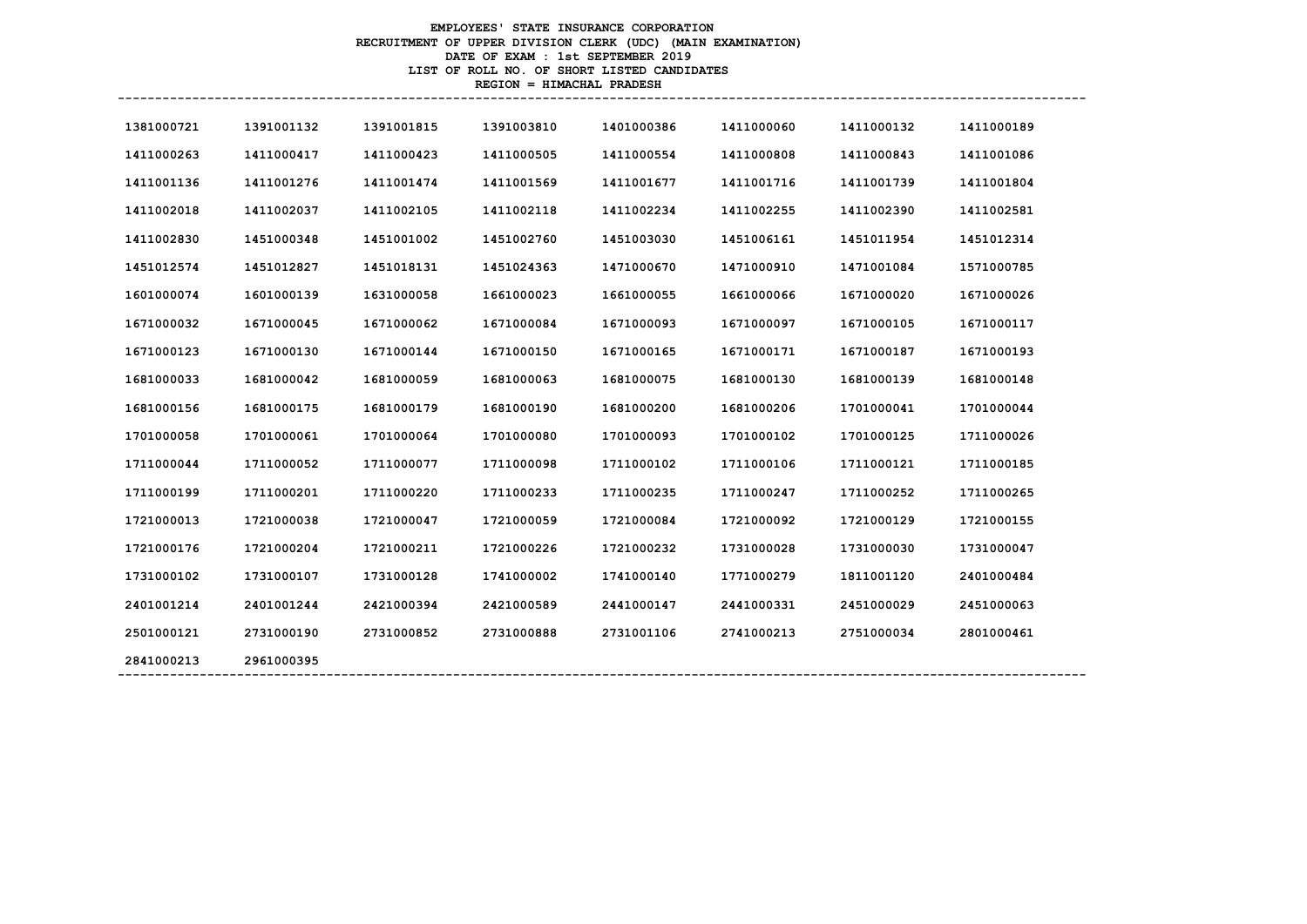# **EMPLOYEES' STATE INSURANCE CORPORATION RECRUITMENT OF UPPER DIVISION CLERK (UDC) (MAIN EXAMINATION) DATE OF EXAM : 1st SEPTEMBER 2019 LIST OF ROLL NO. OF SHORT LISTED CANDIDATES REGION = JHARKHAND**

| 1181001927 | 1371000309 | 1391000486 | 1391001848 | 1391002629 | 1391007398 | 1391010117 | 1391011495 |
|------------|------------|------------|------------|------------|------------|------------|------------|
| 1391012666 | 1431000186 | 1441000747 | 1771000058 | 1771000062 | 1771000073 | 1771000074 | 1771000236 |
|            |            |            |            |            |            |            |            |
| 1771000465 | 1771000485 | 1781000038 | 1781000120 | 1781000134 | 1781000493 | 1781000644 | 1791000088 |
| 1791000100 | 1801000066 | 1801000080 | 1801000149 | 1801000154 | 1801000216 | 1801000228 | 1801000262 |
| 1801000414 | 1801000460 | 1811000117 | 1811000149 | 1811000225 | 1811000229 | 1811000348 | 1811000457 |
| 1811000554 | 1811000770 | 1811000871 | 1811000903 | 1811000920 | 1811000963 | 1811000966 | 1811001033 |
| 1811001065 | 1811001090 | 1811001099 | 1811001184 | 1811001204 | 1811001207 | 1811001213 | 1811001231 |
| 1811001293 | 1811001305 | 1811001372 | 1811001389 | 1811001584 | 1811001660 | 1811001681 | 1811001727 |
| 1811001823 | 1811001841 | 1811001882 | 1811001907 | 1811001927 | 1811001933 | 1811001959 | 1811001993 |
| 1811002005 | 1811002017 | 1811002051 | 1811002193 | 1811002324 | 1811002389 | 1811002390 | 1811002440 |
| 1811002564 | 1811002590 | 1811002608 | 1811002647 | 2081001378 | 2361000047 | 2361000091 | 2491000525 |
| 2951007045 |            |            |            |            |            |            |            |
|            |            |            |            |            |            |            |            |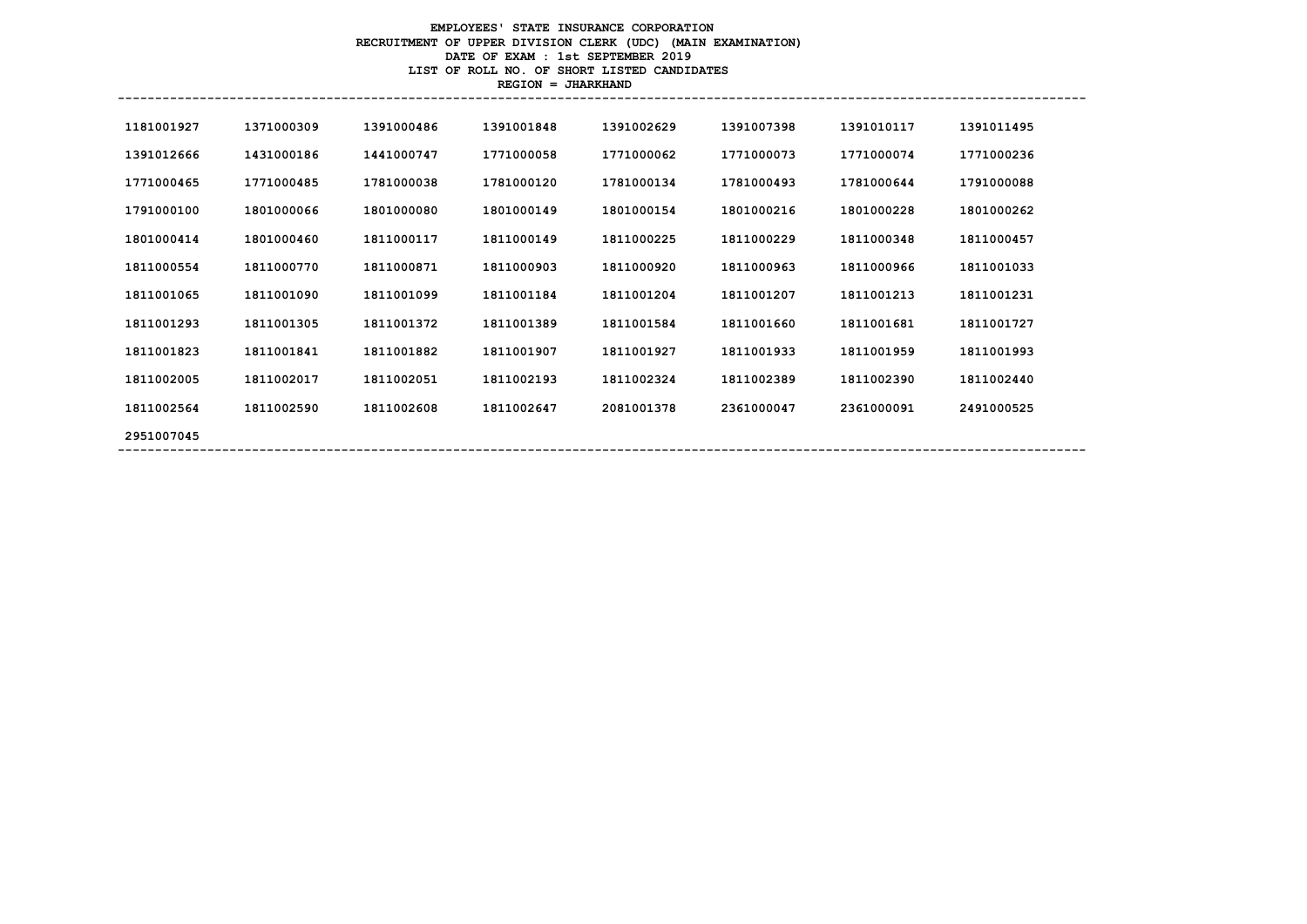|            |                                                                    |  | $REGION = J&K$ | EMPLOYEES' STATE INSURANCE CORPORATION<br>RECRUITMENT OF UPPER DIVISION CLERK (UDC) (MAIN EXAMINATION)<br>DATE OF EXAM : 1st SEPTEMBER 2019<br>LIST OF ROLL NO. OF SHORT LISTED CANDIDATES |  |  |  |  |  |  |
|------------|--------------------------------------------------------------------|--|----------------|--------------------------------------------------------------------------------------------------------------------------------------------------------------------------------------------|--|--|--|--|--|--|
| 1451006268 | 1741000035<br>1741000060<br>1741000108<br>1741000133<br>1751000019 |  |                |                                                                                                                                                                                            |  |  |  |  |  |  |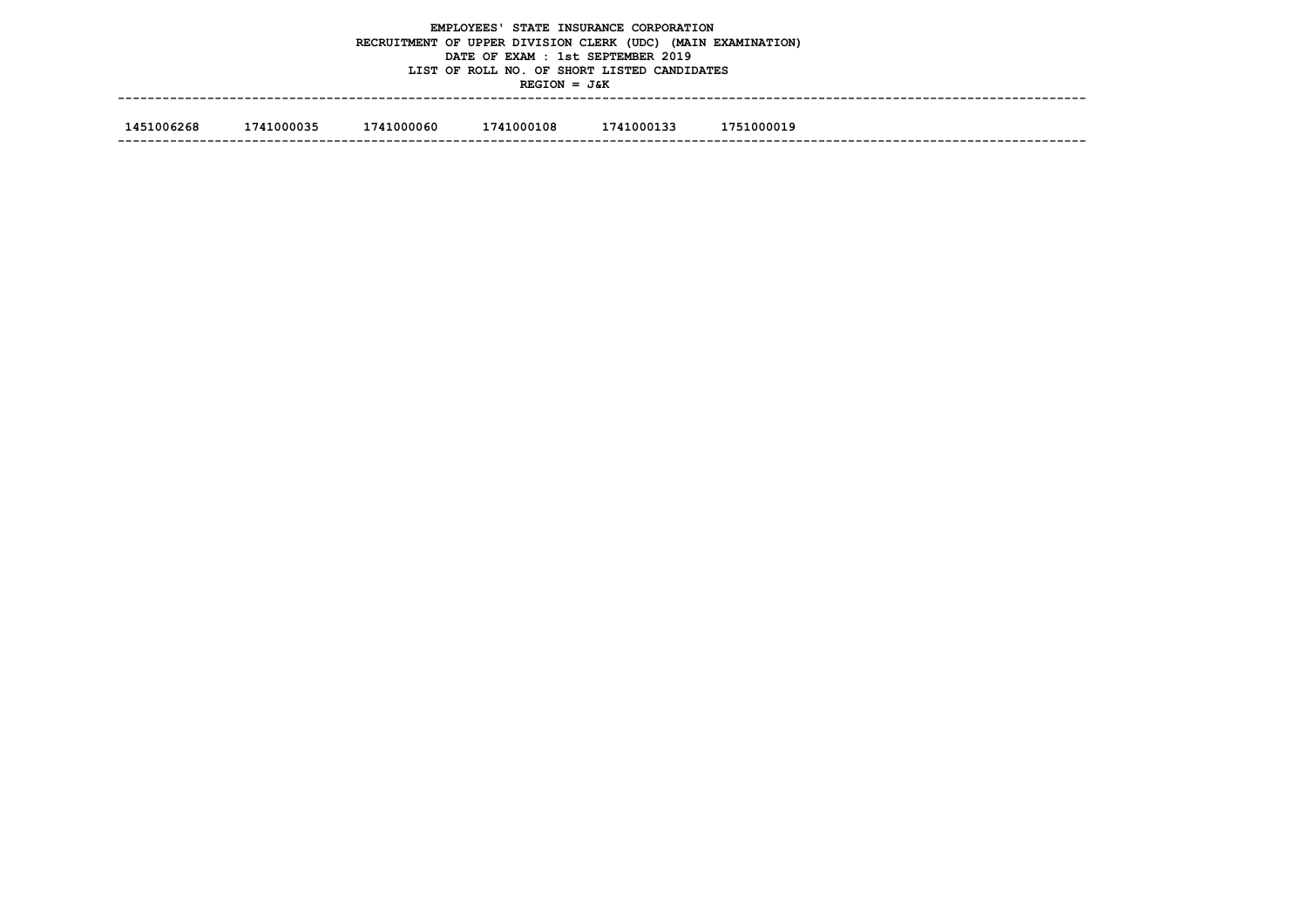# **EMPLOYEES' STATE INSURANCE CORPORATION RECRUITMENT OF UPPER DIVISION CLERK (UDC) (MAIN EXAMINATION) DATE OF EXAM : 1st SEPTEMBER 2019 LIST OF ROLL NO. OF SHORT LISTED CANDIDATES REGION = KARNATAKA**

| 1121000044 | 1121000082 | 1131000016 | 1151000017 | 1151000050 | 1151000058 | 1151000086 | 1151000101 |
|------------|------------|------------|------------|------------|------------|------------|------------|
| 1151000107 | 1151000140 | 1151000212 | 1151000262 | 1151000288 | 1151000295 | 1151000323 | 1151000366 |
| 1161000014 | 1161000027 | 1161000045 | 1161000054 | 1161000065 | 1161000081 | 1161000142 | 1161000178 |
| 1161000199 | 1161000229 | 1161000236 | 1171000004 | 1171000015 | 1171000023 | 1171000053 | 1181000024 |
| 1181000045 | 1181000053 | 1181000054 | 1181000059 | 1181000061 | 1181000066 | 1181000073 | 1181000095 |
| 1181000109 | 1181000112 | 1181000114 | 1181000144 | 1181000190 | 1181000199 | 1181000200 | 1181000218 |
| 1181000244 | 1181000251 | 1181000270 | 1181000308 | 1181000320 | 1181000329 | 1181000348 | 1181000353 |
| 1181000356 | 1181000364 | 1181000378 | 1181000387 | 1181000444 | 1181000457 | 1181000476 | 1181000480 |
| 1181000510 | 1181000514 | 1181000530 | 1181000546 | 1181000552 | 1181000558 | 1181000560 | 1181000563 |
| 1181000592 | 1181000602 | 1181000607 | 1181000610 | 1181000612 | 1181000658 | 1181000663 | 1181000674 |
| 1181000683 | 1181000701 | 1181000702 | 1181000717 | 1181000724 | 1181000749 | 1181000752 | 1181000763 |
| 1181000769 | 1181000791 | 1181000798 | 1181000816 | 1181000826 | 1181000835 | 1181000838 | 1181000849 |
| 1181000856 | 1181000872 | 1181000875 | 1181000897 | 1181000902 | 1181000920 | 1181000934 | 1181000976 |
| 1181000989 | 1181001025 | 1181001056 | 1181001086 | 1181001100 | 1181001139 | 1181001140 | 1181001174 |
| 1181001177 | 1181001180 | 1181001199 | 1181001202 | 1181001204 | 1181001216 | 1181001246 | 1181001249 |
| 1181001264 | 1181001267 | 1181001279 | 1181001280 | 1181001318 | 1181001348 | 1181001355 | 1181001385 |
| 1181001386 | 1181001390 | 1181001393 | 1181001449 | 1181001450 | 1181001463 | 1181001471 | 1181001479 |
| 1181001490 | 1181001496 | 1181001516 | 1181001536 | 1181001561 | 1181001565 | 1181001572 | 1181001582 |
| 1181001588 | 1181001594 | 1181001606 | 1181001649 | 1181001669 | 1181001700 | 1181001703 | 1181001709 |
| 1181001723 | 1181001726 | 1181001728 | 1181001744 | 1181001822 | 1181001849 | 1181001858 | 1181001875 |
| 1181001910 | 1181001911 | 1181001914 | 1181001919 | 1181001925 | 1181001989 | 1181001993 | 1181001995 |
| 1181002000 | 1181002024 | 1181002026 | 1181002035 | 1181002045 | 1181002063 | 1181002077 | 1181002083 |
| 1181002102 | 1181002126 | 1181002128 | 1181002145 | 1181002176 | 1181002197 | 1181002208 | 1181002210 |
| 1181002256 | 1181002258 | 1181002267 | 1181002272 | 1181002280 | 1181002285 | 1181002300 | 1181002336 |
| 1181002355 | 1181002359 | 1181002397 | 1181002411 | 1181002478 | 1181002479 | 1181002505 | 1181002517 |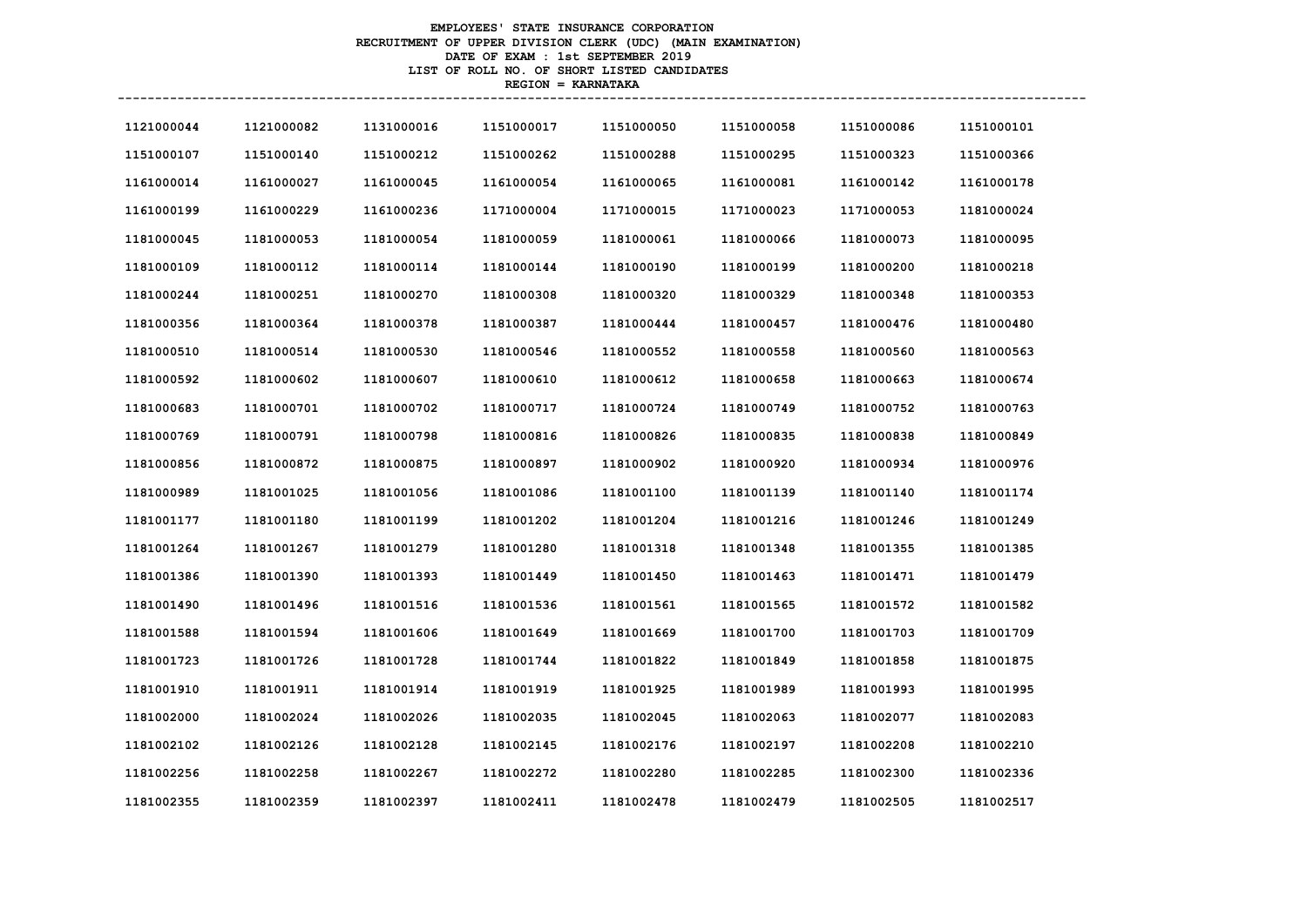| 1181002520 | 1181002529 | 1181002534 | 1181002548 | 1181002550 | 1181002575 | 1181002611 | 1181002624 |
|------------|------------|------------|------------|------------|------------|------------|------------|
| 1181002658 | 1181002667 | 1181002688 | 1181002697 | 1181002755 | 1181002758 | 1181002776 | 1181002784 |
| 1181002788 | 1191000093 | 1211000027 | 1211000030 | 1211000095 | 1211000098 | 1211000176 | 1211000239 |
| 1211000241 | 1211000249 | 1211000292 | 1211000313 | 1211000363 | 1221000025 | 1221000099 | 1231000046 |
| 1231000114 | 1231000142 | 1231000144 | 1231000207 | 1241000056 | 1241000099 | 1241000106 | 1241000124 |
| 1241000306 | 1241000330 | 1241000341 | 1241000365 | 1241000382 | 1241000433 | 1241000474 | 1241000478 |
| 1241000495 | 1241000552 | 1241000555 | 1241000585 | 1241000646 | 1241000668 | 1241000708 | 1241000720 |
| 1241000765 | 1241000821 | 1241000828 | 1241000863 | 1241000872 | 1241000875 | 1241000893 | 1241000943 |
| 1241000944 | 1241001003 | 1241001008 | 1241001028 | 1241001032 | 1241001084 | 1241001103 | 1241001121 |
| 1241001183 | 1241001198 | 1241001274 | 1241001291 | 1241001339 | 1241001353 | 1241001355 | 1241001368 |
| 1241001371 | 1241001380 | 1241001391 | 1241001403 | 1241001448 | 1241001495 | 1241001497 | 1241001500 |
| 1241001512 | 1241001520 | 1241001536 | 1241001560 | 1241001611 | 1241001647 | 1241001650 | 1241001667 |
| 1241001671 | 1241001673 | 1241001676 | 1241001677 | 1241001715 | 1241001718 | 1251000098 | 1251000201 |
| 1251000265 | 1251000322 | 1251000337 | 1251000440 | 1251000465 | 1251000470 | 1251000512 | 1251000516 |
| 1251000529 | 1251000743 | 1251000856 | 1251000882 | 1251000910 | 1251000972 | 1251001025 | 1251001029 |
| 1251001030 | 1261000130 | 1301000079 | 1331000087 | 1331000174 | 1351000551 | 1351000763 | 1361000220 |
| 1361000497 | 1361000513 | 1371000670 | 1391000254 | 1391001728 | 1391001779 | 1391001901 | 1391002303 |
| 1391002374 | 1391002897 | 1391002970 | 1391003097 | 1391006602 | 1391007139 | 1391008268 | 1391008291 |
| 1391008779 | 1391011028 | 1391011465 | 1391011948 | 1451004795 | 1451007550 | 1451011508 | 1451012818 |
| 1451014085 | 1451019566 | 1451019827 | 1451021330 | 1451021963 | 1451022754 | 1451023309 | 1451023388 |
| 1491000486 | 1501000417 | 1551000067 | 1611000438 | 1771000250 | 1771000251 | 1771000344 | 1791000163 |
| 1801000126 | 1811000375 | 1811000414 | 1811000430 | 1811000736 | 1811000792 | 1811001013 | 1811001050 |
| 1811002494 | 1811002614 | 1821000008 | 1821000014 | 1821000037 | 1821000070 | 1821000103 | 1821000111 |
| 1821000116 | 1821000139 | 1821000147 | 1821000149 | 1821000169 | 1821000182 | 1821000225 | 1821000304 |
| 1821000310 | 1831000013 | 1831000044 | 1831000097 | 1831000099 | 1831000131 | 1831000133 | 1831000141 |
| 1831000175 | 1831000181 | 1831000198 | 1831000199 | 1831000266 | 1831000275 | 1831000330 | 1831000333 |
| 1831000340 | 1831000396 | 1831000480 | 1831000506 | 1831000533 | 1831000549 | 1831000552 | 1831000562 |
| 1831000565 | 1831000591 | 1831000616 | 1831000657 | 1831000666 | 1831000690 | 1831000712 | 1831000786 |
| 1831000833 | 1831000893 | 1831000932 | 1831000944 | 1831000955 | 1831000981 | 1831000987 | 1831001052 |
| 1831001054 | 1831001079 | 1831001143 | 1831001163 | 1831001169 | 1831001171 | 1831001186 | 1831001202 |
| 1831001213 | 1831001264 | 1831001285 | 1831001342 | 1831001344 | 1831001378 | 1831001470 | 1831001485 |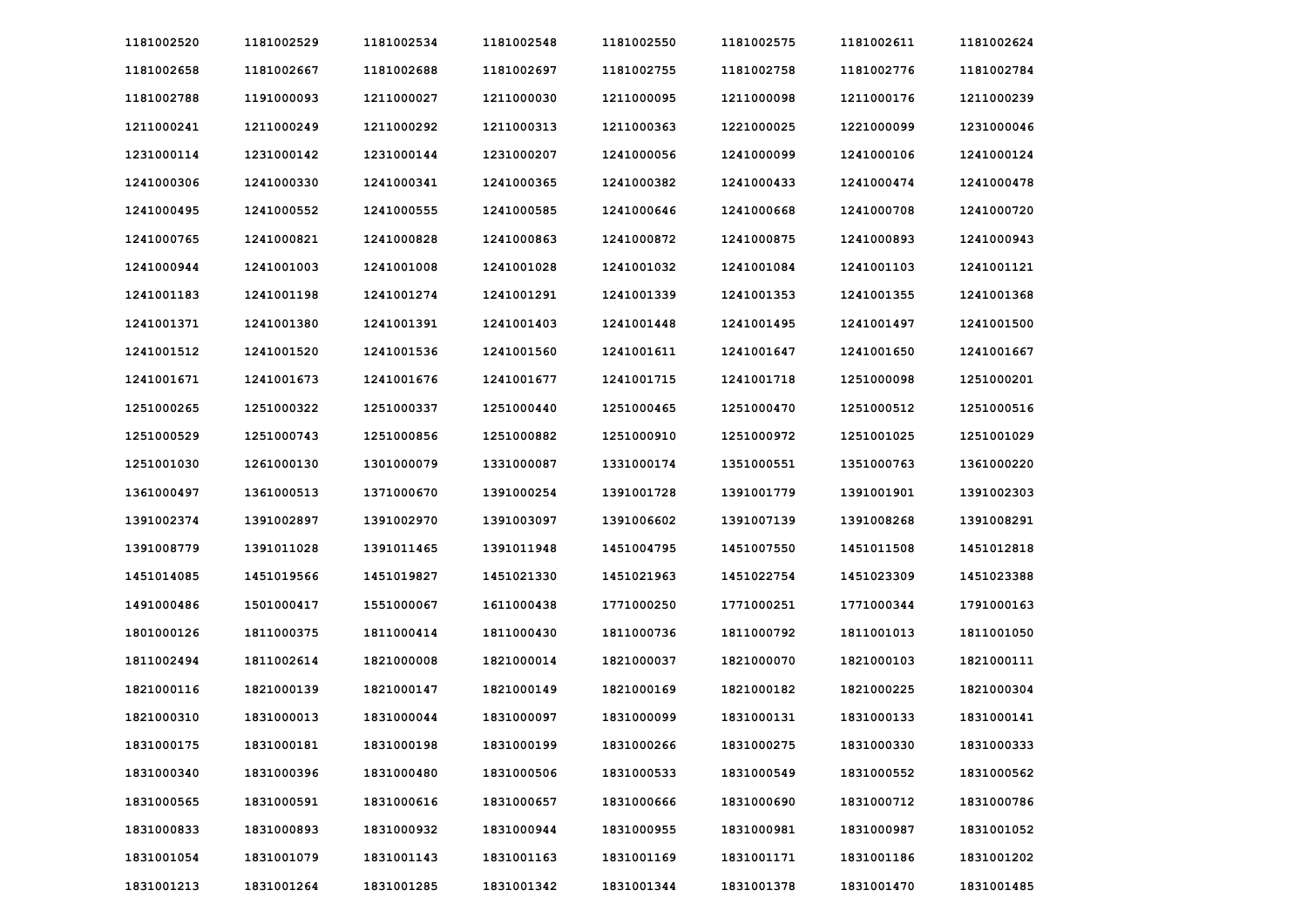| 1831001516 | 1831001555 | 1831001584 | 1831001600 | 1831001652 | 1831001684 | 1831001709 | 1831001715 |
|------------|------------|------------|------------|------------|------------|------------|------------|
| 1831001780 | 1831001784 | 1831001797 | 1831001848 | 1831001851 | 1831001853 | 1831001855 | 1831001856 |
| 1831001859 | 1831001872 | 1831001884 | 1831001900 | 1831001910 | 1831001963 | 1831001973 | 1831002051 |
| 1831002086 | 1831002102 | 1831002129 | 1831002157 | 1831002176 | 1831002181 | 1831002196 | 1831002199 |
| 1831002200 | 1831002239 | 1831002320 | 1831002375 | 1831002381 | 1831002405 | 1831002417 | 1831002435 |
| 1831002491 | 1831002525 | 1831002532 | 1831002571 | 1831002627 | 1831002729 | 1831002749 | 1831002755 |
| 1831002778 | 1831002801 | 1831002826 | 1831002834 | 1831002876 | 1831002877 | 1831002996 | 1831003022 |
| 1831003046 | 1831003122 | 1831003130 | 1831003167 | 1831003174 | 1831003214 | 1831003221 | 1831003258 |
| 1831003294 | 1831003364 | 1831003391 | 1831003402 | 1831003420 | 1831003454 | 1831003476 | 1831003490 |
| 1831003503 | 1831003556 | 1831003623 | 1831003646 | 1831003689 | 1831003728 | 1831003733 | 1831003740 |
| 1831003752 | 1831003787 | 1831003798 | 1831003821 | 1841000015 | 1841000047 | 1841000049 | 1841000050 |
| 1841000054 | 1841000062 | 1841000072 | 1841000077 | 1841000102 | 1841000105 | 1851000008 | 1851000013 |
| 1851000019 | 1851000051 | 1851000125 | 1851000129 | 1851000132 | 1851000182 | 1851000194 | 1851000255 |
| 1861000020 | 1861000136 | 1861000180 | 1861000198 | 1861000214 | 1861000232 | 1861000291 | 1861000341 |
| 1871000099 | 1871000115 | 1871000131 | 1871000201 | 1871000222 | 1871000295 | 1871000327 | 1871000362 |
| 1871000417 | 1871000430 | 1871000441 | 1871000499 | 1871000517 | 1881000050 | 1881000082 | 1881000117 |
| 1891000051 | 1891000063 | 1891000093 | 1891000117 | 1891000136 | 1891000156 | 1891000161 | 1891000172 |
| 1891000179 | 1891000193 | 1891000216 | 1891000219 | 1891000222 | 1891000235 | 1891000247 | 1891000253 |
| 1891000273 | 1891000292 | 1891000296 | 1891000355 | 1891000370 | 1891000411 | 1891000417 | 1891000449 |
| 1891000455 | 1891000515 | 1891000520 | 1891000531 | 1891000554 | 1891000559 | 1891000569 | 1891000597 |
| 1891000607 | 1891000686 | 1891000697 | 1891000729 | 1891000734 | 1891000744 | 1891000753 | 1891000782 |
| 1891000806 | 1891000810 | 1891000817 | 1911000047 | 1911000048 | 1911000117 | 1911000161 | 1911000227 |
| 1911000239 | 1911000240 | 1921000013 | 1921000043 | 1921000119 | 1921000158 | 1921000220 | 1921000238 |
| 1921000285 | 1921000323 | 1921000373 | 1921000476 | 1921000645 | 1931000011 | 1931000017 | 1931000044 |
| 1931000076 | 1931000104 | 1931000147 | 1931000157 | 1931000165 | 1931000181 | 1931000185 | 1931000187 |
| 1931000207 | 1931000227 | 1931000238 | 1931000259 | 1931000264 | 1941000004 | 1941000017 | 1941000036 |
| 1951000238 | 1951000346 | 1951000543 | 1961000015 | 1961000018 | 1961000111 | 1961000117 | 1961000195 |
| 1961000212 | 1961000226 | 1961000309 | 1961000319 | 1961000333 | 1961000392 | 1961000572 | 1971000602 |
| 1971000789 | 1971001587 | 1981000684 | 2001000010 | 2001000220 | 2001000246 | 2001000290 | 2001000346 |
| 2001000405 | 2001000416 | 2001000590 | 2001000646 | 2001000742 | 2021000239 | 2021000370 | 2021000437 |
| 2021000468 | 2021000472 | 2031000055 | 2031001190 | 2031001287 | 2031001751 | 2031001953 | 2041000036 |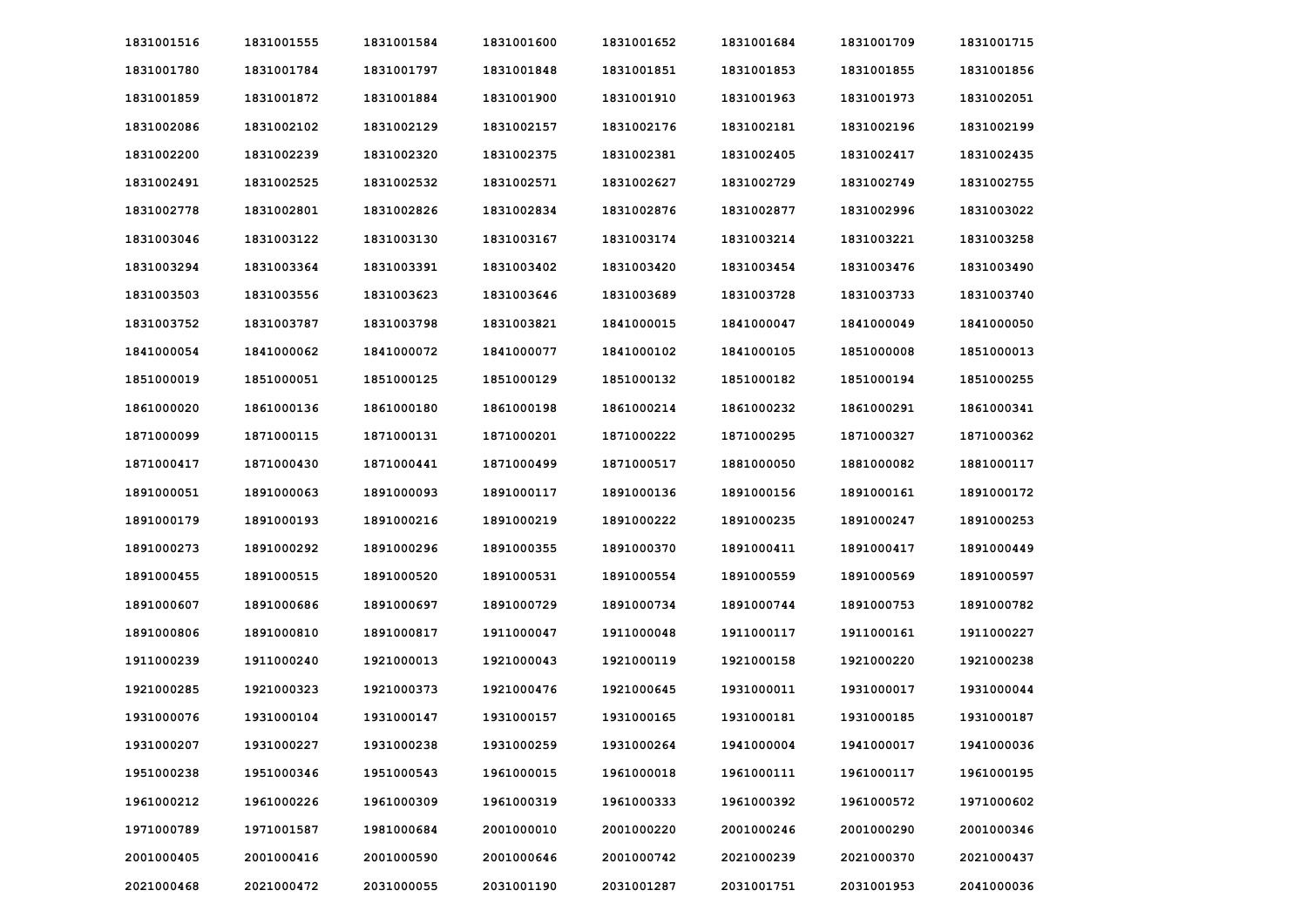| 2041000220 | 2041000274 | 2041000335 | 2041000343 | 2041000618 | 2041000695 | 2041001074 | 2041001084 |
|------------|------------|------------|------------|------------|------------|------------|------------|
| 2061000567 | 2061000849 | 2061000903 | 2071000738 | 2081000525 | 2201001752 | 2201001856 | 2201005359 |
| 2201005581 | 2241002028 | 2241003977 | 2311000027 | 2321000172 | 2331000556 | 2331000689 | 2331001401 |
| 2331002159 | 2331002270 | 2331002359 | 2331002764 | 2401000020 | 2401000417 | 2401000891 | 2401001191 |
| 2421000682 | 2511000708 | 2511001369 | 2511002544 | 2511005085 | 2511006202 | 2521000658 | 2521000681 |
| 2571001183 | 2571003155 | 2571004326 | 2571004525 | 2581000931 | 2631000143 | 2631000240 | 2681000027 |
| 2681000346 | 2681000407 | 2681000692 | 2681000795 | 2681000855 | 2681001034 | 2681001543 | 2681001577 |
| 2681001989 | 2681002097 | 2681002456 | 2681002669 | 2681002682 | 2681002684 | 2681002793 | 2681003096 |
| 2681003164 | 2681003191 | 2681003564 | 2681003911 | 2681004009 | 2681004014 | 2681004032 | 2681004128 |
| 2681004524 | 2681004844 | 2681005074 | 2681005094 | 2681005257 | 2681005472 | 2681005873 | 2681006291 |
| 2681006421 | 2681006944 | 2681007249 | 2681007265 | 2681007406 | 2681007507 | 2681007685 | 2681007845 |
| 2681007846 | 2701000115 | 2701000143 | 2711000430 | 2731000998 | 2741000019 | 2741000137 | 2751000089 |
| 2781000703 | 2861000160 | 2861001636 | 2861002418 | 2931000359 | 2951002020 | 2951005102 | 2951005443 |
| 2951005912 | 2951006075 | 2951006134 | 2951007576 | 2961000564 | 2981000153 |            |            |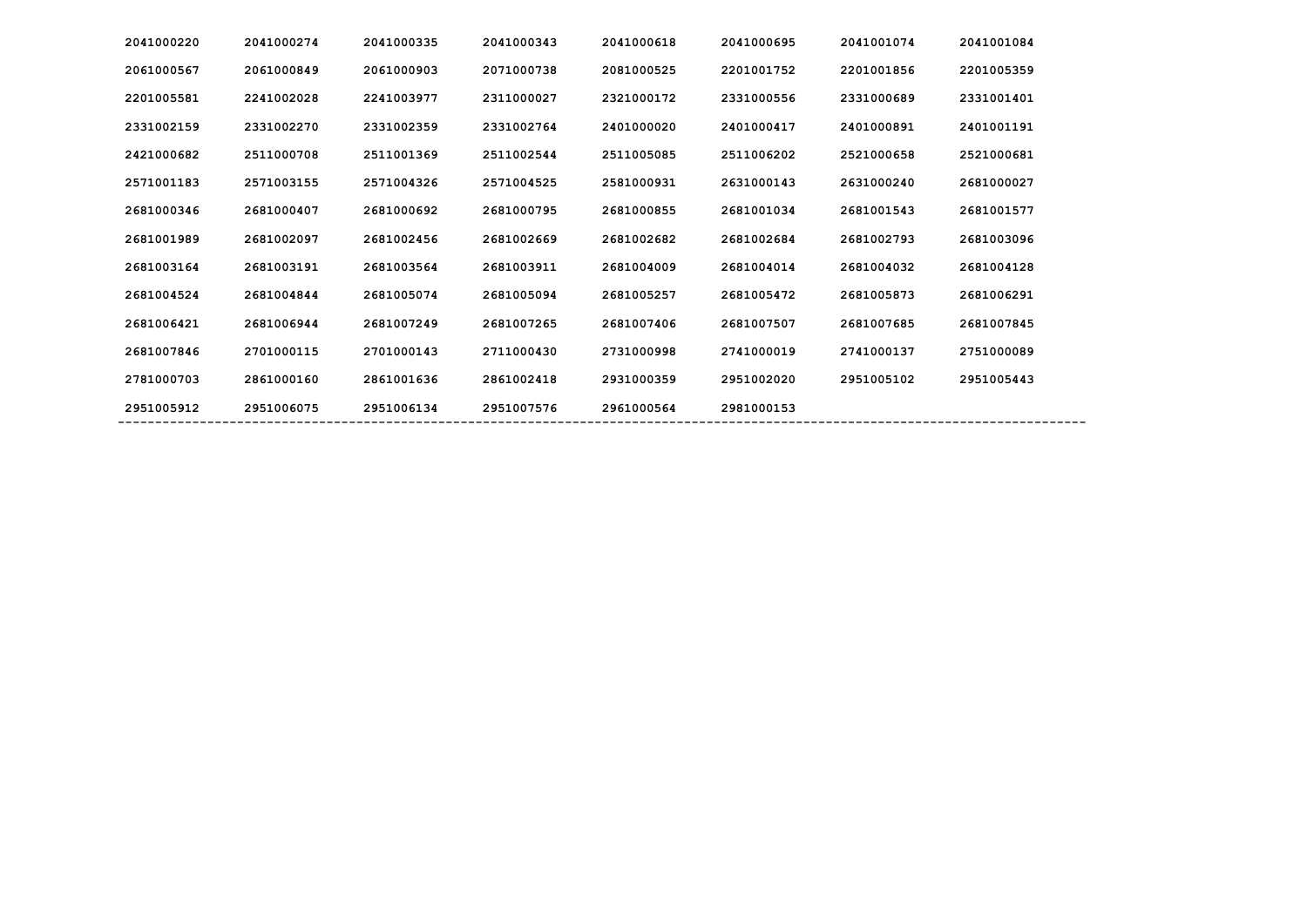# **EMPLOYEES' STATE INSURANCE CORPORATION RECRUITMENT OF UPPER DIVISION CLERK (UDC) (MAIN EXAMINATION) DATE OF EXAM : 1st SEPTEMBER 2019 LIST OF ROLL NO. OF SHORT LISTED CANDIDATES REGION = KERALA**

| 1391001085 | 1831000762 | 1951000023 | 1951000087 | 1951000128 | 1951000141 | 1951000142 | 1951000162 |
|------------|------------|------------|------------|------------|------------|------------|------------|
| 1951000172 | 1951000213 | 1951000214 | 1951000235 | 1951000278 | 1951000421 | 1951000424 | 1951000454 |
| 1951000471 | 1951000519 | 1951000535 | 1951000550 | 1951000560 | 1951000578 | 1951000622 | 1951000629 |
| 1951000644 | 1951000649 | 1961000011 | 1961000071 | 1961000131 | 1961000150 | 1961000236 | 1961000252 |
| 1961000284 | 1961000357 | 1961000375 | 1961000394 | 1961000417 | 1961000470 | 1961000479 | 1961000486 |
| 1961000509 | 1961000518 | 1961000609 | 1971000005 | 1971000037 | 1971000075 | 1971000087 | 1971000096 |
| 1971000123 | 1971000219 | 1971000317 | 1971000335 | 1971000350 | 1971000376 | 1971000382 | 1971000417 |
| 1971000455 | 1971000464 | 1971000482 | 1971000512 | 1971000520 | 1971000530 | 1971000559 | 1971000636 |
| 1971000674 | 1971000702 | 1971000726 | 1971000729 | 1971000749 | 1971000755 | 1971000791 | 1971000815 |
| 1971000825 | 1971000859 | 1971000893 | 1971000914 | 1971000984 | 1971001003 | 1971001139 | 1971001153 |
| 1971001203 | 1971001206 | 1971001212 | 1971001247 | 1971001270 | 1971001318 | 1971001353 | 1971001368 |
| 1971001369 | 1971001386 | 1971001389 | 1971001390 | 1971001456 | 1971001478 | 1971001499 | 1971001517 |
| 1971001522 | 1971001606 | 1971001625 | 1971001711 | 1971001756 | 1971001774 | 1971001778 | 1971001809 |
| 1981000002 | 1981000045 | 1981000080 | 1981000082 | 1981000089 | 1981000110 | 1981000150 | 1981000151 |
| 1981000167 | 1981000177 | 1981000233 | 1981000300 | 1981000355 | 1981000356 | 1981000391 | 1981000437 |
| 1981000446 | 1981000469 | 1981000526 | 1981000575 | 1981000590 | 1981000604 | 1981000647 | 1981000698 |
| 1981000800 | 1981000844 | 1981000880 | 1981000955 | 1981000997 | 1981001005 | 1981001009 | 1981001130 |
| 1981001132 | 1981001170 | 1981001214 | 1981001231 | 1981001234 | 1981001260 | 1981001265 | 1981001283 |
| 1981001377 | 1981001399 | 1981001407 | 1981001438 | 1981001469 | 1981001509 | 1981001524 | 1981001545 |
| 1981001622 | 1981001639 | 1981001673 | 1981001675 | 1981001694 | 1981001771 | 1981001772 | 1981001778 |
| 1981001822 | 1981001841 | 1981001851 | 1981001857 | 1981001919 | 1991000103 | 1991000133 | 1991000144 |
| 1991000264 | 1991000310 | 1991000462 | 1991000507 | 1991000512 | 1991000518 | 1991000589 | 1991000693 |
| 1991000706 | 1991000711 | 1991000712 | 1991000750 | 1991000804 | 1991000806 | 1991000829 | 1991000845 |
| 2001000016 | 2001000105 | 2001000156 | 2001000163 | 2001000184 | 2001000193 | 2001000199 | 2001000207 |
| 2001000250 | 2001000252 | 2001000254 | 2001000267 | 2001000370 | 2001000388 | 2001000422 | 2001000450 |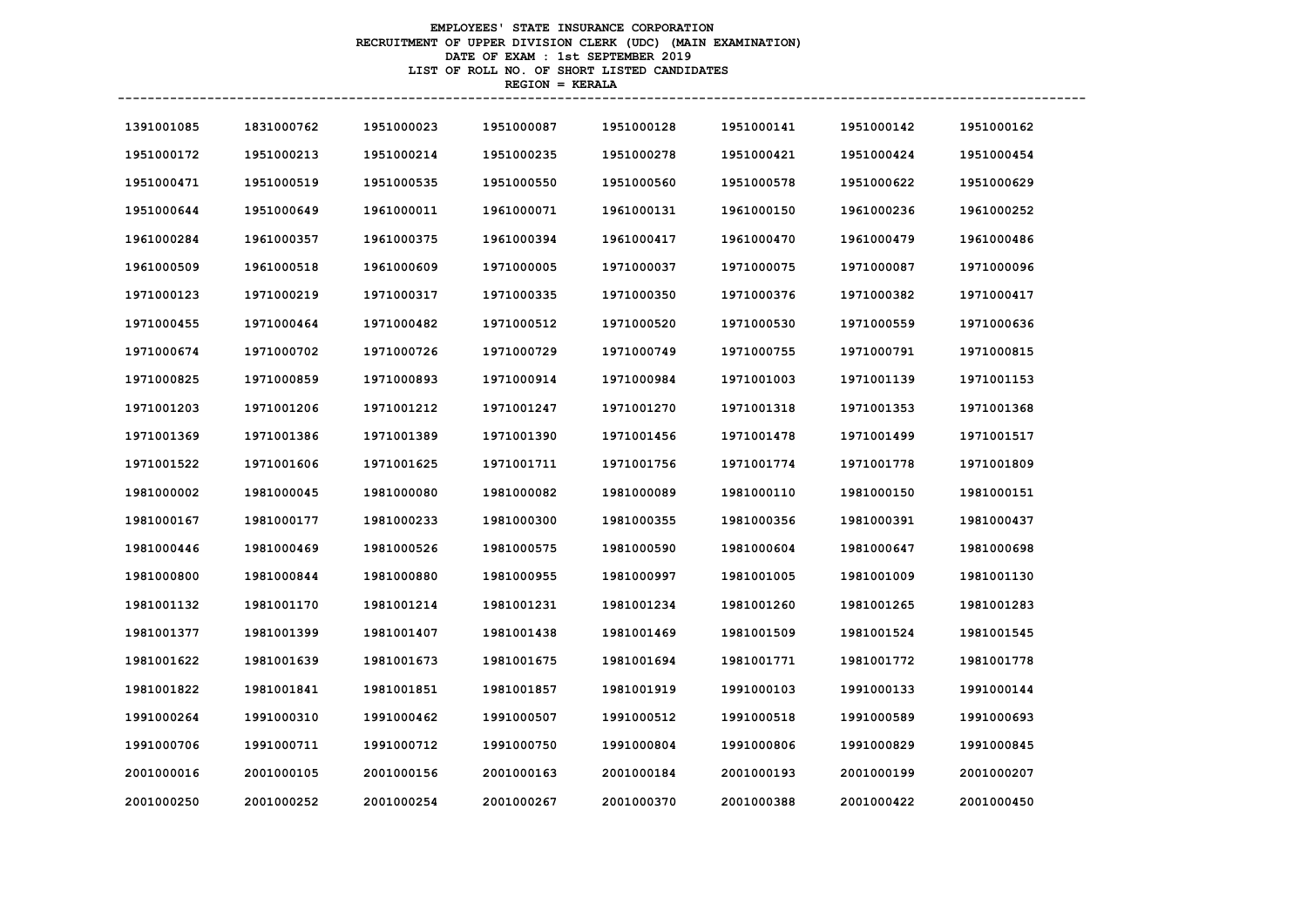| 2001000469 | 2001000514 | 2001000573 | 2001000589 | 2001000607 | 2001000692 | 2001000700 | 2001000739 |
|------------|------------|------------|------------|------------|------------|------------|------------|
| 2001000765 | 2001000795 | 2001000818 | 2001000849 | 2001000875 | 2001000885 | 2001000898 | 2001000899 |
| 2001000903 | 2001000915 | 2001000950 | 2001000964 | 2001001002 | 2001001005 | 2011000032 | 2011000045 |
| 2011000056 | 2011000058 | 2011000084 | 2011000114 | 2011000116 | 2011000149 | 2021000086 | 2021000089 |
| 2021000129 | 2021000133 | 2021000143 | 2021000178 | 2021000189 | 2021000217 | 2021000259 | 2021000265 |
| 2021000274 | 2021000321 | 2021000350 | 2021000372 | 2021000378 | 2021000416 | 2021000447 | 2021000479 |
| 2021000484 | 2021000541 | 2021000585 | 2021000596 | 2021000598 | 2021000612 | 2031000032 | 2031000065 |
| 2031000089 | 2031000100 | 2031000181 | 2031000217 | 2031000237 | 2031000359 | 2031000360 | 2031000395 |
| 2031000426 | 2031000496 | 2031000531 | 2031000547 | 2031000561 | 2031000562 | 2031000699 | 2031000735 |
| 2031000738 | 2031000757 | 2031000804 | 2031000851 | 2031000922 | 2031000937 | 2031001037 | 2031001047 |
| 2031001073 | 2031001182 | 2031001202 | 2031001237 | 2031001250 | 2031001257 | 2031001274 | 2031001278 |
| 2031001317 | 2031001332 | 2031001364 | 2031001393 | 2031001394 | 2031001408 | 2031001453 | 2031001503 |
| 2031001505 | 2031001519 | 2031001537 | 2031001578 | 2031001590 | 2031001617 | 2031001627 | 2031001655 |
| 2031001685 | 2031001707 | 2031001736 | 2031001750 | 2031001784 | 2031001841 | 2031001984 | 2031001995 |
| 2031002033 | 2031002068 | 2031002142 | 2031002147 | 2031002174 | 2031002182 | 2031002199 | 2031002227 |
| 2041000002 | 2041000040 | 2041000050 | 2041000064 | 2041000067 | 2041000102 | 2041000113 | 2041000135 |
| 2041000182 | 2041000213 | 2041000224 | 2041000252 | 2041000281 | 2041000308 | 2041000310 | 2041000386 |
| 2041000449 | 2041000476 | 2041000492 | 2041000544 | 2041000557 | 2041000567 | 2041000594 | 2041000683 |
| 2041000684 | 2041000686 | 2041000713 | 2041000715 | 2041000723 | 2041000730 | 2041000740 | 2041000771 |
| 2041000777 | 2041000831 | 2041000863 | 2041000875 | 2041000912 | 2041000926 | 2041000942 | 2041000957 |
| 2041001062 | 2041001091 | 2041001124 | 2041001197 | 2041001222 | 2041001230 | 2041001235 | 2041001241 |
| 2041001248 | 2071000024 | 2241001810 | 2581000990 | 2651000169 |            |            |            |
|            |            |            |            |            |            |            |            |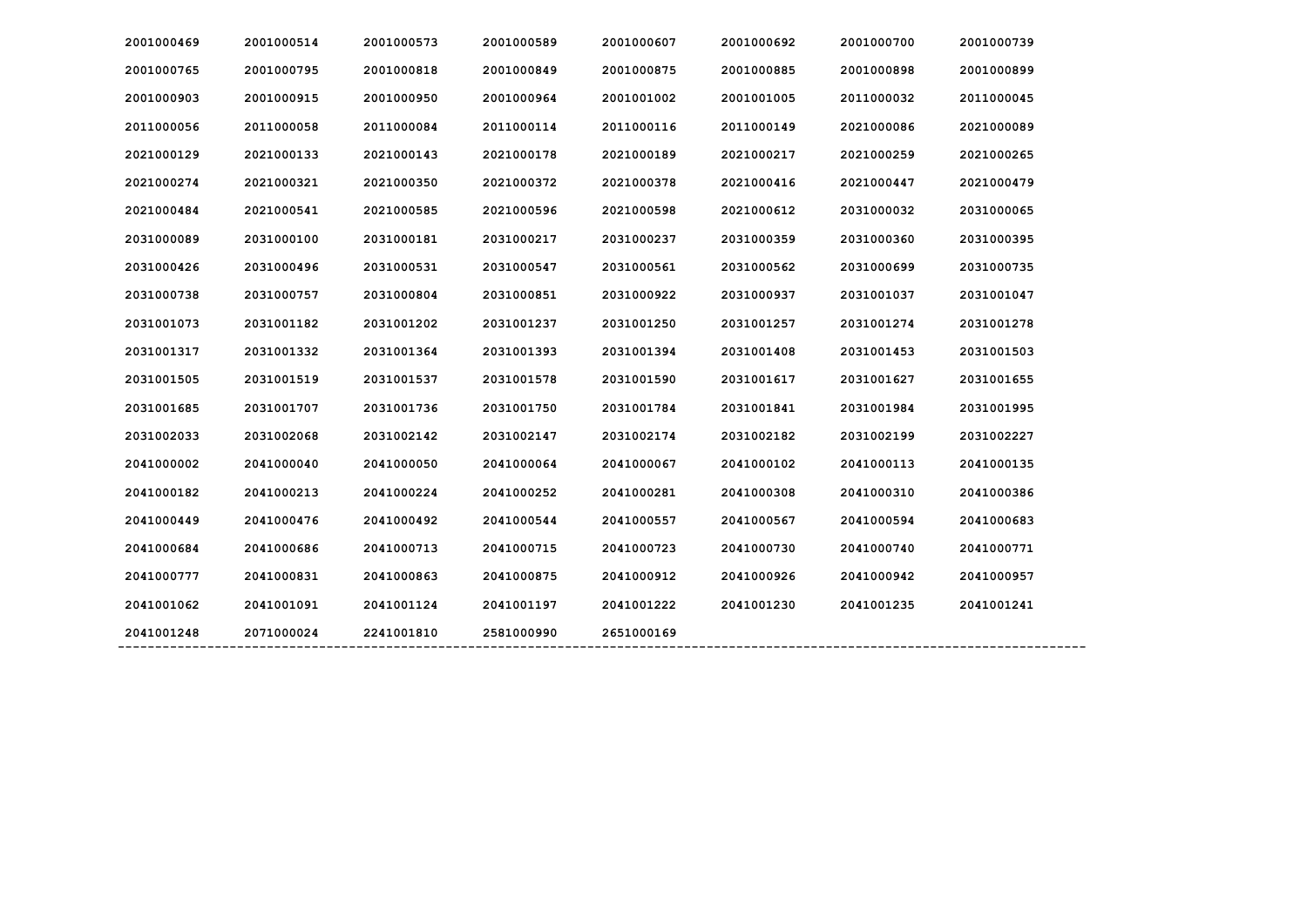# **EMPLOYEES' STATE INSURANCE CORPORATION RECRUITMENT OF UPPER DIVISION CLERK (UDC) (MAIN EXAMINATION) DATE OF EXAM : 1st SEPTEMBER 2019 LIST OF ROLL NO. OF SHORT LISTED CANDIDATES REGION = MADHYA PRADESH**

| 1181000070 | 1181000268 | 1181000627 | 1181001228 | 1181002623 | 1241001073 | 1251000030 | 1251000080 |
|------------|------------|------------|------------|------------|------------|------------|------------|
| 1251000082 | 1251000277 | 1251000377 | 1251000493 | 1251000740 | 1251000812 | 1251000952 | 1251000983 |
| 1351000147 | 1381000502 | 1391000242 | 1391000899 | 1391001899 | 1391007814 | 1391010782 | 1411000119 |
| 1411001845 | 1451005559 | 1451006037 | 1451006955 | 1451008873 | 1451010975 | 1451011112 | 1451012523 |
| 1451012829 | 1451018252 | 1451018626 | 1451019862 | 1451021340 | 1451023101 | 1471000348 | 1491000394 |
| 1491001044 | 1601000003 | 1681000214 | 1711000152 | 1741000014 | 1801000355 | 1811001522 | 1811002449 |
| 1831002560 | 1971000691 | 1971000977 | 2061000032 | 2061000044 | 2061000055 | 2061000069 | 2061000071 |
| 2061000077 | 2061000081 | 2061000148 | 2061000151 | 2061000153 | 2061000177 | 2061000222 | 2061000234 |
| 2061000251 | 2061000253 | 2061000260 | 2061000291 | 2061000305 | 2061000314 | 2061000336 | 2061000358 |
| 2061000368 | 2061000369 | 2061000377 | 2061000408 | 2061000472 | 2061000476 | 2061000495 | 2061000501 |
| 2061000512 | 2061000539 | 2061000550 | 2061000563 | 2061000588 | 2061000617 | 2061000622 | 2061000633 |
| 2061000644 | 2061000663 | 2061000674 | 2061000687 | 2061000712 | 2061000726 | 2061000744 | 2061000753 |
| 2061000758 | 2061000770 | 2061000774 | 2061000778 | 2061000796 | 2061000799 | 2061000814 | 2061000835 |
| 2061000870 | 2061000909 | 2061000950 | 2061000970 | 2061000979 | 2061000993 | 2061001001 | 2061001046 |
| 2061001074 | 2061001089 | 2061001101 | 2061001121 | 2061001131 | 2061001150 | 2061001161 | 2061001180 |
| 2061001211 | 2061001236 | 2061001249 | 2061001261 | 2061001268 | 2061001278 | 2061001285 | 2061001318 |
| 2061001350 | 2061001365 | 2061001374 | 2061001375 | 2061001421 | 2061001425 | 2061001468 | 2061001481 |
| 2061001482 | 2061001491 | 2061001559 | 2061001561 | 2061001565 | 2061001582 | 2061001584 | 2061001593 |
| 2061001630 | 2061001676 | 2061001693 | 2061001729 | 2061001734 | 2061001750 | 2061001768 | 2061001792 |
| 2061001797 | 2061001810 | 2061001855 | 2061001862 | 2061001863 | 2071000025 | 2071000066 | 2071000074 |
| 2071000077 | 2071000100 | 2071000113 | 2071000142 | 2071000145 | 2071000149 | 2071000155 | 2071000170 |
| 2071000187 | 2071000211 | 2071000241 | 2071000246 | 2071000270 | 2071000271 | 2071000279 | 2071000303 |
| 2071000355 | 2071000391 | 2071000409 | 2071000418 | 2071000422 | 2071000439 | 2071000489 | 2071000498 |
| 2071000500 | 2071000545 | 2071000587 | 2071000662 | 2071000700 | 2071000734 | 2071000741 | 2071000742 |
| 2071000743 | 2081000002 | 2081000016 | 2081000064 | 2081000083 | 2081000099 | 2081000148 | 2081000152 |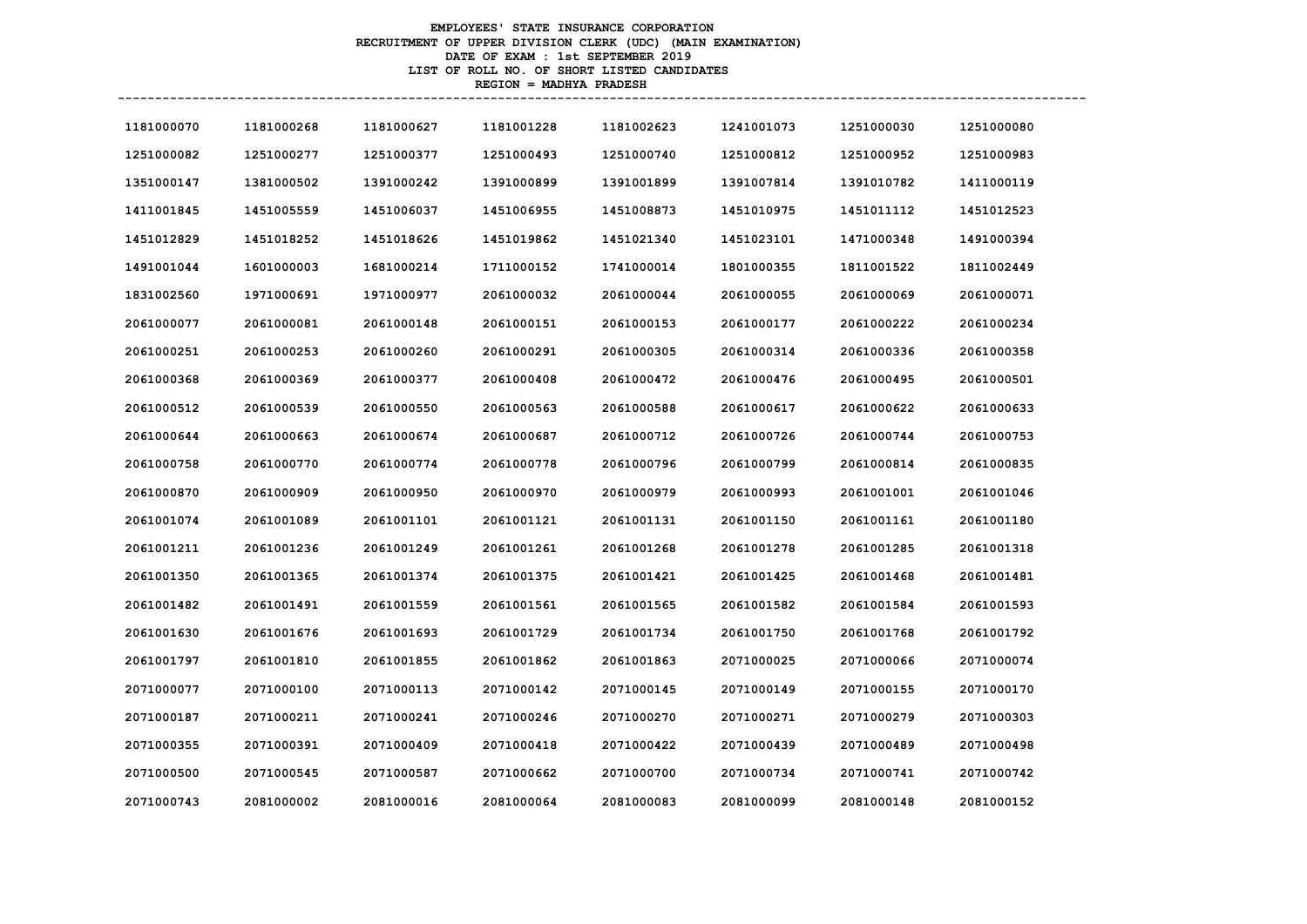| 2081000201 | 2081000202 | 2081000209 | 2081000219 | 2081000225 | 2081000243 | 2081000263 | 2081000296 |
|------------|------------|------------|------------|------------|------------|------------|------------|
| 2081000299 | 2081000322 | 2081000383 | 2081000384 | 2081000394 | 2081000407 | 2081000418 | 2081000482 |
| 2081000493 | 2081000496 | 2081000498 | 2081000519 | 2081000545 | 2081000567 | 2081000647 | 2081000670 |
| 2081000691 | 2081000695 | 2081000696 | 2081000707 | 2081000716 | 2081000720 | 2081000729 | 2081000770 |
| 2081000775 | 2081000780 | 2081000804 | 2081000835 | 2081000913 | 2081000927 | 2081000974 | 2081000979 |
| 2081000998 | 2081001048 | 2081001066 | 2081001069 | 2081001187 | 2081001253 | 2081001282 | 2081001295 |
| 2081001313 | 2081001333 | 2081001341 | 2081001358 | 2081001360 | 2081001385 | 2081001421 | 2081001463 |
| 2081001480 | 2081001490 | 2081001508 | 2081001540 | 2081001551 | 2081001555 | 2081001586 | 2081001646 |
| 2081001648 | 2081001654 | 2081001701 | 2081001711 | 2081001741 | 2081001743 | 2081001744 | 2081001784 |
| 2091000001 | 2091000082 | 2091000115 | 2091000160 | 2091000175 | 2091000204 | 2091000320 | 2091000401 |
| 2091000432 | 2091000437 | 2091000462 | 2091000466 | 2091000526 | 2091000548 | 2091000551 | 2091000561 |
| 2091000667 | 2091000688 | 2091000691 | 2091000768 | 2091000794 | 2091000796 | 2091000800 | 2101000017 |
| 2101000023 | 2101000038 | 2101000042 | 2101000068 | 2101000117 | 2101000130 | 2101000179 | 2111000030 |
| 2111000046 | 2111000049 | 2111000078 | 2111000160 | 2111000164 | 2111000170 | 2121000005 | 2121000040 |
| 2121000043 | 2121000049 | 2121000092 | 2121000106 | 2121000114 | 2121000120 | 2121000129 | 2121000130 |
| 2121000144 | 2121000172 | 2121000195 | 2121000208 | 2121000258 | 2121000284 | 2201000769 | 2201005264 |
| 2211000524 | 2211000640 | 2211001081 | 2211001196 | 2211002501 | 2211002545 | 2211002684 | 2211003217 |
| 2211003918 | 2211005117 | 2211006179 | 2231001234 | 2241005001 | 2241005236 | 2331000845 | 2451000145 |
| 2511000106 | 2511000308 | 2511000484 | 2511000914 | 2511001090 | 2511001188 | 2511001465 | 2511001631 |
| 2511002400 | 2511002554 | 2511003302 | 2511003385 | 2511003399 | 2511003599 | 2511003939 | 2511004421 |
| 2511004891 | 2511005904 | 2511006070 | 2511006079 | 2511007661 | 2511007786 | 2511008200 | 2511008751 |
| 2511008884 | 2521000094 | 2521000123 | 2531000337 | 2531000345 | 2531000495 | 2551000340 | 2551000358 |
| 2681000811 | 2691000443 | 2731000134 | 2731000144 | 2731000161 | 2731000495 | 2731000499 | 2731000762 |
| 2751000360 | 2771000195 | 2781001053 | 2801000371 | 2831000036 | 2841000053 | 2841000280 | 2841000306 |
| 2851001227 | 2861000528 | 2861001592 | 2921000616 | 2921000934 | 2941000330 | 2951007940 | 2971000427 |
|            |            |            |            |            |            |            |            |
|            |            |            |            |            |            |            |            |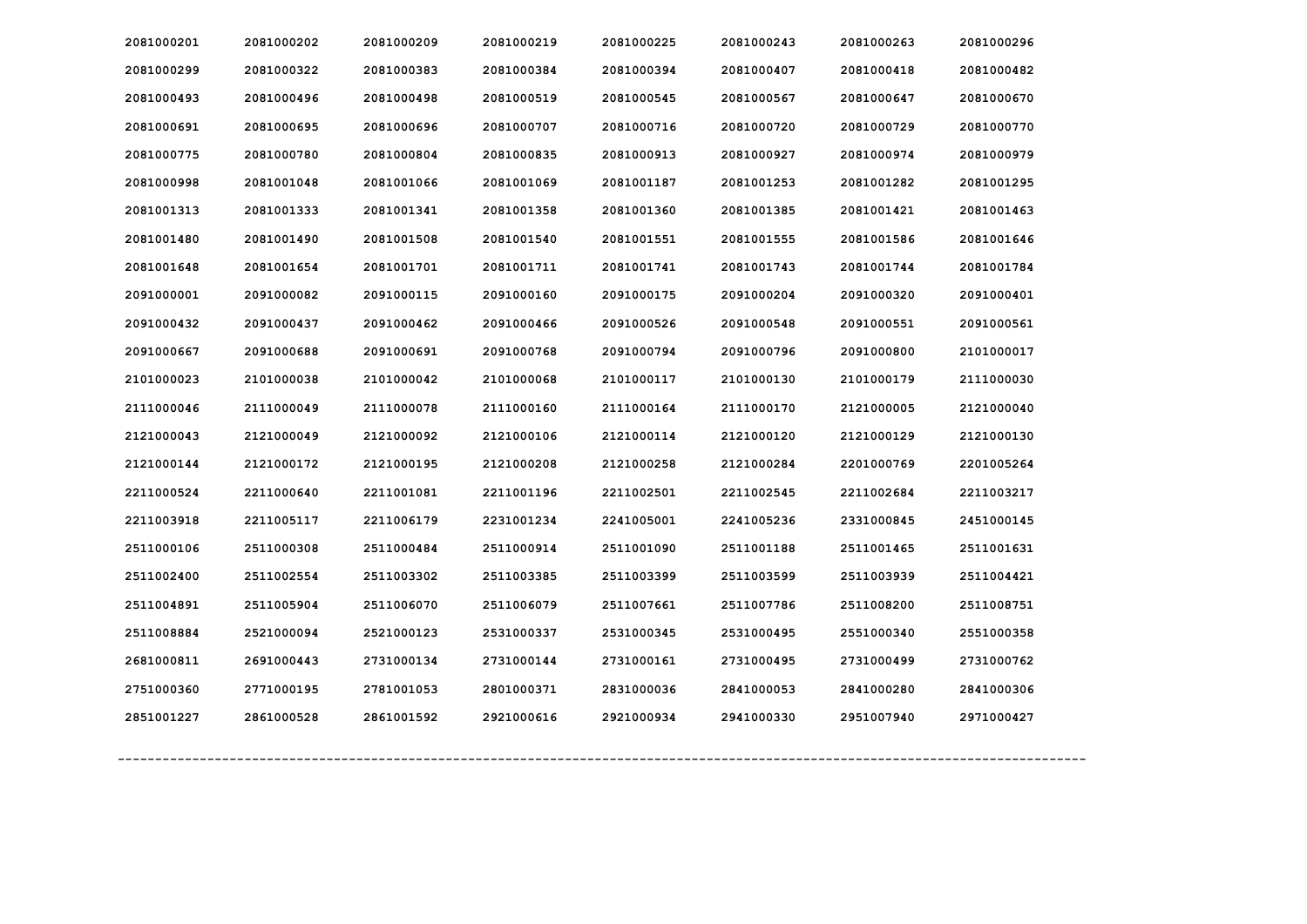# **EMPLOYEES' STATE INSURANCE CORPORATION RECRUITMENT OF UPPER DIVISION CLERK (UDC) (MAIN EXAMINATION) DATE OF EXAM : 1st SEPTEMBER 2019 LIST OF ROLL NO. OF SHORT LISTED CANDIDATES REGION = NORTH EAST REGIONS**

| 1181001940 | 1241000892 | 1281000014 | 1281000015 | 1281000031 | 1281000042 | 1281000046 | 1281000082 |
|------------|------------|------------|------------|------------|------------|------------|------------|
| 1281000084 | 1281000103 | 1281000113 | 1281000123 | 1281000130 | 1281000131 | 1281000139 | 1281000145 |
| 1281000169 | 1281000172 | 1281000210 | 1281000288 | 1281000291 | 1281000299 | 1291000078 | 1291000145 |
| 1291000227 | 1291000270 | 1291000303 | 1291000353 | 1291000366 | 1291000416 | 1291000498 | 1291000551 |
| 1291000554 | 1291000558 | 1291000576 | 1291000595 | 1291000605 | 1291000607 | 1291000651 | 1291000669 |
| 1291000709 | 1291000757 | 1291000762 | 1291000788 | 1291000816 | 1291000826 | 1291000899 | 1291000903 |
| 1291000906 | 1291000907 | 1291000953 | 1291001019 | 1291001105 | 1291001204 | 1291001263 | 1291001282 |
| 1291001283 | 1291001322 | 1291001369 | 1291001371 | 1291001373 | 1291001378 | 1291001406 | 1291001423 |
| 1291001453 | 1291001491 | 1291001510 | 1291001583 | 1291001588 | 1291001590 | 1291001620 | 1291001703 |
| 1291001731 | 1291001736 | 1291001761 | 1291001762 | 1291001763 | 1301000013 | 1301000016 | 1301000024 |
| 1301000045 | 1301000084 | 1301000107 | 1311000026 | 1311000054 | 1311000071 | 1311000097 | 1321000025 |
| 1321000033 | 1321000043 | 1321000090 | 1321000102 | 1321000131 | 1351000664 | 1381000879 | 1391001903 |
| 1391003156 | 1391004886 | 1391007210 | 1391008987 | 1391011505 | 1391011534 | 1391013523 | 1401000074 |
| 1451004751 | 1451022229 | 1451024825 | 1571000154 | 1801000233 | 1991000258 | 2201002240 | 2271000003 |
| 2271000014 | 2271000020 | 2271000028 | 2271000037 | 2271000043 | 2271000058 | 2271000080 | 2271000084 |
| 2271000091 | 2281000072 | 2281000101 | 2281000191 | 2401001962 | 2551000053 | 2721000013 | 2721000059 |
| 2721000063 | 2721000067 | 2721000085 | 2941000385 | 2951002836 | 2951006013 | 2961000799 | 2981000704 |
| 2981000974 |            |            |            |            |            |            |            |
|            |            |            |            |            |            |            |            |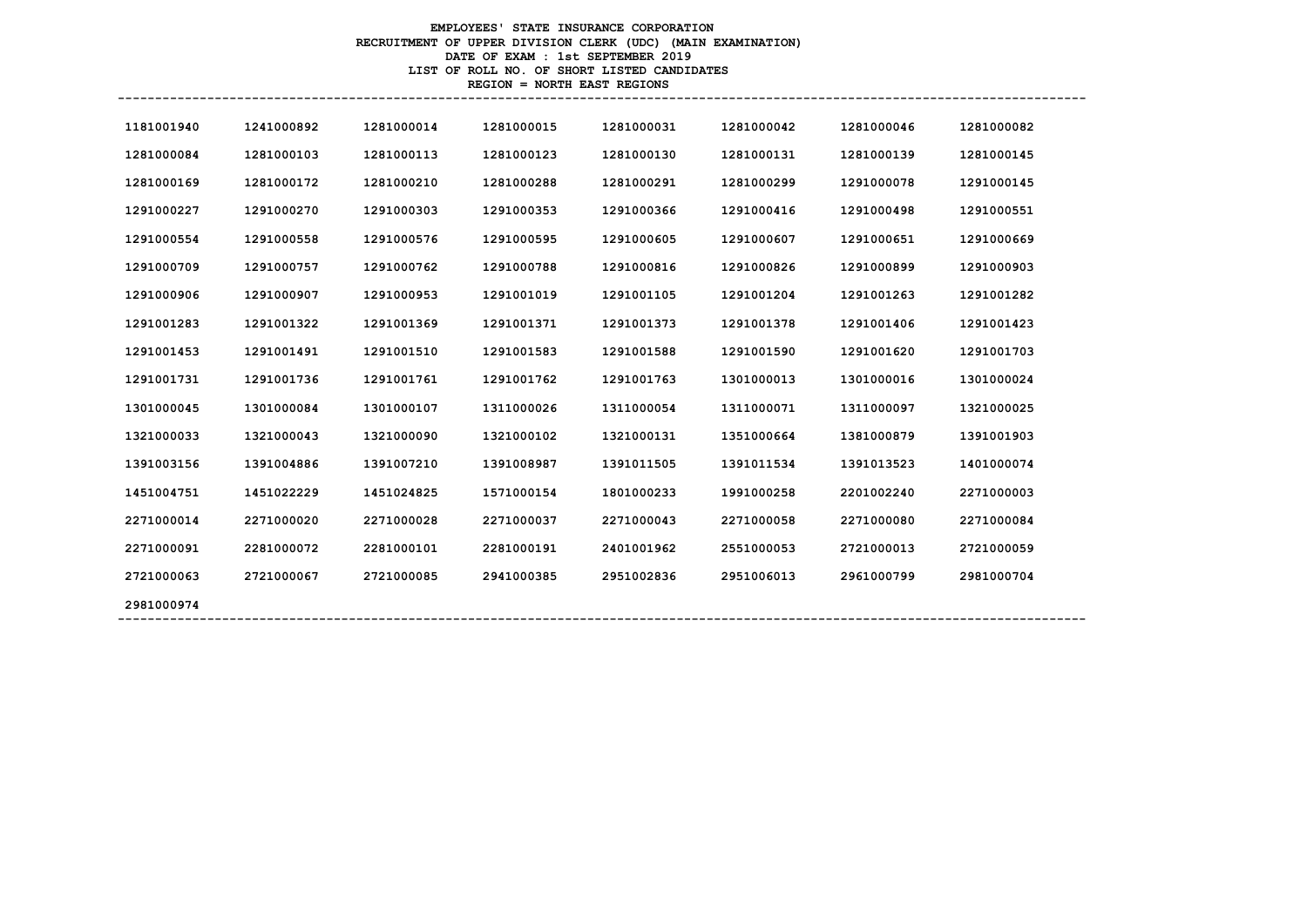# **EMPLOYEES' STATE INSURANCE CORPORATION RECRUITMENT OF UPPER DIVISION CLERK (UDC) (MAIN EXAMINATION) DATE OF EXAM : 1st SEPTEMBER 2019 LIST OF ROLL NO. OF SHORT LISTED CANDIDATES REGION = ORISSA**

| 1251000390 | 1251000697 | 1801000297 | 2311000008 | 2311000049 | 2311000082 | 2311000094 | 2311000116 |
|------------|------------|------------|------------|------------|------------|------------|------------|
| 2311000150 | 2311000209 | 2321000012 | 2321000115 | 2321000218 | 2321000279 | 2321000362 | 2331000003 |
| 2331000032 | 2331000036 | 2331000059 | 2331000101 | 2331000141 | 2331000178 | 2331000207 | 2331000222 |
| 2331000254 | 2331000277 | 2331000324 | 2331000350 | 2331000370 | 2331000372 | 2331000395 | 2331000420 |
| 2331000509 | 2331000594 | 2331000615 | 2331000620 | 2331000630 | 2331000649 | 2331000658 | 2331000676 |
| 2331000677 | 2331000791 | 2331000802 | 2331000814 | 2331000840 | 2331000893 | 2331000926 | 2331001072 |
| 2331001083 | 2331001084 | 2331001093 | 2331001144 | 2331001247 | 2331001270 | 2331001296 | 2331001377 |
| 2331001394 | 2331001418 | 2331001420 | 2331001421 | 2331001445 | 2331001451 | 2331001470 | 2331001526 |
| 2331001594 | 2331001598 | 2331001630 | 2331001653 | 2331001655 | 2331001690 | 2331001712 | 2331001802 |
| 2331001804 | 2331001805 | 2331001824 | 2331001894 | 2331001917 | 2331001948 | 2331001970 | 2331001976 |
| 2331002020 | 2331002025 | 2331002050 | 2331002137 | 2331002146 | 2331002206 | 2331002214 | 2331002244 |
| 2331002245 | 2331002249 | 2331002274 | 2331002281 | 2331002407 | 2331002412 | 2331002442 | 2331002480 |
| 2331002517 | 2331002537 | 2331002589 | 2331002638 | 2331002640 | 2331002667 | 2331002707 | 2331002714 |
| 2331002717 | 2331002743 | 2331002767 | 2331002774 | 2331002789 | 2331002869 | 2331002871 | 2331002921 |
| 2341000001 | 2341000020 | 2341000050 | 2341000081 | 2341000094 | 2341000171 | 2341000208 | 2341000229 |
| 2341000316 | 2341000377 | 2341000401 | 2341000489 | 2341000494 | 2341000506 | 2341000522 | 2341000535 |
| 2341000551 | 2341000651 | 2341000673 | 2341000682 | 2351000002 | 2361000034 | 2361000066 | 2361000089 |
| 2361000132 | 2361000145 | 2361000160 | 2361000165 | 2361000196 | 2361000200 | 2361000236 | 2361000269 |
| 2361000279 | 2361000286 | 2361000331 | 2361000338 | 2361000379 | 2371000047 | 2371000057 | 2371000148 |
| 2371000154 | 2371000197 | 2371000211 | 2371000215 | 2371000277 | 2371000301 | 2391000054 |            |
|            |            |            |            |            |            |            |            |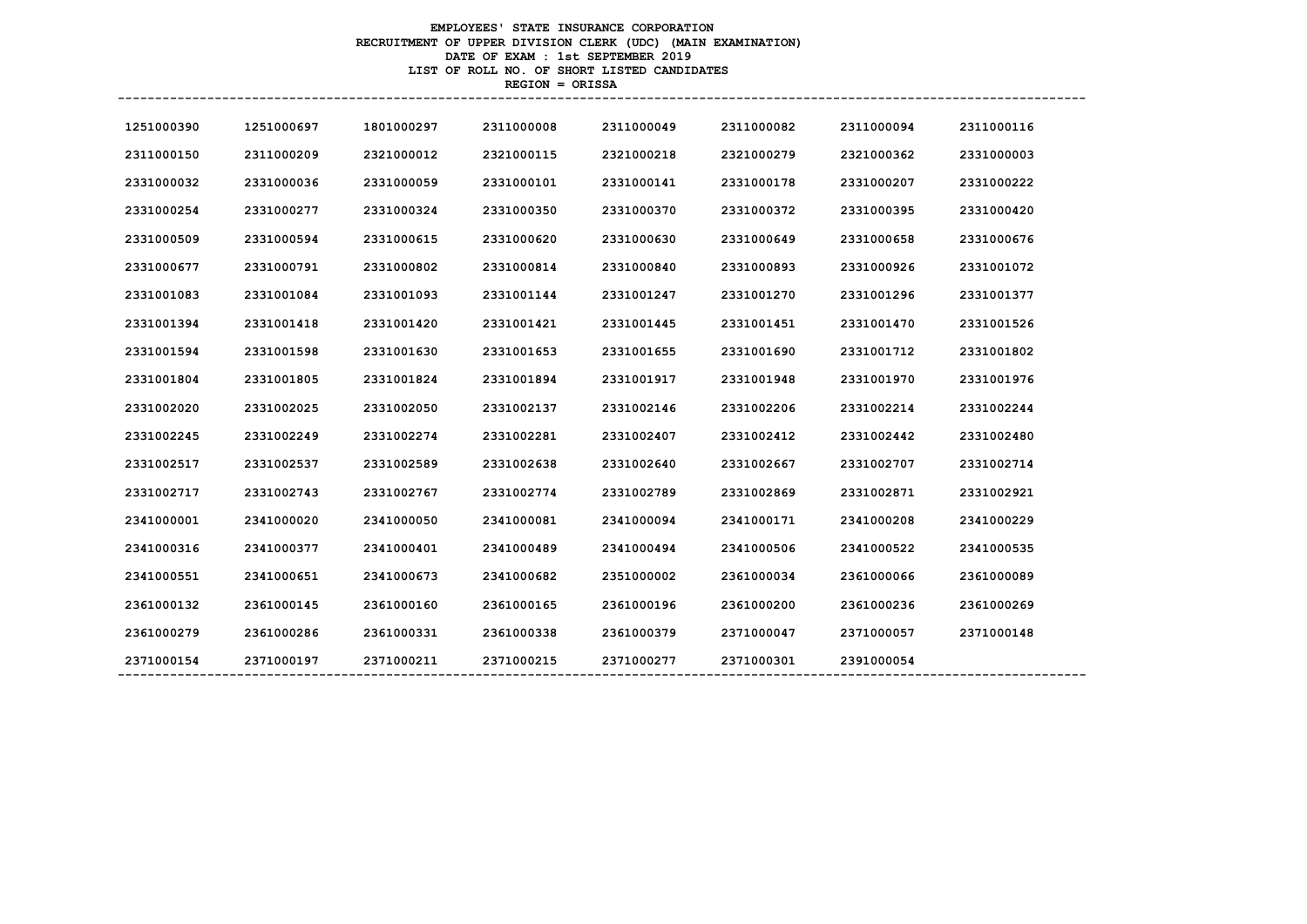# **EMPLOYEES' STATE INSURANCE CORPORATION RECRUITMENT OF UPPER DIVISION CLERK (UDC) (MAIN EXAMINATION) DATE OF EXAM : 1st SEPTEMBER 2019 LIST OF ROLL NO. OF SHORT LISTED CANDIDATES REGION = PUDDUCHERRY**

| 1171000102 | 1181000078 | 1181000778 | 1181001622 | 1241001614 | 1391008992 | 1801000065 | 1961000586 |
|------------|------------|------------|------------|------------|------------|------------|------------|
| 1971000536 | 2021000181 | 2381000036 | 2381000085 | 2381000086 | 2381000115 | 2381000179 | 2381000184 |
| 2381000277 | 2381000283 | 2381000320 | 2381000322 | 2381000420 | 2381000552 | 2381000566 | 2381000570 |
| 2381000585 | 2381000669 | 2381000707 | 2381000760 | 2381000776 | 2381000817 | 2381000886 | 2381000977 |
| 2381001055 | 2381001261 | 2381001385 | 2381001392 | 2381001425 | 2381001427 | 2381001431 | 2381001568 |
| 2381001588 | 2381001598 | 2381001677 | 2381001791 | 2381001793 | 2571000607 | 2571001701 | 2571003577 |
| 2581001171 | 2591000362 | 2641000388 | 2641000566 | 2651000559 | 2651001517 | 2681003357 | 2681007841 |
|            |            |            |            |            |            |            |            |
|            |            |            |            |            |            |            |            |

**----------------------------------------------------------------------------------------------------------------------------------**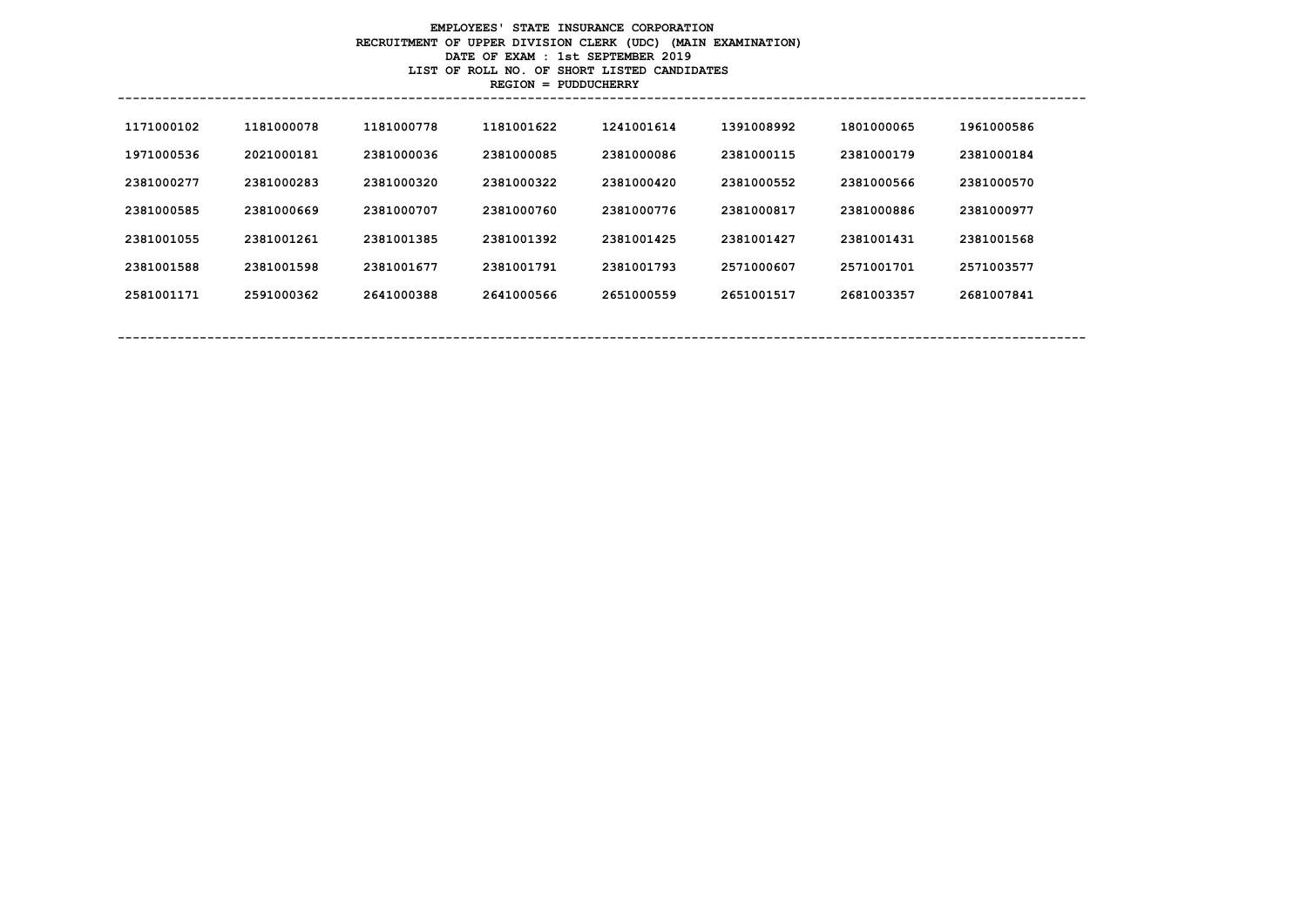# **EMPLOYEES' STATE INSURANCE CORPORATION RECRUITMENT OF UPPER DIVISION CLERK (UDC) (MAIN EXAMINATION) DATE OF EXAM : 1st SEPTEMBER 2019 LIST OF ROLL NO. OF SHORT LISTED CANDIDATES REGION = PUNJAB**

| 1391011748 | 1411000069 | 1411000109 | 1411000138 | 1411000161 | 1411000267 | 1411000295 | 1411000304 |
|------------|------------|------------|------------|------------|------------|------------|------------|
| 1411000430 | 1411000433 | 1411000483 | 1411000501 | 1411000575 | 1411000613 | 1411000633 | 1411000691 |
| 1411000708 | 1411000749 | 1411000756 | 1411000832 | 1411000835 | 1411000915 | 1411000930 | 1411001037 |
| 1411001042 | 1411001106 | 1411001121 | 1411001132 | 1411001156 | 1411001185 | 1411001191 | 1411001239 |
| 1411001246 | 1411001254 | 1411001275 | 1411001331 | 1411001438 | 1411001455 | 1411001494 | 1411001495 |
| 1411001516 | 1411001517 | 1411001574 | 1411001692 | 1411001725 | 1411001751 | 1411001773 | 1411001896 |
| 1411001951 | 1411001959 | 1411002095 | 1411002135 | 1411002237 | 1411002266 | 1411002276 | 1411002281 |
| 1411002291 | 1411002419 | 1411002422 | 1411002433 | 1411002477 | 1411002583 | 1411002589 | 1411002599 |
| 1411002614 | 1411002693 | 1411002718 | 1411002742 | 1411002768 | 1411002797 | 1411002827 | 1451004847 |
| 1451009283 | 1451010676 | 1451011153 | 1451011208 | 1451012953 | 1451012957 | 1451016537 | 1451016771 |
| 1451019591 | 1451021011 | 1471000708 | 1471000908 | 1481000144 | 1481001033 | 1491000544 | 1511003604 |
| 1601000051 | 1601000060 | 1601000065 | 1601000122 | 1601000126 | 1601000174 | 1601000197 | 1601000205 |

| 1411000430 | 1411000433 | 1411000483 | 1411000501 | 1411000575 | 1411000613 | 1411000633 | 1411000691 |
|------------|------------|------------|------------|------------|------------|------------|------------|
| 1411000708 | 1411000749 | 1411000756 | 1411000832 | 1411000835 | 1411000915 | 1411000930 | 1411001037 |
| 1411001042 | 1411001106 | 1411001121 | 1411001132 | 1411001156 | 1411001185 | 1411001191 | 1411001239 |
| 1411001246 | 1411001254 | 1411001275 | 1411001331 | 1411001438 | 1411001455 | 1411001494 | 1411001495 |
| 1411001516 | 1411001517 | 1411001574 | 1411001692 | 1411001725 | 1411001751 | 1411001773 | 1411001896 |
| 1411001951 | 1411001959 | 1411002095 | 1411002135 | 1411002237 | 1411002266 | 1411002276 | 1411002281 |
| 1411002291 | 1411002419 | 1411002422 | 1411002433 | 1411002477 | 1411002583 | 1411002589 | 1411002599 |
| 1411002614 | 1411002693 | 1411002718 | 1411002742 | 1411002768 | 1411002797 | 1411002827 | 1451004847 |
| 1451009283 | 1451010676 | 1451011153 | 1451011208 | 1451012953 | 1451012957 | 1451016537 | 1451016771 |
| 1451019591 | 1451021011 | 1471000708 | 1471000908 | 1481000144 | 1481001033 | 1491000544 | 1511003604 |
| 1601000051 | 1601000060 | 1601000065 | 1601000122 | 1601000126 | 1601000174 | 1601000197 | 1601000205 |
| 1601000208 | 1611000273 | 1611000386 | 1611000389 | 1611000443 | 1611000506 | 1621000100 | 1621000151 |
| 1631000003 | 1631000037 | 1631000048 | 1631000089 | 1631000100 | 1641000228 | 1641000309 | 1651000004 |
| 1651000071 | 1651000086 | 1681000002 | 1681000137 | 1731000032 | 1741000005 | 1741000010 | 1741000131 |
| 1741000166 | 1761000006 | 1761000009 | 2071000267 | 2071000357 | 2391000010 | 2391000018 | 2391000062 |
| 2391000067 | 2391000069 | 2391000109 | 2391000112 | 2391000193 | 2391000200 | 2391000212 | 2391000240 |
| 2391000265 | 2391000269 | 2391000313 | 2391000341 | 2391000350 | 2391000359 | 2391000368 | 2401000006 |
| 2401000012 | 2401000032 | 2401000042 | 2401000055 | 2401000062 | 2401000071 | 2401000111 | 2401000113 |
| 2401000120 | 2401000134 | 2401000139 | 2401000140 | 2401000151 | 2401000154 | 2401000160 | 2401000172 |
| 2401000183 | 2401000197 | 2401000198 | 2401000199 | 2401000201 | 2401000209 | 2401000224 | 2401000232 |
| 2401000234 | 2401000249 | 2401000250 | 2401000262 | 2401000266 | 2401000293 | 2401000310 | 2401000318 |
| 2401000320 | 2401000321 | 2401000338 | 2401000344 | 2401000347 | 2401000352 | 2401000357 | 2401000380 |
| 2401000401 | 2401000406 | 2401000408 | 2401000418 | 2401000421 | 2401000425 | 2401000439 | 2401000446 |
| 2401000454 | 2401000460 | 2401000461 | 2401000465 | 2401000471 | 2401000479 | 2401000486 | 2401000489 |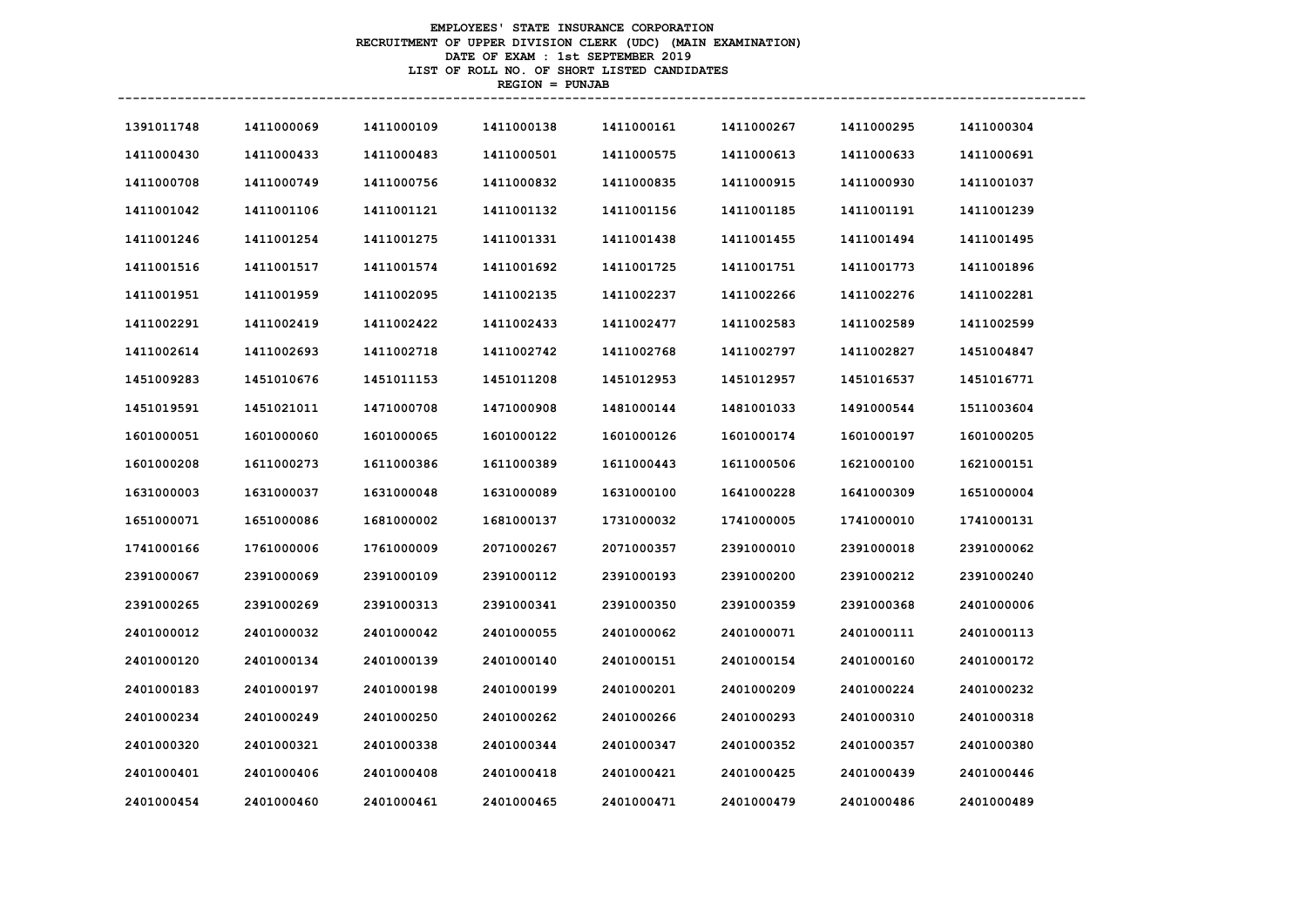| 2401000497 | 2401000502 | 2401000503 | 2401000506 | 2401000508 | 2401000518 | 2401000533 | 2401000537 |
|------------|------------|------------|------------|------------|------------|------------|------------|
| 2401000542 | 2401000549 | 2401000563 | 2401000572 | 2401000582 | 2401000587 | 2401000591 | 2401000593 |
| 2401000597 | 2401000603 | 2401000606 | 2401000614 | 2401000623 | 2401000638 | 2401000643 | 2401000649 |
| 2401000673 | 2401000682 | 2401000684 | 2401000701 | 2401000739 | 2401000740 | 2401000744 | 2401000767 |
| 2401000770 | 2401000775 | 2401000777 | 2401000794 | 2401000798 | 2401000800 | 2401000801 | 2401000809 |
| 2401000821 | 2401000831 | 2401000844 | 2401000854 | 2401000873 | 2401000890 | 2401000898 | 2401000927 |
| 2401000949 | 2401000952 | 2401000960 | 2401000962 | 2401000979 | 2401000989 | 2401000995 | 2401000998 |
| 2401001014 | 2401001020 | 2401001070 | 2401001072 | 2401001074 | 2401001077 | 2401001078 | 2401001088 |
| 2401001094 | 2401001109 | 2401001123 | 2401001134 | 2401001151 | 2401001152 | 2401001189 | 2401001207 |
| 2401001209 | 2401001230 | 2401001236 | 2401001242 | 2401001256 | 2401001266 | 2401001299 | 2401001315 |
| 2401001319 | 2401001326 | 2401001336 | 2401001340 | 2401001403 | 2401001409 | 2401001427 | 2401001444 |
| 2401001446 | 2401001454 | 2401001459 | 2401001518 | 2401001520 | 2401001522 | 2401001526 | 2401001574 |
| 2401001575 | 2401001576 | 2401001592 | 2401001667 | 2401001697 | 2401001713 | 2401001718 | 2401001723 |
| 2401001736 | 2401001738 | 2401001741 | 2401001759 | 2401001760 | 2401001821 | 2401001827 | 2401001858 |
| 2401001865 | 2401001866 | 2401001867 | 2401001922 | 2401001937 | 2401001939 | 2401001976 | 2401001978 |
| 2401001981 | 2401001989 | 2401002019 | 2411000016 | 2411000031 | 2411000053 | 2411000102 | 2421000003 |
| 2421000056 | 2421000059 | 2421000060 | 2421000063 | 2421000136 | 2421000169 | 2421000182 | 2421000226 |
| 2421000250 | 2421000282 | 2421000298 | 2421000314 | 2421000344 | 2421000354 | 2421000378 | 2421000461 |
| 2421000508 | 2421000525 | 2421000533 | 2421000553 | 2421000592 | 2421000614 | 2421000635 | 2421000693 |
| 2421000712 | 2421000714 | 2421000717 | 2431000021 | 2431000031 | 2431000084 | 2431000089 | 2431000117 |
| 2431000138 | 2431000174 | 2431000193 | 2431000256 | 2431000261 | 2431000310 | 2431000312 | 2431000340 |
| 2431000344 | 2431000361 | 2431000376 | 2431000404 | 2431000459 | 2431000467 | 2431000476 | 2431000497 |
| 2431000551 | 2431000601 | 2431000650 | 2431000681 | 2441000023 | 2441000032 | 2441000053 | 2441000064 |
| 2441000068 | 2441000079 | 2441000097 | 2441000139 | 2441000193 | 2441000207 | 2441000255 | 2441000263 |
| 2441000314 | 2441000332 | 2451000008 | 2451000021 | 2451000036 | 2451000044 | 2451000081 | 2451000094 |
| 2451000102 | 2451000154 | 2451000205 | 2451000214 | 2461000011 | 2461000037 | 2461000050 | 2461000077 |
| 2461000143 | 2461000150 | 2461000156 | 2461000207 | 2461000217 | 2461000224 | 2461000242 | 2461000294 |
| 2461000312 | 2461000349 | 2461000424 | 2461000447 | 2461000453 | 2461000455 | 2461000468 | 2461000487 |
| 2461000489 | 2461000546 | 2461000549 | 2461000598 | 2461000639 | 2461000644 | 2471000055 | 2471000098 |
| 2471000113 | 2471000186 | 2471000201 | 2481000215 | 2491000388 | 2501000340 | 2501000623 | 2501000642 |
| 2511001473 | 2511001954 | 2511002430 | 2511005780 | 2511006168 | 2511008737 | 2551000021 | 2731000099 |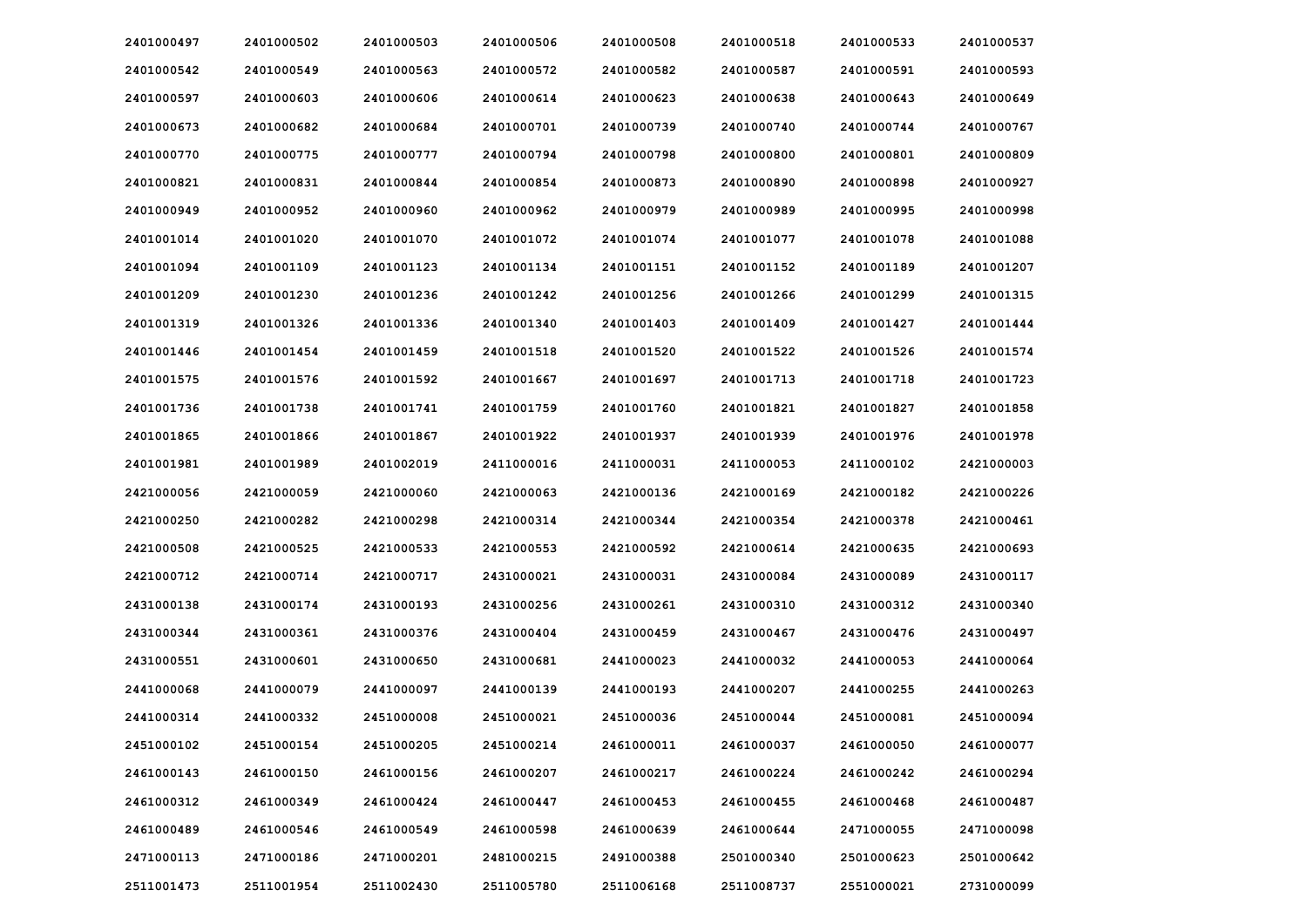####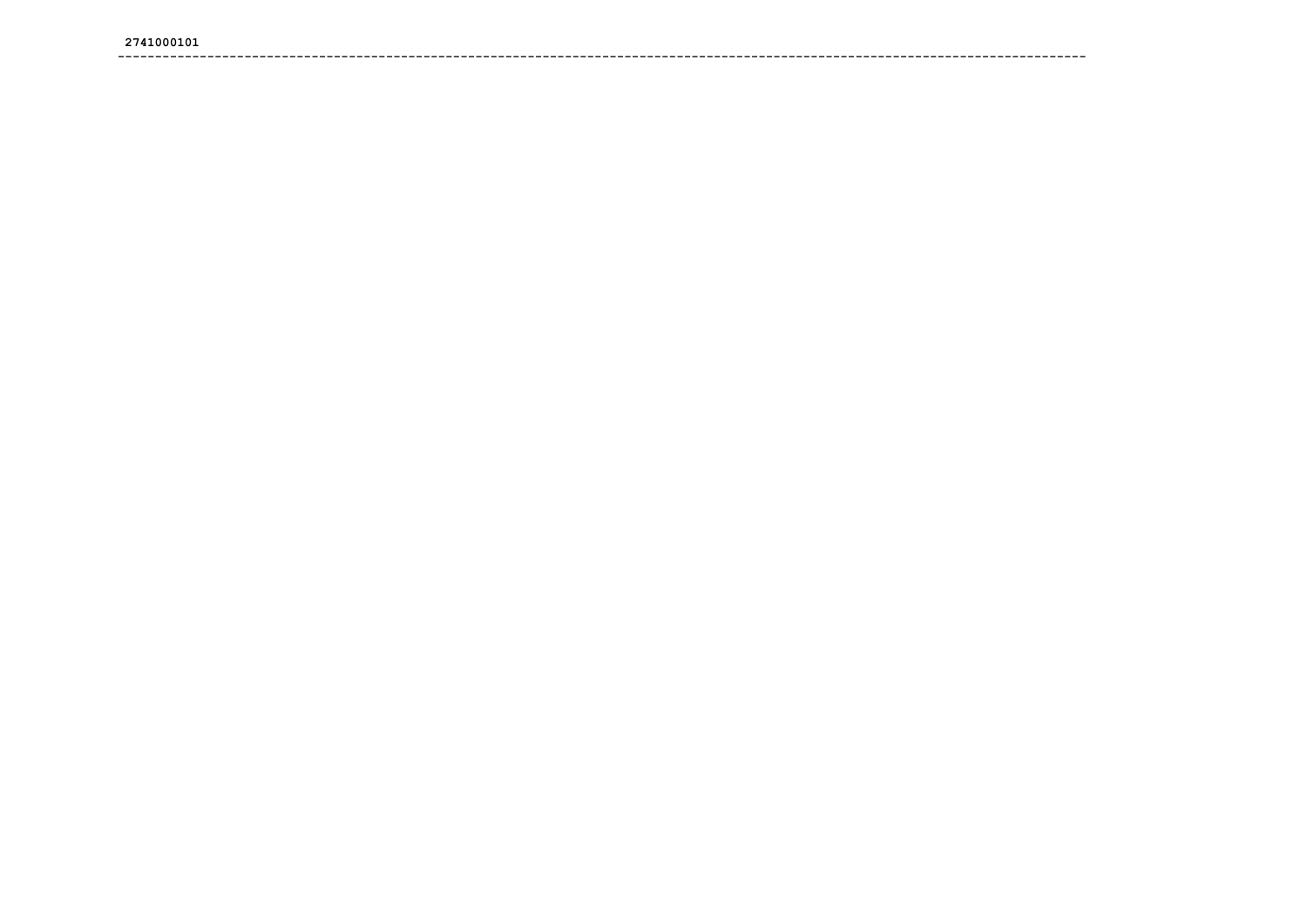# **EMPLOYEES' STATE INSURANCE CORPORATION RECRUITMENT OF UPPER DIVISION CLERK (UDC) (MAIN EXAMINATION) DATE OF EXAM : 1st SEPTEMBER 2019 LIST OF ROLL NO. OF SHORT LISTED CANDIDATES REGION = RAJASTHAN**

| 1251000456 | 1251000672 | 1451018400 | 1511000805 | 1541000083 | 1971000578 | 1971001254 | 2201005510 |
|------------|------------|------------|------------|------------|------------|------------|------------|
| 2401000001 | 2401000058 | 2401000131 | 2401000529 | 2401000935 | 2401000956 | 2401001344 | 2401001523 |
| 2481000036 | 2481000056 | 2481000102 | 2481000116 | 2481000153 | 2481000190 | 2481000207 | 2481000244 |
| 2481000321 | 2481000395 | 2481000452 | 2481000490 | 2491000040 | 2491000070 | 2491000082 | 2491000150 |
| 2491000203 | 2491000250 | 2491000416 | 2491000480 | 2491000502 | 2491000533 | 2491000550 | 2491000590 |
| 2491000659 | 2491000733 | 2491000896 | 2501000048 | 2501000116 | 2501000160 | 2501000285 | 2501000386 |
| 2501000447 | 2501000491 | 2501000510 | 2501000677 | 2501000683 | 2501000718 | 2501000719 | 2511000018 |
| 2511000019 | 2511000117 | 2511000346 | 2511000359 | 2511000408 | 2511000414 | 2511000625 | 2511000689 |
| 2511000768 | 2511000818 | 2511000931 | 2511001010 | 2511001128 | 2511001272 | 2511001336 | 2511001371 |
| 2511001413 | 2511001535 | 2511001555 | 2511001568 | 2511001575 | 2511001659 | 2511001687 | 2511002077 |
| 2511002111 | 2511002166 | 2511002348 | 2511002349 | 2511002434 | 2511002652 | 2511002789 | 2511003049 |
| 2511003267 | 2511003337 | 2511003363 | 2511003507 | 2511003511 | 2511003557 | 2511003580 | 2511003605 |
| 2511003610 | 2511003729 | 2511003805 | 2511003829 | 2511003834 | 2511003960 | 2511003969 | 2511004089 |
| 2511004110 | 2511004208 | 2511004384 | 2511004476 | 2511004523 | 2511004533 | 2511004561 | 2511004599 |
| 2511004610 | 2511004612 | 2511004615 | 2511004971 | 2511004992 | 2511005043 | 2511005135 | 2511005252 |
| 2511005427 | 2511005600 | 2511005628 | 2511005630 | 2511005795 | 2511005856 | 2511005901 | 2511006053 |
| 2511006318 | 2511006335 | 2511006704 | 2511006769 | 2511006858 | 2511006963 | 2511007047 | 2511007212 |
| 2511007219 | 2511007311 | 2511007513 | 2511007613 | 2511007677 | 2511007747 | 2511008011 | 2511008012 |
| 2511008098 | 2511008326 | 2511008439 | 2511008510 | 2511008544 | 2511008629 | 2511008783 | 2511008806 |
| 2511008861 | 2511008948 | 2521000002 | 2521000071 | 2521000091 | 2521000146 | 2521000248 | 2521000288 |
| 2521000289 | 2521000310 | 2521000321 | 2521000366 | 2521000686 | 2521000755 | 2521000910 | 2521000956 |
| 2521001037 | 2521001065 | 2521001130 | 2521001152 | 2521001193 | 2521001258 | 2521001262 | 2521001274 |
| 2521001313 | 2531000036 | 2531000102 | 2531000244 | 2531000299 | 2531000410 | 2531000554 | 2531000574 |
| 2531000588 | 2541000104 | 2541000141 | 2541000183 | 2541000207 | 2541000213 | 2541000337 | 2541000352 |
| 2541000383 | 2541000462 | 2541000484 | 2551000059 | 2551000063 | 2551000112 | 2551000187 | 2551000196 |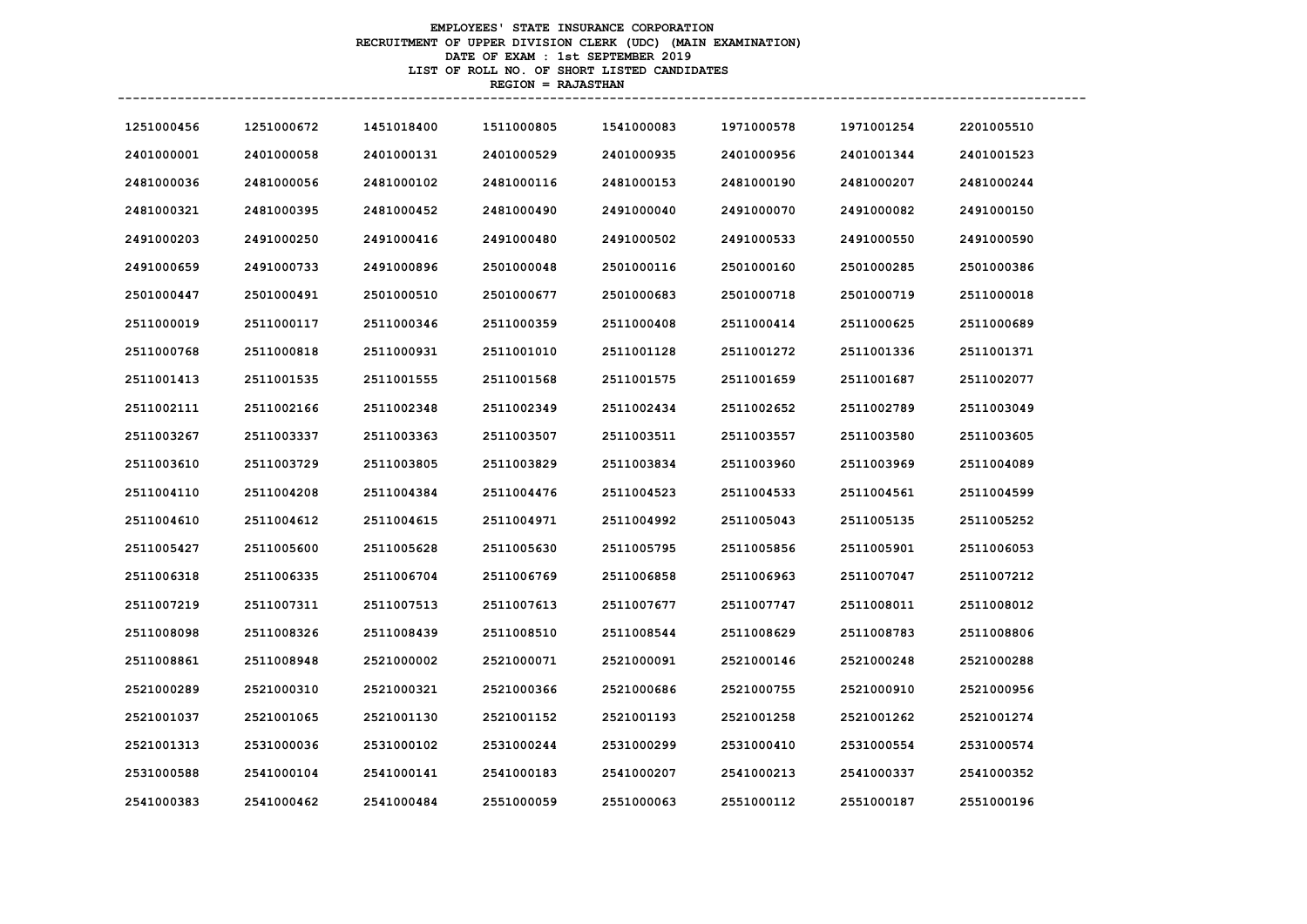####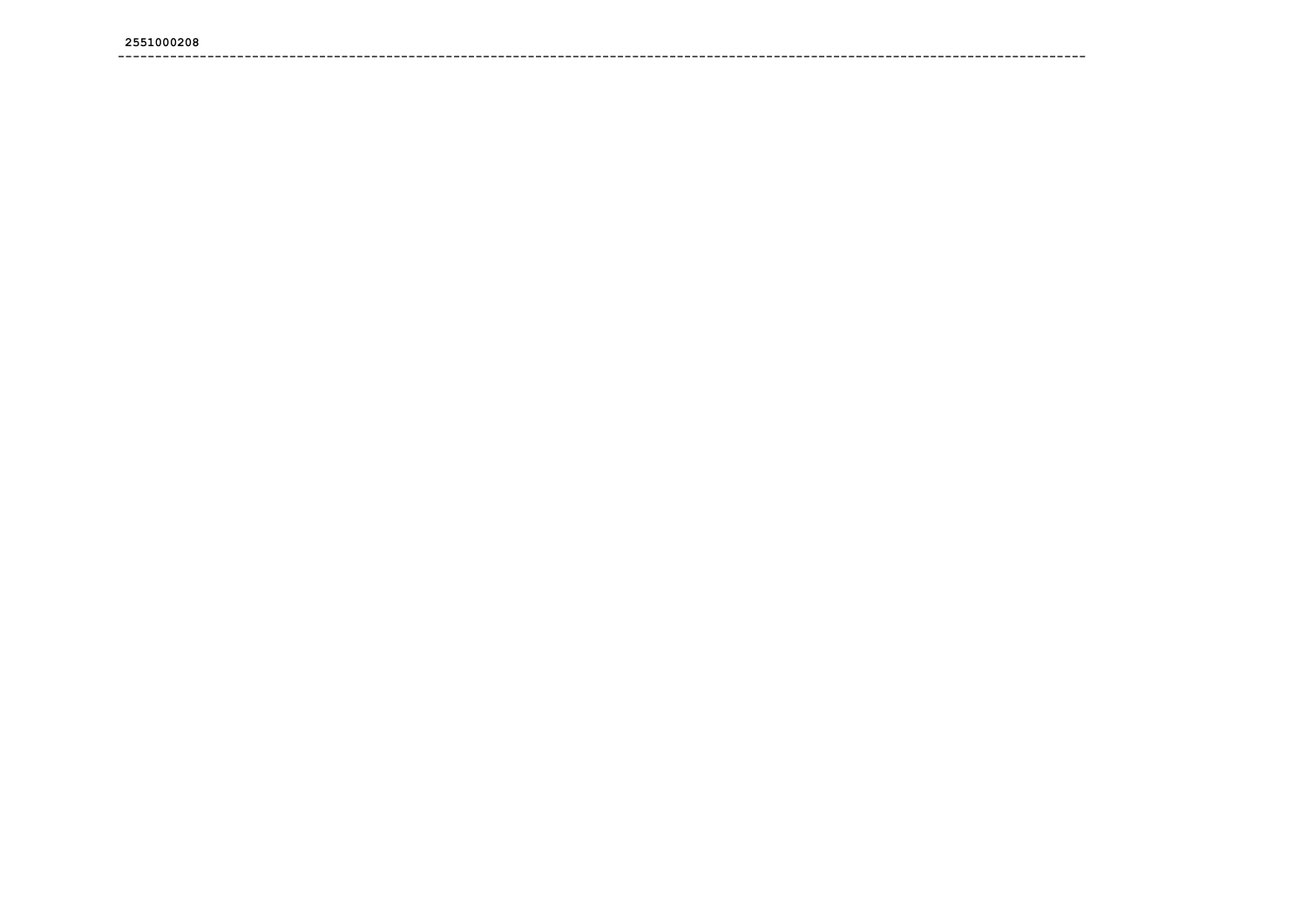# **EMPLOYEES' STATE INSURANCE CORPORATION RECRUITMENT OF UPPER DIVISION CLERK (UDC) (MAIN EXAMINATION) DATE OF EXAM : 1st SEPTEMBER 2019 LIST OF ROLL NO. OF SHORT LISTED CANDIDATES REGION = TAMILNADU**

| 1131000014 | 1161000023 | 1181000004 | 1181001544 | 1181001634 | 1181001938 | 1181002375 | 1181002543 |
|------------|------------|------------|------------|------------|------------|------------|------------|
| 1191000075 | 1241001130 | 1251000071 | 1251000249 | 1251000258 | 1251000600 | 1361000436 | 1361000561 |
| 1391001209 | 1391005526 | 1391009641 | 1391011536 | 1451004654 | 1451019869 | 1471000551 | 1491000374 |
| 1811001084 | 1831000086 | 1951000086 | 1951000284 | 1971000032 | 1971000741 | 1971001598 | 1981000130 |
| 1981000137 | 1981000688 | 1981001096 | 1981001153 | 1981001273 | 1981001522 | 1981001667 | 2001000353 |
| 2001000381 | 2001000426 | 2001000515 | 2021000139 | 2021000160 | 2021000177 | 2021000204 | 2021000262 |
| 2021000415 | 2021000438 | 2021000441 | 2021000463 | 2021000477 | 2021000506 | 2021000511 | 2021000516 |
| 2021000558 | 2021000593 | 2031000439 | 2031000647 | 2031000658 | 2031000845 | 2031000924 | 2031001090 |
| 2031001437 | 2031001480 | 2031001562 | 2031001719 | 2031001819 | 2031001918 | 2041000204 | 2041000741 |
| 2041000974 | 2201001315 | 2231001743 | 2311000065 | 2311000238 | 2321000345 | 2331000067 | 2331001172 |
| 2331001186 | 2331002070 | 2381000523 | 2381001611 | 2381001647 | 2391000262 | 2571000026 | 2571000107 |
| 2571000135 | 2571000155 | 2571000280 | 2571000283 | 2571000298 | 2571000313 | 2571000321 | 2571000348 |
| 2571000431 | 2571000507 | 2571000525 | 2571000575 | 2571000625 | 2571000627 | 2571000681 | 2571000692 |
| 2571000778 | 2571000792 | 2571000805 | 2571000810 | 2571000884 | 2571000923 | 2571000977 | 2571001028 |
| 2571001029 | 2571001071 | 2571001091 | 2571001121 | 2571001196 | 2571001244 | 2571001265 | 2571001292 |
| 2571001297 | 2571001303 | 2571001332 | 2571001394 | 2571001412 | 2571001489 | 2571001527 | 2571001544 |
| 2571001546 | 2571001564 | 2571001579 | 2571001711 | 2571001760 | 2571001824 | 2571001871 | 2571001900 |
| 2571001918 | 2571001954 | 2571001974 | 2571001979 | 2571002065 | 2571002098 | 2571002129 | 2571002204 |
| 2571002253 | 2571002282 | 2571002284 | 2571002386 | 2571002396 | 2571002435 | 2571002444 | 2571002457 |
| 2571002474 | 2571002540 | 2571002542 | 2571002557 | 2571002564 | 2571002569 | 2571002583 | 2571002590 |
| 2571002609 | 2571002714 | 2571002720 | 2571002747 | 2571002781 | 2571002811 | 2571002813 | 2571002816 |
| 2571002821 | 2571002875 | 2571002894 | 2571002897 | 2571002912 | 2571002936 | 2571002987 | 2571003079 |
| 2571003099 | 2571003205 | 2571003226 | 2571003289 | 2571003292 | 2571003297 | 2571003309 | 2571003390 |
| 2571003395 | 2571003398 | 2571003409 | 2571003450 | 2571003522 | 2571003551 | 2571003556 | 2571003560 |
| 2571003564 | 2571003582 | 2571003737 | 2571003823 | 2571003872 | 2571003990 | 2571003992 | 2571004028 |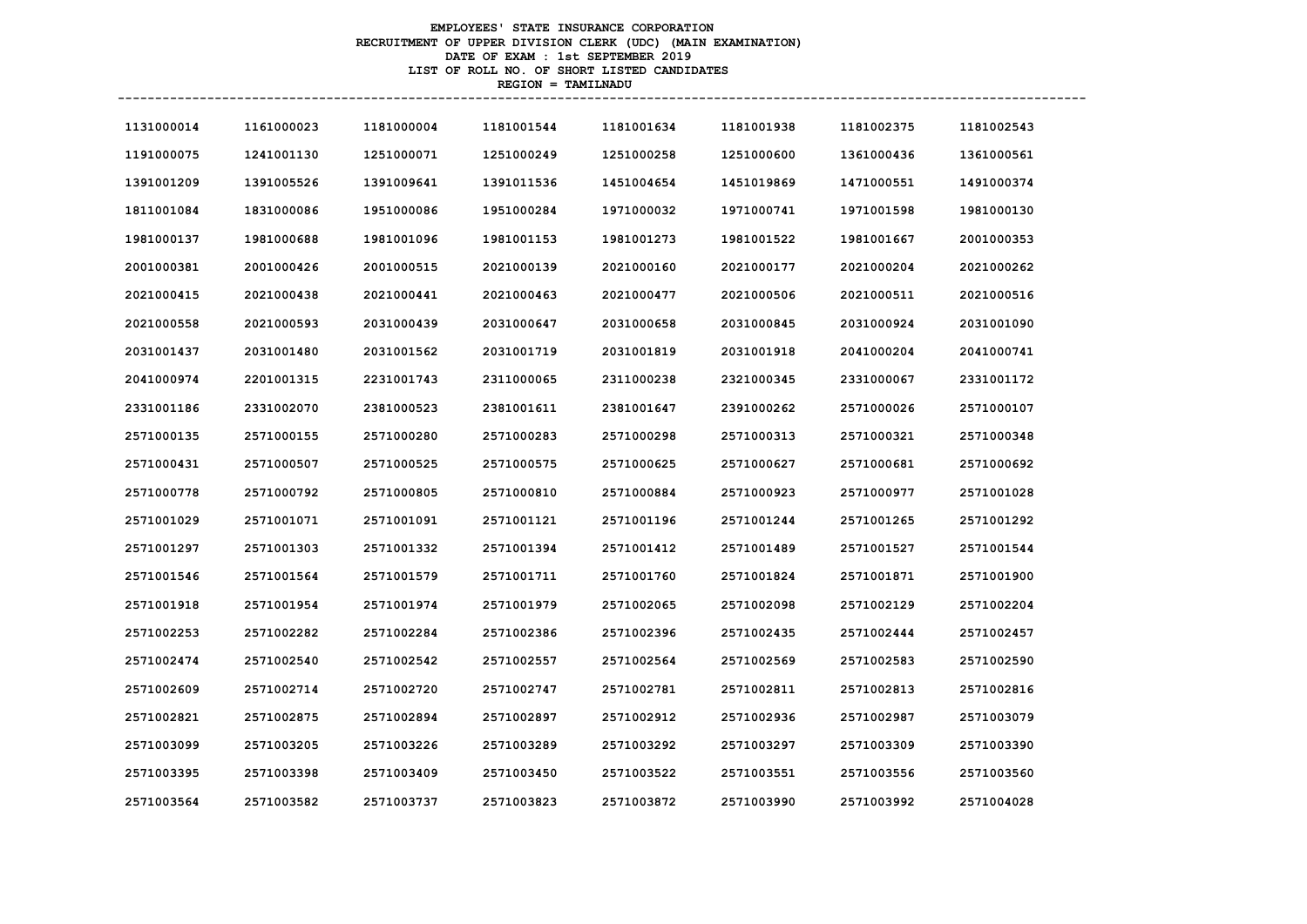| 2571004093 | 2571004104 | 2571004220 | 2571004270 | 2571004286 | 2571004291 | 2571004315 | 2571004318 |
|------------|------------|------------|------------|------------|------------|------------|------------|
| 2571004373 | 2571004380 | 2571004400 | 2571004422 | 2571004438 | 2571004439 | 2571004533 | 2571004544 |
| 2571004567 | 2571004572 | 2571004632 | 2571004635 | 2571004679 | 2571004692 | 2571004734 | 2571004782 |
| 2571004821 | 2571004997 | 2571005006 | 2571005021 | 2571005119 | 2571005130 | 2571005169 | 2571005172 |
| 2571005174 | 2571005216 | 2571005221 | 2571005253 | 2571005409 | 2571005442 | 2571005475 | 2571005529 |
| 2581000058 | 2581000066 | 2581000083 | 2581000084 | 2581000125 | 2581000139 | 2581000164 | 2581000226 |
| 2581000238 | 2581000290 | 2581000349 | 2581000351 | 2581000379 | 2581000388 | 2581000413 | 2581000416 |
| 2581000464 | 2581000493 | 2581000499 | 2581000504 | 2581000513 | 2581000516 | 2581000528 | 2581000579 |
| 2581000582 | 2581000593 | 2581000609 | 2581000654 | 2581000664 | 2581000668 | 2581000712 | 2581000747 |
| 2581000756 | 2581000773 | 2581000820 | 2581000823 | 2581000891 | 2581000976 | 2581000983 | 2581000992 |
| 2581001006 | 2581001066 | 2581001071 | 2581001092 | 2581001116 | 2581001167 | 2581001186 | 2581001222 |
| 2581001255 | 2581001257 | 2581001274 | 2581001302 | 2581001303 | 2581001312 | 2581001341 | 2581001367 |
| 2581001392 | 2581001407 | 2581001421 | 2581001422 | 2581001437 | 2581001478 | 2581001514 | 2581001516 |
| 2581001521 | 2591000001 | 2591000009 | 2591000074 | 2591000087 | 2591000092 | 2591000144 | 2591000184 |
| 2591000203 | 2591000206 | 2591000252 | 2591000270 | 2591000282 | 2591000305 | 2591000306 | 2591000322 |
| 2591000339 | 2591000347 | 2591000383 | 2591000390 | 2601000008 | 2601000013 | 2601000021 | 2601000024 |
| 2601000025 | 2601000044 | 2601000054 | 2601000070 | 2601000096 | 2601000103 | 2601000117 | 2601000122 |
| 2601000157 | 2601000159 | 2601000167 | 2601000191 | 2601000225 | 2601000255 | 2601000283 | 2601000328 |
| 2601000334 | 2601000367 | 2601000377 | 2601000413 | 2601000425 | 2601000428 | 2601000435 | 2601000486 |
| 2601000515 | 2601000531 | 2601000534 | 2601000546 | 2601000564 | 2601000580 | 2601000597 | 2601000664 |
| 2601000671 | 2601000685 | 2601000694 | 2601000733 | 2601000758 | 2601000777 | 2601000806 | 2601000869 |
| 2601000872 | 2601000879 | 2601000886 | 2601000908 | 2601000923 | 2601000976 | 2601000994 | 2601001046 |
| 2601001054 | 2601001062 | 2601001066 | 2601001070 | 2601001074 | 2601001092 | 2601001118 | 2601001155 |
| 2601001160 | 2601001214 | 2601001233 | 2601001284 | 2601001288 | 2601001393 | 2601001394 | 2601001435 |
| 2601001466 | 2601001480 | 2601001485 | 2601001544 | 2601001559 | 2601001571 | 2601001637 | 2601001656 |
| 2601001668 | 2601001675 | 2601001685 | 2601001694 | 2611000003 | 2611000033 | 2611000051 | 2611000064 |
| 2611000074 | 2611000090 | 2611000101 | 2611000102 | 2611000128 | 2611000136 | 2611000186 | 2611000188 |
| 2611000194 | 2611000202 | 2611000210 | 2611000220 | 2611000238 | 2611000250 | 2611000278 | 2611000289 |
| 2611000302 | 2611000316 | 2611000329 | 2611000333 | 2611000346 | 2611000355 | 2611000362 | 2611000372 |
| 2611000405 | 2611000411 | 2611000424 | 2611000430 | 2611000467 | 2611000483 | 2611000484 | 2611000487 |
| 2611000510 | 2611000515 | 2611000518 | 2621000011 | 2621000013 | 2621000020 | 2621000028 | 2621000033 |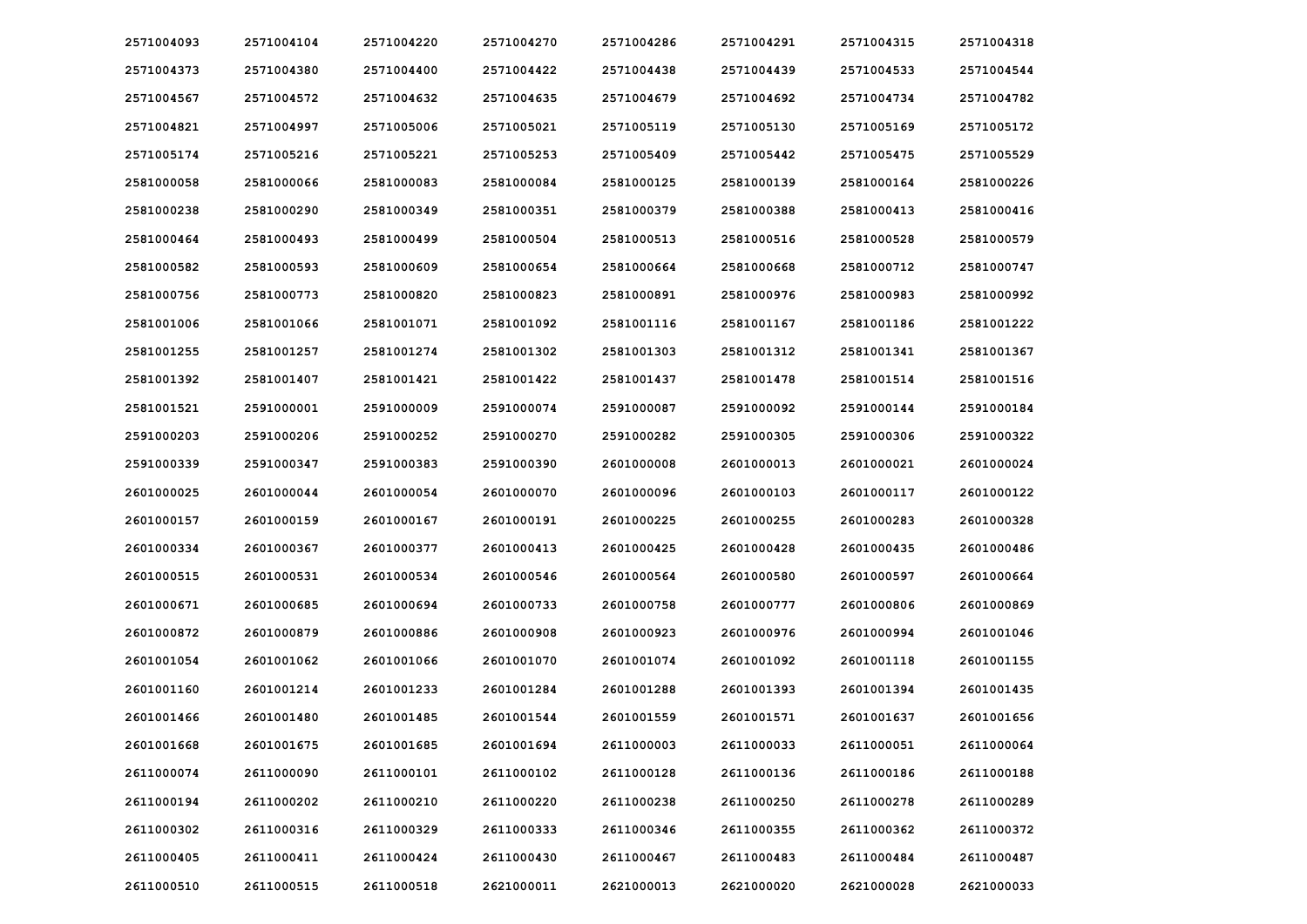| 2621000056 | 2621000072 | 2621000077 | 2621000088 | 2621000115 | 2621000125 | 2621000190 | 2621000209 |
|------------|------------|------------|------------|------------|------------|------------|------------|
| 2621000261 | 2621000277 | 2621000299 | 2621000327 | 2621000375 | 2621000411 | 2621000432 | 2621000449 |
| 2621000469 | 2621000471 | 2621000478 | 2621000484 | 2621000508 | 2621000529 | 2621000574 | 2621000643 |
| 2621000691 | 2621000693 | 2621000699 | 2621000708 | 2621000739 | 2621000754 | 2621000796 | 2621000825 |
| 2621000843 | 2621000854 | 2621000858 | 2621000863 | 2621000880 | 2621000885 | 2621000892 | 2631000010 |
| 2631000023 | 2631000030 | 2631000038 | 2631000044 | 2631000077 | 2631000103 | 2631000105 | 2631000186 |
| 2631000192 | 2631000219 | 2631000222 | 2631000226 | 2631000232 | 2631000238 | 2631000244 | 2631000260 |
| 2631000289 | 2631000298 | 2631000300 | 2631000303 | 2631000309 | 2631000338 | 2631000340 | 2641000005 |
| 2641000079 | 2641000097 | 2641000136 | 2641000197 | 2641000218 | 2641000222 | 2641000223 | 2641000252 |
| 2641000256 | 2641000281 | 2641000329 | 2641000331 | 2641000336 | 2641000372 | 2641000376 | 2641000445 |
| 2641000448 | 2641000453 | 2641000487 | 2641000500 | 2641000518 | 2641000616 | 2641000720 | 2641000733 |
| 2641000764 | 2641000787 | 2641000789 | 2641000830 | 2641000858 | 2641000886 | 2641000890 | 2641000900 |
| 2641000968 | 2651000032 | 2651000043 | 2651000045 | 2651000052 | 2651000054 | 2651000059 | 2651000065 |
| 2651000067 | 2651000083 | 2651000097 | 2651000107 | 2651000155 | 2651000158 | 2651000213 | 2651000220 |
| 2651000232 | 2651000285 | 2651000295 | 2651000310 | 2651000321 | 2651000333 | 2651000342 | 2651000377 |
| 2651000380 | 2651000391 | 2651000393 | 2651000410 | 2651000421 | 2651000435 | 2651000454 | 2651000469 |
| 2651000499 | 2651000502 | 2651000545 | 2651000568 | 2651000570 | 2651000593 | 2651000614 | 2651000628 |
| 2651000632 | 2651000647 | 2651000655 | 2651000674 | 2651000679 | 2651000681 | 2651000715 | 2651000718 |
| 2651000722 | 2651000731 | 2651000749 | 2651000750 | 2651000754 | 2651000768 | 2651000790 | 2651000794 |
| 2651000805 | 2651000826 | 2651000831 | 2651000844 | 2651000856 | 2651000863 | 2651000871 | 2651000883 |
| 2651000893 | 2651000910 | 2651000927 | 2651000928 | 2651000940 | 2651000945 | 2651000963 | 2651000983 |
| 2651000985 | 2651001003 | 2651001021 | 2651001023 | 2651001045 | 2651001046 | 2651001047 | 2651001063 |
| 2651001090 | 2651001091 | 2651001095 | 2651001100 | 2651001132 | 2651001154 | 2651001180 | 2651001185 |
| 2651001224 | 2651001225 | 2651001236 | 2651001257 | 2651001267 | 2651001273 | 2651001286 | 2651001290 |
| 2651001294 | 2651001305 | 2651001309 | 2651001315 | 2651001342 | 2651001346 | 2651001360 | 2651001372 |
| 2651001379 | 2651001409 | 2651001427 | 2651001472 | 2651001477 | 2651001478 | 2651001523 | 2651001531 |
| 2651001533 | 2651001544 | 2651001567 | 2651001568 | 2651001580 | 2651001622 | 2651001629 | 2651001638 |
| 2651001653 | 2651001666 | 2651001710 | 2651001711 | 2651001717 | 2651001728 | 2651001748 | 2651001754 |
| 2651001758 | 2651001765 | 2651001773 | 2651001778 | 2651001791 | 2651001816 | 2651001819 | 2651001884 |
| 2651001895 | 2651001912 | 2651001916 | 2651001930 | 2651001932 | 2651001934 | 2651001948 | 2651001954 |
| 2651001965 | 2651001991 | 2651001996 | 2651002055 | 2651002078 | 2651002119 | 2651002150 | 2651002157 |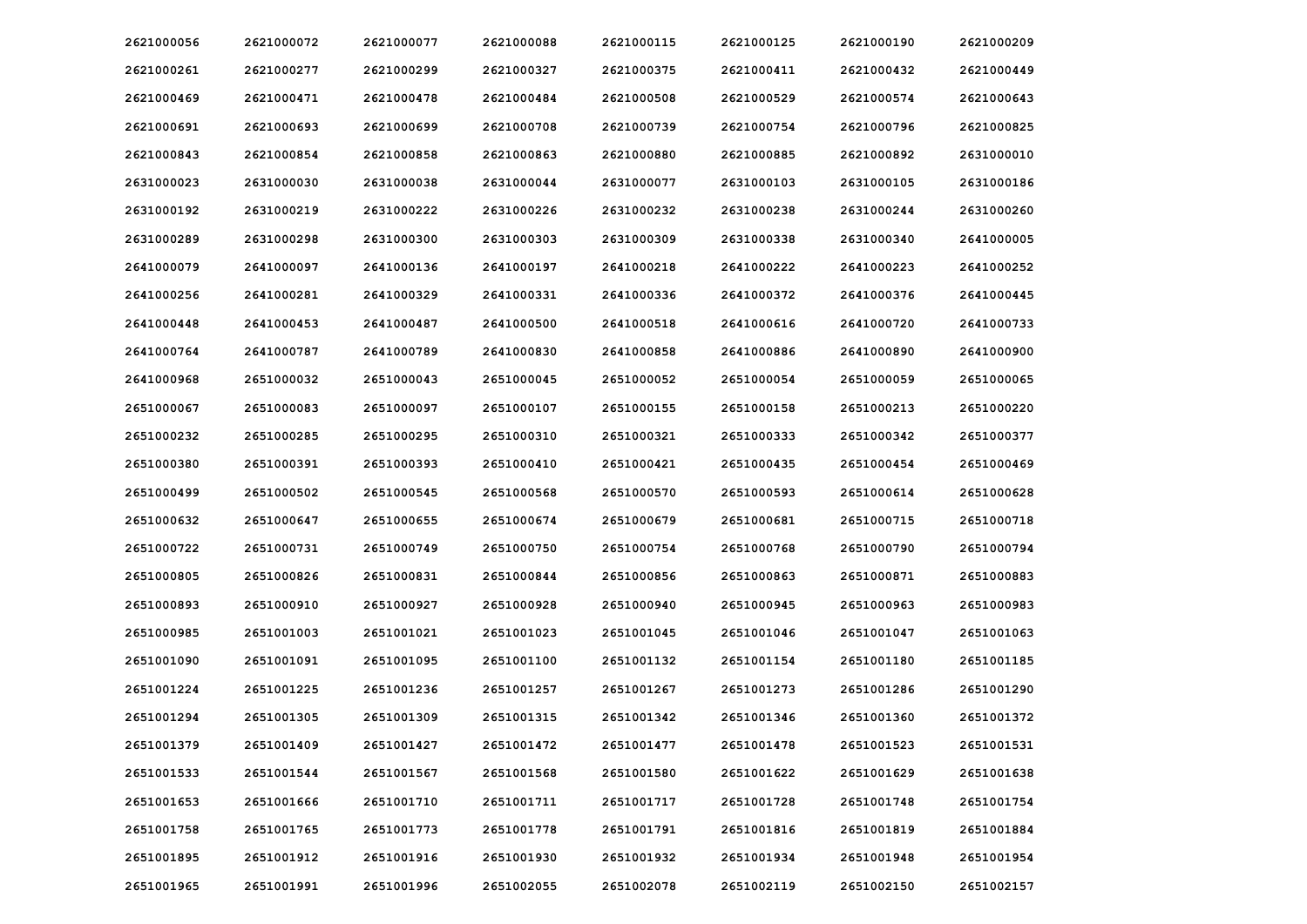| 2651002162 | 2651002168 | 2651002184 | 2651002219 | 2651002225 | 2651002240 | 2651002244 | 2651002246 |
|------------|------------|------------|------------|------------|------------|------------|------------|
| 2651002255 | 2651002319 | 2651002327 | 2651002333 | 2661000233 | 2661000236 | 2661000249 | 2661000282 |
| 2661000292 | 2661000293 | 2661000307 | 2661000402 | 2661000428 | 2661000500 | 2661000501 | 2671000006 |
| 2671000147 | 2671000157 | 2671000179 | 2681003251 | 2681004587 | 2681005611 | 2681006624 | 2681007368 |
| 2871000152 | 2921000042 | 2951001552 | 2971000817 |            |            |            |            |
|            |            |            |            |            |            |            |            |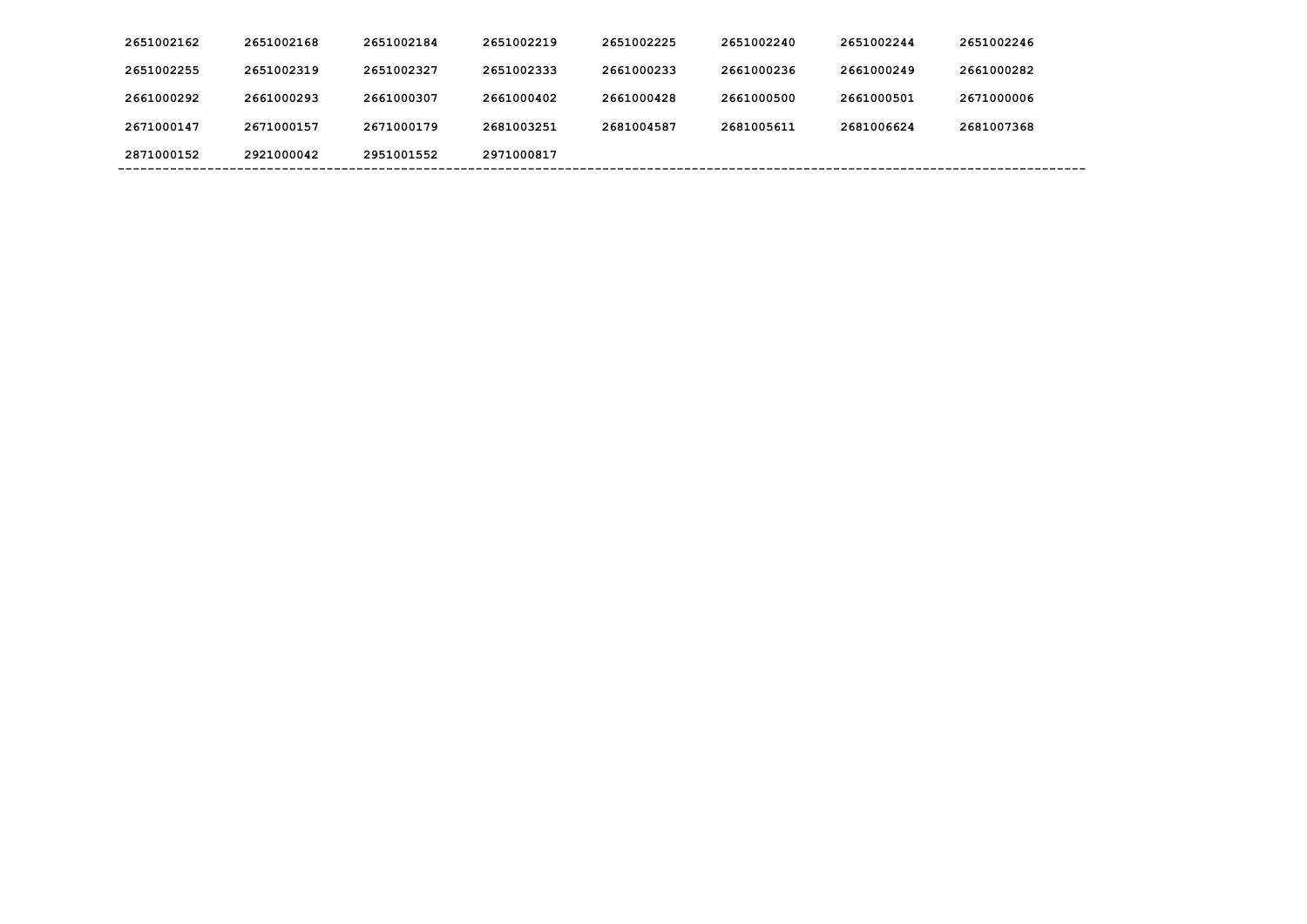# **EMPLOYEES' STATE INSURANCE CORPORATION RECRUITMENT OF UPPER DIVISION CLERK (UDC) (MAIN EXAMINATION) DATE OF EXAM : 1st SEPTEMBER 2019 LIST OF ROLL NO. OF SHORT LISTED CANDIDATES REGION = TELANGANA**

| 1121000029 | 1121000076 | 1141000016 | 1151000009 | 1151000088 | 1151000119 | 1151000126 | 1151000133 |
|------------|------------|------------|------------|------------|------------|------------|------------|
| 1151000139 | 1151000213 | 1151000215 | 1151000241 | 1151000249 | 1151000252 | 1151000370 | 1151000431 |
| 1151000435 | 1151000438 | 1151000445 | 1161000072 | 1161000140 | 1161000214 | 1161000244 | 1171000013 |
| 1171000044 | 1171000051 | 1171000082 | 1171000087 | 1171000106 | 1171000113 | 1171000120 | 1171000133 |
| 1181000002 | 1181000015 | 1181000028 | 1181000040 | 1181000057 | 1181000096 | 1181000113 | 1181000132 |
| 1181000147 | 1181000149 | 1181000153 | 1181000175 | 1181000215 | 1181000222 | 1181000235 | 1181000254 |
| 1181000264 | 1181000327 | 1181000354 | 1181000379 | 1181000467 | 1181000500 | 1181000504 | 1181000548 |
| 1181000630 | 1181000637 | 1181000679 | 1181000684 | 1181000745 | 1181000755 | 1181000767 | 1181000812 |
| 1181000814 | 1181000824 | 1181000843 | 1181000901 | 1181000914 | 1181000963 | 1181000979 | 1181000993 |
| 1181001004 | 1181001038 | 1181001047 | 1181001061 | 1181001144 | 1181001250 | 1181001311 | 1181001362 |
| 1181001367 | 1181001442 | 1181001453 | 1181001457 | 1181001470 | 1181001484 | 1181001527 | 1181001540 |
| 1181001595 | 1181001612 | 1181001615 | 1181001673 | 1181001735 | 1181001745 | 1181001755 | 1181001765 |
| 1181001800 | 1181001838 | 1181001840 | 1181001845 | 1181001902 | 1181001915 | 1181001949 | 1181001960 |
| 1181001963 | 1181001972 | 1181001984 | 1181001994 | 1181002073 | 1181002114 | 1181002147 | 1181002153 |
| 1181002204 | 1181002245 | 1181002314 | 1181002317 | 1181002345 | 1181002417 | 1181002444 | 1181002482 |
| 1181002530 | 1181002551 | 1181002574 | 1181002591 | 1181002612 | 1181002620 | 1181002634 | 1181002684 |
| 1181002712 | 1181002727 | 1181002807 | 1191000069 | 1191000092 | 1211000015 | 1211000016 | 1211000018 |
| 1211000034 | 1211000075 | 1211000209 | 1211000217 | 1211000232 | 1211000290 | 1211000359 | 1221000020 |
| 1221000039 | 1231000081 | 1241000045 | 1241000060 | 1241000086 | 1241000087 | 1241000116 | 1241000144 |
| 1241000151 | 1241000179 | 1241000187 | 1241000198 | 1241000228 | 1241000272 | 1241000311 | 1241000316 |
| 1241000318 | 1241000319 | 1241000412 | 1241000416 | 1241000429 | 1241000430 | 1241000434 | 1241000449 |
| 1241000481 | 1241000583 | 1241000586 | 1241000592 | 1241000611 | 1241000639 | 1241000641 | 1241000661 |
| 1241000723 | 1241000730 | 1241000787 | 1241000855 | 1241000974 | 1241001018 | 1241001037 | 1241001038 |
| 1241001144 | 1241001204 | 1241001254 | 1241001272 | 1241001279 | 1241001300 | 1241001305 | 1241001315 |
| 1241001435 | 1241001445 | 1241001453 | 1241001457 | 1241001465 | 1241001479 | 1241001507 | 1241001522 |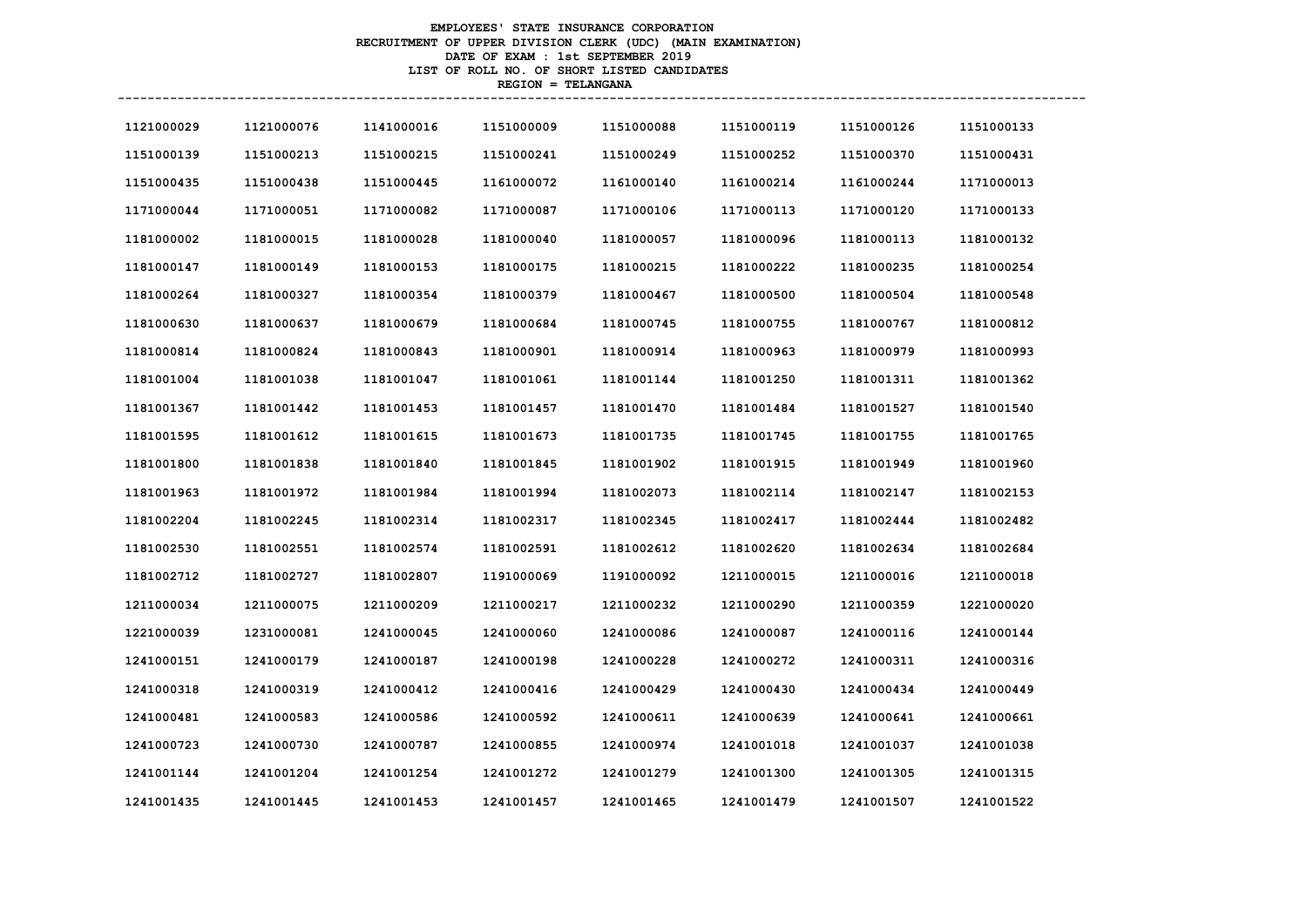| 1241001525 | 1241001590 | 1241001609 | 1241001617 | 1241001657 | 1251000004 | 1251000076 | 1251000081 |
|------------|------------|------------|------------|------------|------------|------------|------------|
| 1251000089 | 1251000107 | 1251000146 | 1251000162 | 1251000170 | 1251000187 | 1251000256 | 1251000287 |
| 1251000300 | 1251000321 | 1251000356 | 1251000401 | 1251000445 | 1251000453 | 1251000476 | 1251000499 |
| 1251000613 | 1251000666 | 1251000788 | 1251000899 | 1251000906 | 1251000909 | 1251000918 | 1251000982 |
| 1251000988 | 1251000997 | 1261000018 | 1261000031 | 1261000035 | 1261000103 | 1261000106 | 1261000151 |
| 1261000156 | 1261000161 | 1261000165 | 1391002124 | 1391006306 | 1391008088 | 1481001198 | 1841000041 |
| 1891000738 | 2211004412 | 2211005348 | 2231000760 | 2231001914 | 2331000174 | 2331000831 | 2571001560 |
| 2571003815 | 2681000005 | 2681000102 | 2681000109 | 2681000122 | 2681000143 | 2681000167 | 2681000191 |
| 2681000220 | 2681000223 | 2681000259 | 2681000273 | 2681000290 | 2681000291 | 2681000315 | 2681000360 |
| 2681000363 | 2681000396 | 2681000466 | 2681000486 | 2681000502 | 2681000548 | 2681000562 | 2681000566 |
| 2681000591 | 2681000616 | 2681000658 | 2681000669 | 2681000688 | 2681000695 | 2681000700 | 2681000715 |
| 2681000716 | 2681000750 | 2681000763 | 2681000766 | 2681000834 | 2681000837 | 2681000846 | 2681000862 |
| 2681000876 | 2681000923 | 2681000944 | 2681000955 | 2681001004 | 2681001013 | 2681001015 | 2681001049 |
| 2681001131 | 2681001181 | 2681001186 | 2681001197 | 2681001213 | 2681001215 | 2681001271 | 2681001287 |
| 2681001319 | 2681001329 | 2681001362 | 2681001363 | 2681001436 | 2681001451 | 2681001467 | 2681001472 |
| 2681001573 | 2681001598 | 2681001619 | 2681001628 | 2681001654 | 2681001655 | 2681001667 | 2681001705 |
| 2681001725 | 2681001743 | 2681001765 | 2681001772 | 2681001781 | 2681001787 | 2681001835 | 2681001871 |
| 2681001875 | 2681001914 | 2681002022 | 2681002047 | 2681002057 | 2681002074 | 2681002098 | 2681002132 |
| 2681002179 | 2681002180 | 2681002185 | 2681002234 | 2681002245 | 2681002285 | 2681002314 | 2681002324 |
| 2681002329 | 2681002382 | 2681002388 | 2681002391 | 2681002440 | 2681002449 | 2681002459 | 2681002480 |
| 2681002494 | 2681002532 | 2681002561 | 2681002586 | 2681002588 | 2681002598 | 2681002626 | 2681002641 |
| 2681002652 | 2681002654 | 2681002671 | 2681002703 | 2681002721 | 2681002724 | 2681002778 | 2681002836 |
| 2681002871 | 2681002971 | 2681002990 | 2681002996 | 2681003020 | 2681003023 | 2681003034 | 2681003043 |
| 2681003085 | 2681003094 | 2681003109 | 2681003111 | 2681003195 | 2681003214 | 2681003227 | 2681003278 |
| 2681003294 | 2681003366 | 2681003392 | 2681003478 | 2681003486 | 2681003588 | 2681003589 | 2681003606 |
| 2681003651 | 2681003667 | 2681003692 | 2681003713 | 2681003734 | 2681003736 | 2681003744 | 2681003750 |
| 2681003779 | 2681003806 | 2681003841 | 2681003842 | 2681003866 | 2681003876 | 2681003894 | 2681003925 |
| 2681003933 | 2681003947 | 2681003951 | 2681003965 | 2681003968 | 2681003969 | 2681003970 | 2681003988 |
| 2681003998 | 2681003999 | 2681004001 | 2681004016 | 2681004021 | 2681004022 | 2681004050 | 2681004052 |
| 2681004099 | 2681004194 | 2681004204 | 2681004206 | 2681004285 | 2681004312 | 2681004329 | 2681004337 |
| 2681004368 | 2681004377 | 2681004391 | 2681004454 | 2681004459 | 2681004469 | 2681004508 | 2681004533 |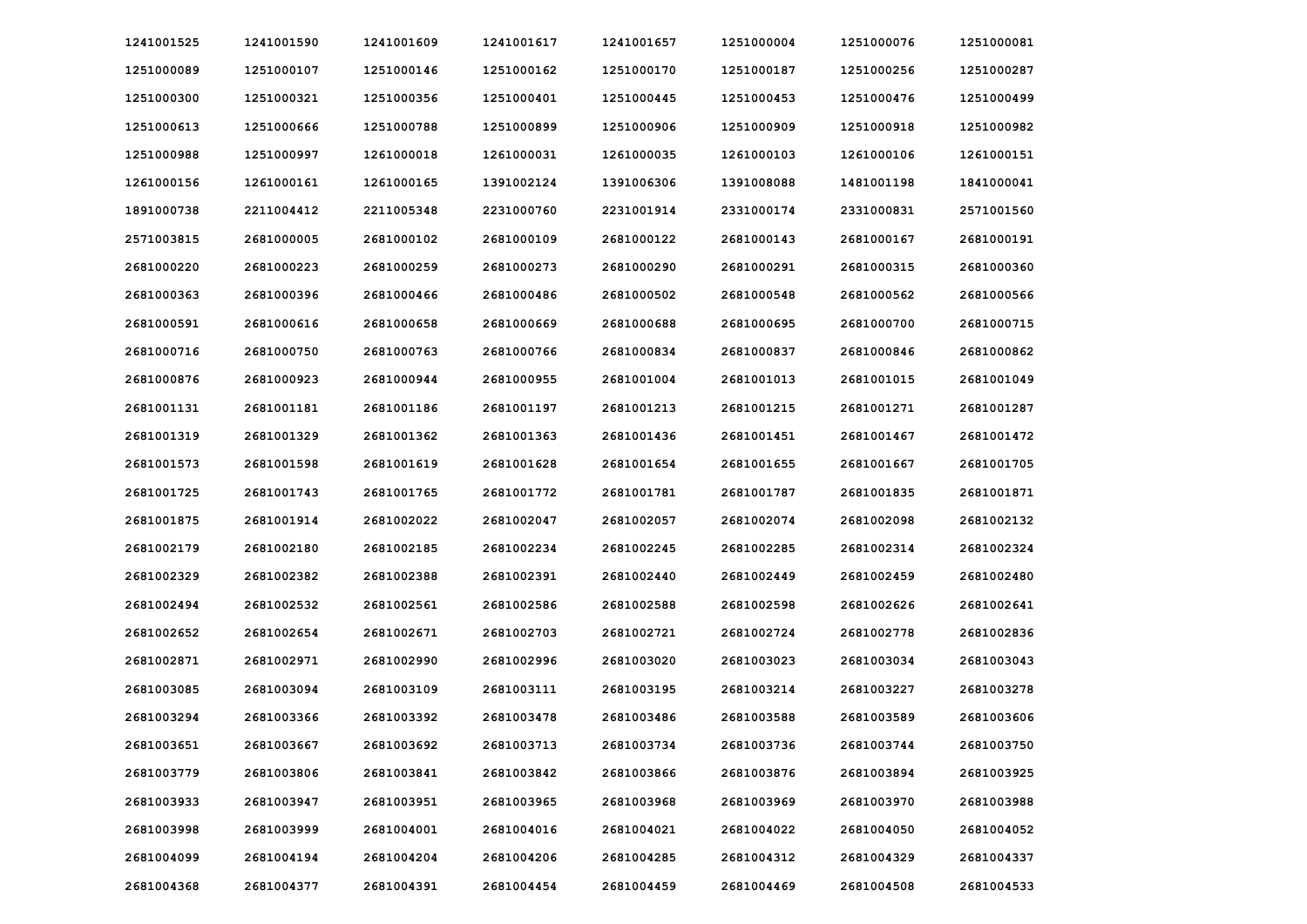| 2681004616 | 2681004649 | 2681004686 | 2681004721 | 2681004750 | 2681004784 | 2681004808 | 2681004817 |
|------------|------------|------------|------------|------------|------------|------------|------------|
| 2681004842 | 2681004852 | 2681004875 | 2681004911 | 2681004942 | 2681005009 | 2681005057 | 2681005071 |
| 2681005104 | 2681005108 | 2681005116 | 2681005210 | 2681005245 | 2681005283 | 2681005297 | 2681005303 |
| 2681005350 | 2681005351 | 2681005412 | 2681005421 | 2681005433 | 2681005469 | 2681005482 | 2681005511 |
| 2681005534 | 2681005569 | 2681005631 | 2681005649 | 2681005651 | 2681005678 | 2681005699 | 2681005751 |
| 2681005769 | 2681005788 | 2681005793 | 2681005815 | 2681005823 | 2681005829 | 2681005830 | 2681005841 |
| 2681005863 | 2681005899 | 2681005928 | 2681006011 | 2681006020 | 2681006048 | 2681006099 | 2681006151 |
| 2681006153 | 2681006196 | 2681006212 | 2681006267 | 2681006288 | 2681006356 | 2681006374 | 2681006403 |
| 2681006406 | 2681006417 | 2681006444 | 2681006464 | 2681006578 | 2681006586 | 2681006649 | 2681006677 |
| 2681006696 | 2681006711 | 2681006716 | 2681006725 | 2681006748 | 2681006752 | 2681006760 | 2681006792 |
| 2681006813 | 2681006831 | 2681006832 | 2681006840 | 2681006866 | 2681006868 | 2681006909 | 2681006932 |
| 2681006934 | 2681006974 | 2681006997 | 2681006998 | 2681007007 | 2681007011 | 2681007036 | 2681007060 |
| 2681007157 | 2681007197 | 2681007251 | 2681007261 | 2681007287 | 2681007340 | 2681007355 | 2681007359 |
| 2681007396 | 2681007431 | 2681007452 | 2681007466 | 2681007467 | 2681007474 | 2681007476 | 2681007511 |
| 2681007515 | 2681007517 | 2681007519 | 2681007548 | 2681007577 | 2681007643 | 2681007668 | 2681007676 |
| 2681007718 | 2681007752 | 2681007757 | 2681007758 | 2681007801 | 2681007820 | 2681007870 | 2681007880 |
| 2681007882 | 2681007883 | 2681007895 | 2681007933 | 2681007975 | 2691000010 | 2691000042 | 2691000047 |
| 2691000172 | 2691000276 | 2691000318 | 2691000357 | 2691000405 | 2691000487 | 2701000068 | 2701000072 |
| 2701000169 | 2701000186 | 2701000193 | 2701000211 | 2701000246 | 2701000314 | 2701000318 | 2701000338 |
| 2701000341 | 2701000369 | 2701000370 | 2701000373 | 2701000375 | 2701000377 | 2701000412 | 2701000433 |
| 2711000014 | 2711000073 | 2711000117 | 2711000165 | 2711000203 | 2711000224 | 2711000231 | 2711000233 |
| 2711000240 | 2711000255 | 2711000312 | 2711000334 | 2711000336 | 2711000346 | 2711000364 | 2711000408 |
| 2711000417 | 2711000420 | 2711000483 | 2711000546 | 2711000565 | 2711000570 | 2951006214 | 2981000538 |
|            |            |            |            |            |            |            |            |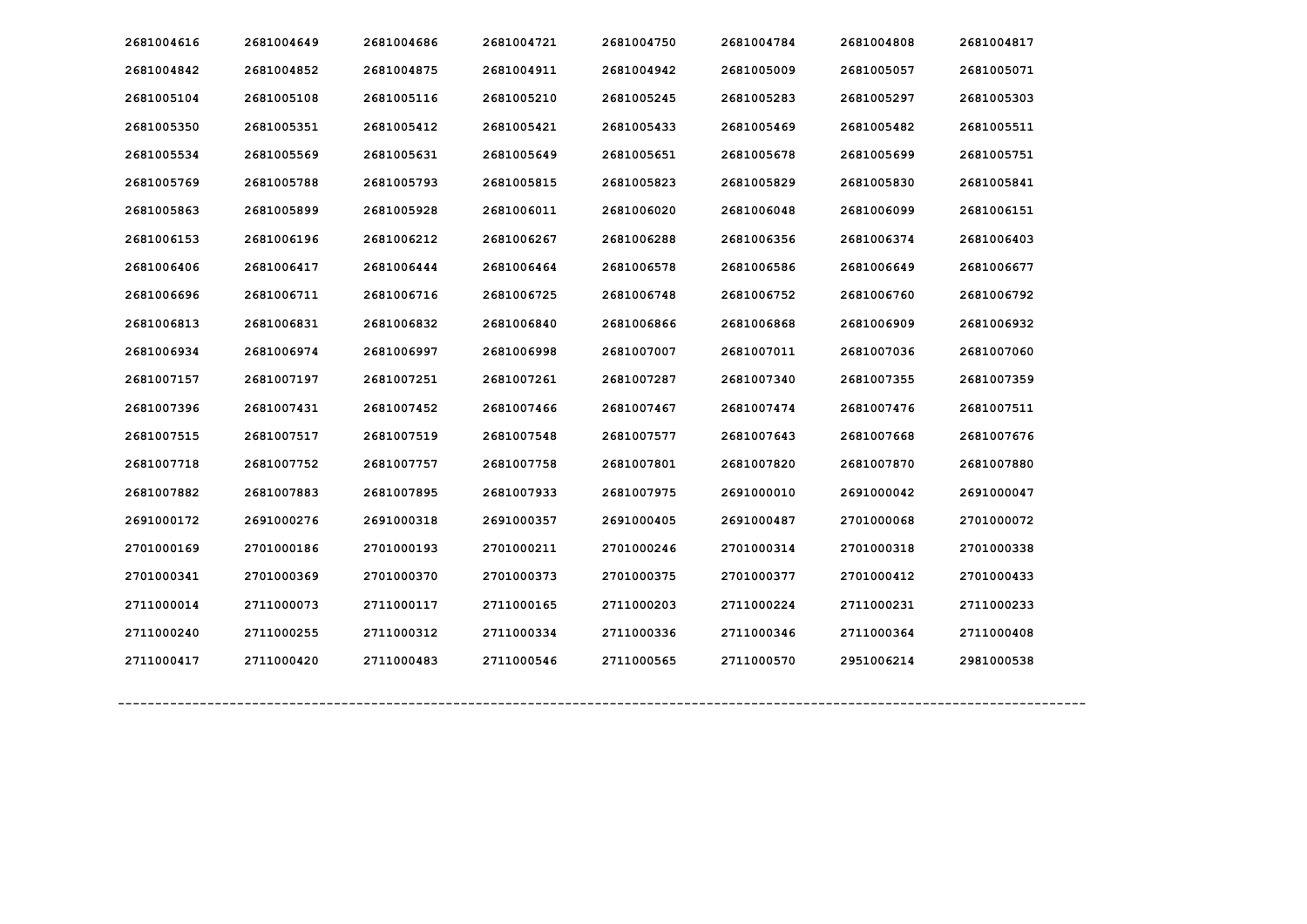# **EMPLOYEES' STATE INSURANCE CORPORATION RECRUITMENT OF UPPER DIVISION CLERK (UDC) (MAIN EXAMINATION) DATE OF EXAM : 1st SEPTEMBER 2019 LIST OF ROLL NO. OF SHORT LISTED CANDIDATES REGION = UTTARAKHAND**

| 1411002790 | 1451002370 | 1451007868 | 1451009274 | 1451012840 | 1461000328 | 1571000795 | 1631000086 |
|------------|------------|------------|------------|------------|------------|------------|------------|
| 1661000007 | 1971000473 | 2731000017 | 2731000043 | 2731000181 | 2731000222 | 2731000277 | 2731000321 |
| 2731000413 | 2731000440 | 2731000472 | 2731000503 | 2731000505 | 2731000527 | 2731000551 | 2731000585 |
| 2731000610 | 2731000721 | 2731000756 | 2731000848 | 2731000851 | 2731000891 | 2731000900 | 2731000905 |
| 2731000910 | 2731000921 | 2731000937 | 2731000967 | 2731001026 | 2731001055 | 2731001087 | 2731001102 |
| 2741000012 | 2741000021 | 2741000108 | 2741000113 | 2741000197 | 2741000302 | 2741000368 | 2751000008 |
| 2751000080 | 2751000103 | 2751000137 | 2751000203 | 2751000279 | 2751000315 | 2751000362 | 2881000516 |
|            |            |            |            |            |            |            |            |
|            |            |            |            |            |            |            |            |

**----------------------------------------------------------------------------------------------------------------------------------**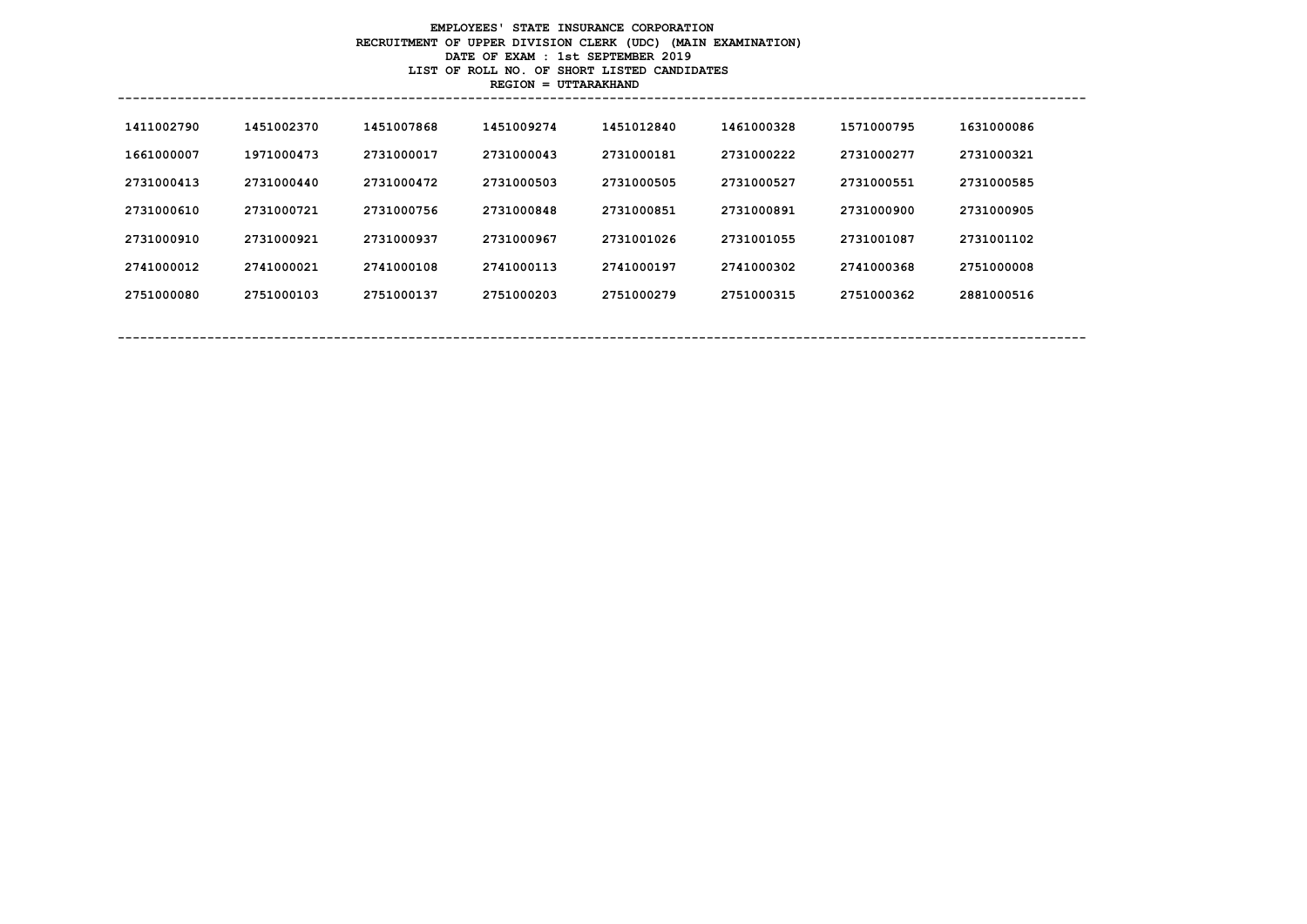# **EMPLOYEES' STATE INSURANCE CORPORATION RECRUITMENT OF UPPER DIVISION CLERK (UDC) (MAIN EXAMINATION) DATE OF EXAM : 1st SEPTEMBER 2019 LIST OF ROLL NO. OF SHORT LISTED CANDIDATES REGION = UTTAR PRADESH**

| 1251000028 | 1251000464 | 1251000633 | 1251000839 | 1251000873 | 1341000091 | 1381000276 | 1411000416 |
|------------|------------|------------|------------|------------|------------|------------|------------|
| 1451004495 | 1451004774 | 1451004781 | 1451007089 | 1451008790 | 1451009038 | 1451009171 | 1451009568 |
| 1451010737 | 1451011146 | 1451011169 | 1451011174 | 1451012879 | 1451014702 | 1451015163 | 1451015198 |
| 1451015457 | 1451021692 | 1451022216 | 1461000646 | 1471000057 | 1471000138 | 1471000149 | 1471000255 |
| 1471000390 | 1471000638 | 1471000698 | 1471000724 | 1471000725 | 1471001072 | 1471001074 | 1491000030 |
| 1491000479 | 1491000548 | 1491000601 | 1491000615 | 1491000626 | 1491000787 | 1491000906 | 1491000925 |
| 1491000947 | 1491001181 | 1511004070 | 1531001134 | 1781000341 | 1811002142 | 2201001141 | 2201004646 |
| 2201004866 | 2421000212 | 2481000544 | 2511001995 | 2521000873 | 2541000079 | 2731000439 | 2731000863 |
| 2731000953 | 2731000968 | 2731001049 | 2741000056 | 2741000155 | 2741000279 | 2751000063 | 2751000179 |
| 2751000313 | 2751000343 | 2761000085 | 2761000102 | 2761000154 | 2761000215 | 2761000224 | 2761000240 |
| 2761000354 | 2761000366 | 2761000415 | 2761000424 | 2761000449 | 2761000477 | 2761000499 | 2761000513 |
| 2761000537 | 2761000547 | 2761000602 | 2761000692 | 2761000722 | 2761000746 | 2761000765 | 2761000825 |
| 2761000868 | 2771000082 | 2771000100 | 2771000147 | 2771000160 | 2771000182 | 2771000213 | 2771000226 |
| 2771000289 | 2781000015 | 2781000069 | 2781000183 | 2781000346 | 2781000368 | 2781000403 | 2781000413 |
| 2781000432 | 2781000439 | 2781000754 | 2781000805 | 2781000857 | 2781001122 | 2781001152 | 2781001214 |
| 2781001253 | 2781001265 | 2791000027 | 2801000064 | 2801000098 | 2801000102 | 2801000126 | 2801000196 |
| 2801000249 | 2801000265 | 2801000328 | 2801000386 | 2801000402 | 2801000431 | 2801000437 | 2811000089 |
| 2811000111 | 2831000018 | 2831000033 | 2831000074 | 2831000142 | 2831000194 | 2831000225 | 2831000252 |
| 2831000256 | 2831000401 | 2831000437 | 2831000471 | 2831000483 | 2831000535 | 2831000547 | 2831000577 |
| 2831000589 | 2831000593 | 2831000596 | 2831000597 | 2841000096 | 2841000134 | 2841000156 | 2841000173 |
| 2841000219 | 2841000243 | 2841000338 | 2841000347 | 2851000001 | 2851000007 | 2851000033 | 2851000059 |
| 2851000061 | 2851000069 | 2851000111 | 2851000126 | 2851000138 | 2851000212 | 2851000356 | 2851000389 |
| 2851000469 | 2851000489 | 2851000529 | 2851000586 | 2851000638 | 2851000652 | 2851000747 | 2851000754 |
| 2851000759 | 2851000868 | 2851000951 | 2851000967 | 2851000990 | 2851001003 | 2851001020 | 2851001093 |
| 2851001106 | 2851001126 | 2851001182 | 2851001190 | 2851001201 | 2851001203 | 2851001209 | 2851001281 |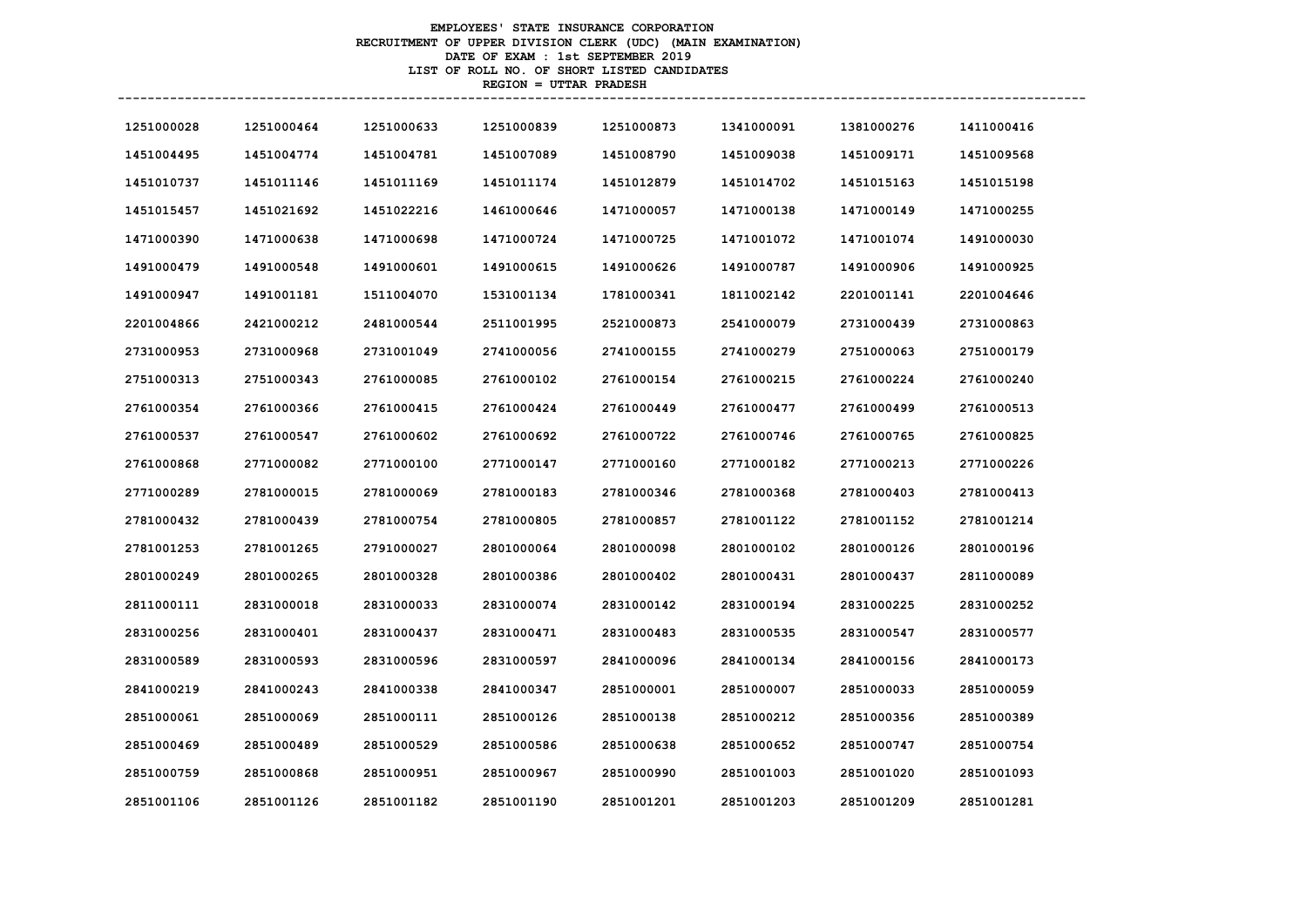| 2851001388 | 2851001419 | 2851001424 | 2851001466 | 2851001528 | 2851001617 | 2851001662 | 2851001700 |
|------------|------------|------------|------------|------------|------------|------------|------------|
| 2851001777 | 2851001790 | 2851001797 | 2851001817 | 2851001818 | 2851001833 | 2851001860 | 2851001870 |
| 2851001893 | 2851001948 | 2851001978 | 2851001984 | 2851002010 | 2851002061 | 2851002092 | 2851002099 |
| 2851002132 | 2851002167 | 2851002226 | 2851002251 | 2851002288 | 2851002365 | 2851002377 | 2851002419 |
| 2851002432 | 2851002479 | 2851002483 | 2851002498 | 2851002509 | 2851002526 | 2851002567 | 2851002607 |
| 2851002739 | 2861000033 | 2861000052 | 2861000062 | 2861000106 | 2861000115 | 2861000157 | 2861000188 |
| 2861000204 | 2861000208 | 2861000252 | 2861000266 | 2861000296 | 2861000304 | 2861000308 | 2861000338 |
| 2861000352 | 2861000375 | 2861000384 | 2861000393 | 2861000394 | 2861000402 | 2861000534 | 2861000543 |
| 2861000630 | 2861000650 | 2861000659 | 2861000679 | 2861000718 | 2861000721 | 2861000762 | 2861000768 |
| 2861000797 | 2861000818 | 2861000824 | 2861000889 | 2861000921 | 2861000935 | 2861000943 | 2861000957 |
| 2861000961 | 2861000971 | 2861000974 | 2861001002 | 2861001012 | 2861001034 | 2861001052 | 2861001073 |
| 2861001085 | 2861001099 | 2861001101 | 2861001121 | 2861001148 | 2861001161 | 2861001166 | 2861001208 |
| 2861001212 | 2861001216 | 2861001229 | 2861001312 | 2861001402 | 2861001455 | 2861001466 | 2861001473 |
| 2861001553 | 2861001563 | 2861001571 | 2861001578 | 2861001590 | 2861001599 | 2861001616 | 2861001631 |
| 2861001633 | 2861001666 | 2861001681 | 2861001707 | 2861001718 | 2861001792 | 2861001793 | 2861001810 |
| 2861001829 | 2861001836 | 2861001857 | 2861001898 | 2861001926 | 2861001939 | 2861001973 | 2861002008 |
| 2861002042 | 2861002059 | 2861002113 | 2861002118 | 2861002124 | 2861002134 | 2861002138 | 2861002154 |
| 2861002166 | 2861002167 | 2861002210 | 2861002239 | 2861002282 | 2861002293 | 2861002296 | 2861002312 |
| 2861002322 | 2861002372 | 2861002392 | 2861002414 | 2861002424 | 2861002428 | 2861002439 | 2861002475 |
| 2861002479 | 2861002482 | 2861002515 | 2861002519 | 2861002521 | 2861002583 | 2861002636 | 2861002638 |
| 2861002649 | 2861002671 | 2861002749 | 2861002793 | 2861002806 | 2861002863 | 2861002872 | 2861002884 |
| 2861002908 | 2871000055 | 2881000104 | 2881000182 | 2881000330 | 2881000331 | 2881000401 | 2881000422 |
| 2881000591 | 2881001007 | 2881001025 | 2891000006 | 2891000014 | 2891000041 | 2891000087 | 2891000103 |
| 2891000138 | 2891000244 | 2891000261 | 2891000397 | 2891000410 | 2891000423 | 2901000002 | 2901000035 |
| 2901000129 | 2901000165 | 2901000185 | 2901000220 | 2911000049 | 2911000051 | 2911000055 | 2911000056 |
| 2921000060 | 2921000061 | 2921000116 | 2921000177 | 2921000205 | 2921000301 | 2921000494 | 2921000496 |
| 2921000512 | 2921000516 | 2921000601 | 2921000657 | 2921000688 | 2921000750 | 2921000823 | 2921000833 |
| 2921001014 | 2921001085 | 2921001089 | 2921001105 | 2921001116 | 2951006582 | 2981000137 |            |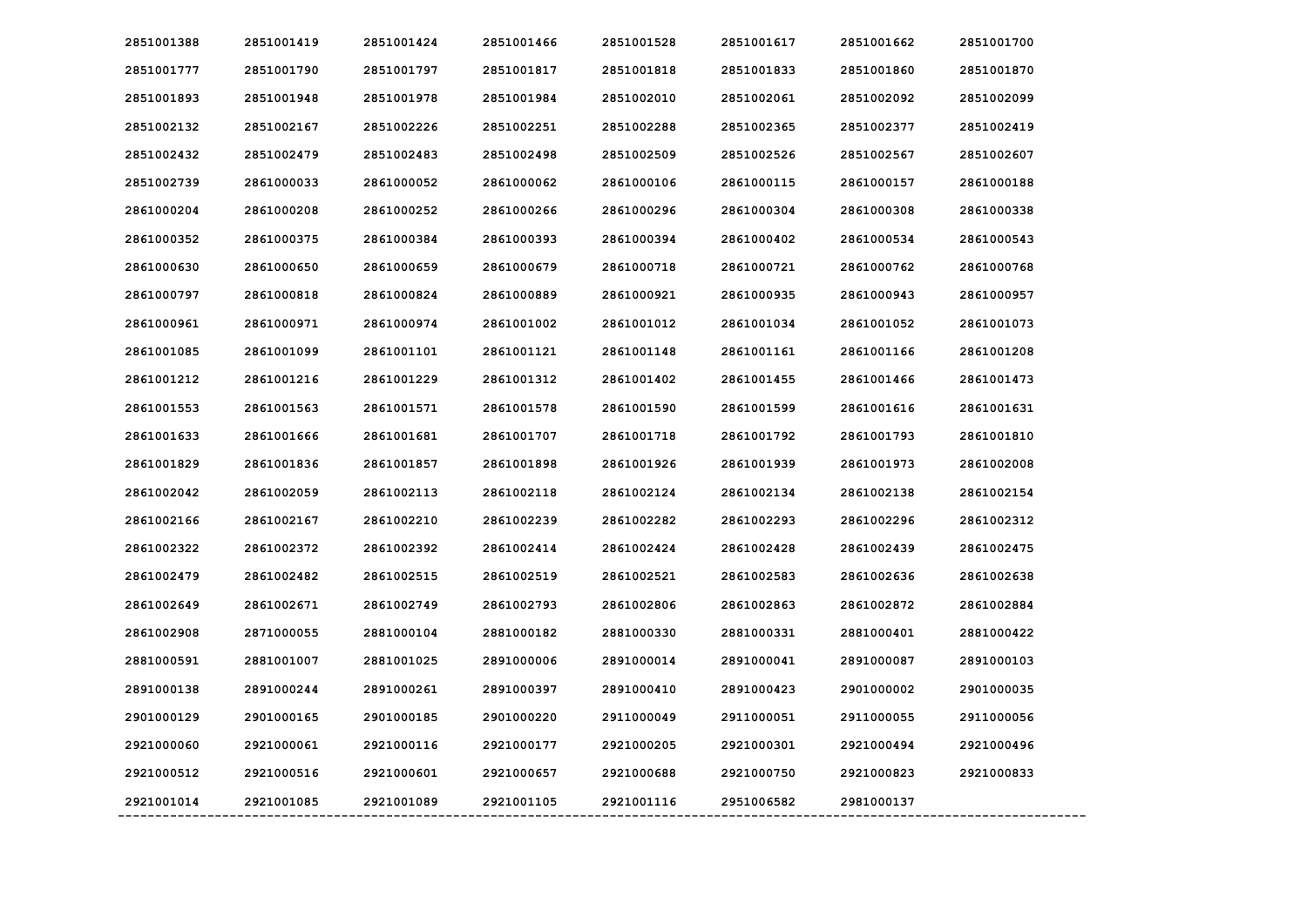# **EMPLOYEES' STATE INSURANCE CORPORATION RECRUITMENT OF UPPER DIVISION CLERK (UDC) (MAIN EXAMINATION) DATE OF EXAM : 1st SEPTEMBER 2019 LIST OF ROLL NO. OF SHORT LISTED CANDIDATES REGION = WEST BENGAL**

| 1111000007 | 1251000105 | 1251000426 | 1251000547 | 1251000690 | 1251000851 | 1251000867 | 1251000924 |
|------------|------------|------------|------------|------------|------------|------------|------------|
| 1281000238 | 1291000965 | 1331000010 | 1331000176 | 1331000379 | 1351000185 | 1351000638 | 1351000678 |
| 1351000713 | 1361000270 | 1371000564 | 1371000601 | 1371000603 | 1371000850 | 1371001050 | 1381001053 |
| 1391000455 | 1391000502 | 1391000550 | 1391001274 | 1391001276 | 1391001559 | 1391002343 | 1391002597 |
| 1391003455 | 1391003747 | 1391004570 | 1391004910 | 1391004996 | 1391006333 | 1391006376 | 1391006443 |
| 1391006592 | 1391006831 | 1391006850 | 1391006932 | 1391006956 | 1391007153 | 1391008082 | 1391008248 |
| 1391008274 | 1391009143 | 1391010414 | 1391010470 | 1391010481 | 1391010492 | 1391012114 | 1391012645 |
| 1391013023 | 1401000061 | 1401000261 | 1401000348 | 1451008050 | 1451008906 | 1451010555 | 1451021222 |
| 1451023611 | 1451023918 | 1461000798 | 1771000026 | 1771000276 | 1771000309 | 1771000323 | 1781000007 |
| 1781000011 | 1781000190 | 1781000225 | 1781000241 | 1781000272 | 1781000301 | 1781000370 | 1781000380 |
| 1781000427 | 1781000506 | 1781000538 | 1781000615 | 1781000634 | 1781000652 | 1781000663 | 1791000012 |
| 1801000023 | 1801000092 | 1801000125 | 1801000354 | 1811000214 | 1811000248 | 1811000612 | 1811000665 |
| 1811000778 | 1811000892 | 1811001371 | 1811002071 | 1811002076 | 1811002179 | 1811002277 | 1811002642 |
| 1831000386 | 1971000175 | 1971000910 | 1971001523 | 1981001183 | 2071000059 | 2071000349 | 2201001710 |
| 2201004837 | 2201005513 | 2211001702 | 2241002181 | 2241003006 | 2291000008 | 2311000244 | 2321000094 |
| 2331000841 | 2331001417 | 2331001458 | 2331001515 | 2331001643 | 2331001727 | 2331001967 | 2331002544 |
| 2331002607 | 2331002753 | 2341000702 | 2351000003 | 2361000078 | 2361000352 | 2361000429 | 2371000219 |
| 2371000310 | 2401001004 | 2461000334 | 2511001186 | 2511007177 | 2511008130 | 2511008559 | 2531000088 |
| 2571001298 | 2781000222 | 2801000247 | 2801000258 | 2861000683 | 2921000153 | 2931000054 | 2931000093 |
| 2931000100 | 2931000116 | 2931000124 | 2931000151 | 2931000215 | 2931000274 | 2931000298 | 2931000333 |
| 2931000379 | 2931000385 | 2931000408 | 2931000430 | 2931000446 | 2931000470 | 2931000490 | 2931000495 |
| 2931000522 | 2931000556 | 2931000570 | 2931000575 | 2931000581 | 2931000598 | 2931000601 | 2931000612 |
| 2931000632 | 2931000637 | 2931000662 | 2931000707 | 2931000708 | 2931000710 | 2931000755 | 2931000773 |
| 2941000051 | 2941000056 | 2941000072 | 2941000078 | 2941000104 | 2941000111 | 2941000139 | 2941000189 |
| 2941000212 | 2941000216 | 2941000223 | 2941000226 | 2941000240 | 2941000278 | 2941000309 | 2941000326 |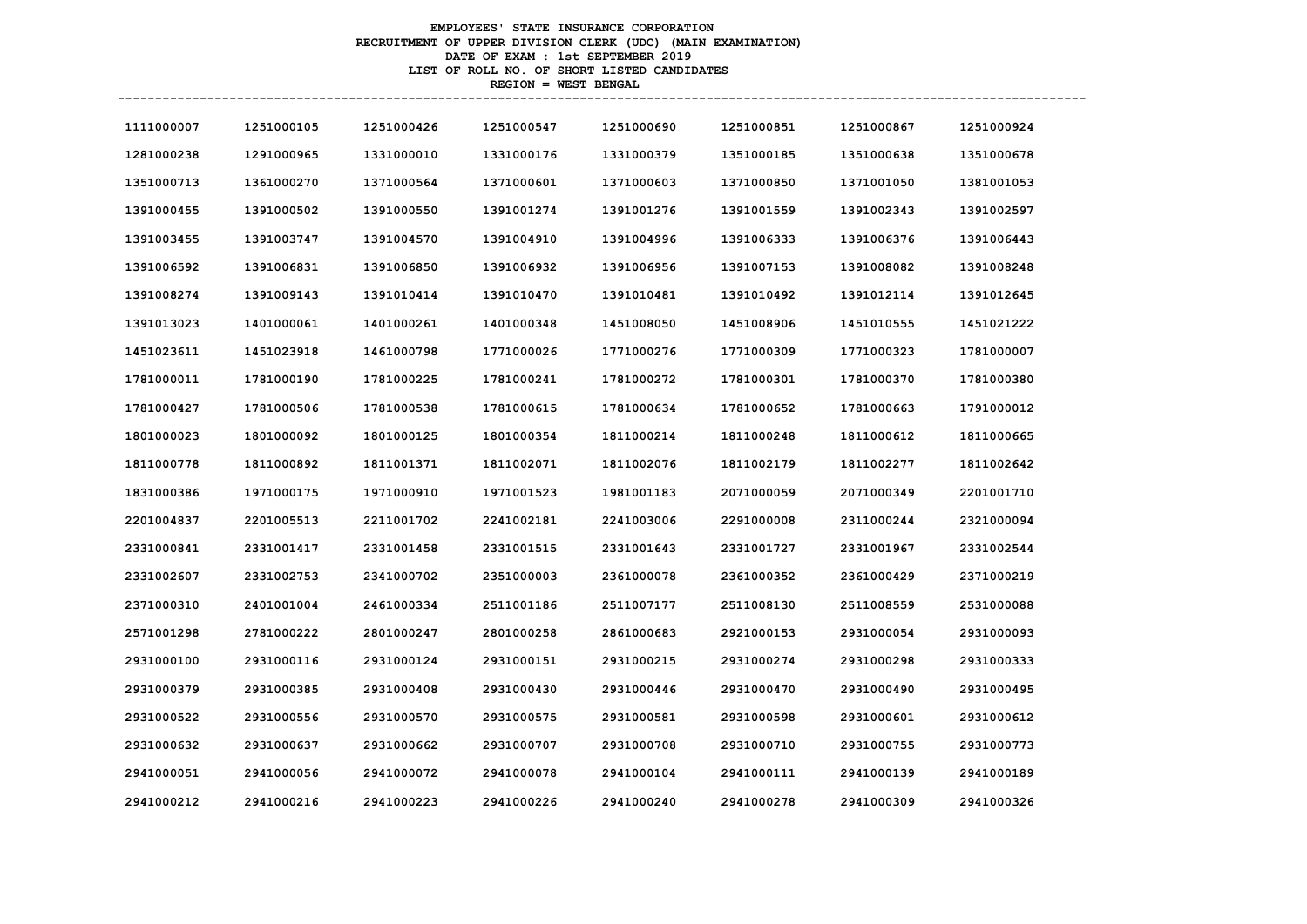| 2941000332 | 2941000334 | 2941000345 | 2941000350 | 2941000367 | 2941000370 | 2941000440 | 2941000453 |
|------------|------------|------------|------------|------------|------------|------------|------------|
| 2941000462 | 2941000500 | 2941000507 | 2941000520 | 2941000571 | 2941000577 | 2941000595 | 2941000607 |
| 2941000636 | 2941000642 | 2941000667 | 2941000686 | 2941000690 | 2951000015 | 2951000045 | 2951000050 |
| 2951000084 | 2951000093 | 2951000151 | 2951000165 | 2951000181 | 2951000183 | 2951000200 | 2951000217 |
| 2951000220 | 2951000229 | 2951000230 | 2951000249 | 2951000257 | 2951000260 | 2951000276 | 2951000283 |
| 2951000284 | 2951000327 | 2951000366 | 2951000367 | 2951000394 | 2951000506 | 2951000512 | 2951000518 |
| 2951000545 | 2951000557 | 2951000565 | 2951000586 | 2951000595 | 2951000636 | 2951000656 | 2951000771 |
| 2951000774 | 2951000792 | 2951000828 | 2951000846 | 2951000854 | 2951000857 | 2951000873 | 2951000883 |
| 2951000887 | 2951000906 | 2951001006 | 2951001012 | 2951001026 | 2951001057 | 2951001063 | 2951001078 |
| 2951001084 | 2951001110 | 2951001127 | 2951001174 | 2951001224 | 2951001237 | 2951001257 | 2951001262 |
| 2951001290 | 2951001308 | 2951001323 | 2951001325 | 2951001332 | 2951001338 | 2951001349 | 2951001369 |
| 2951001390 | 2951001392 | 2951001469 | 2951001484 | 2951001510 | 2951001545 | 2951001618 | 2951001623 |
| 2951001637 | 2951001642 | 2951001676 | 2951001680 | 2951001685 | 2951001705 | 2951001714 | 2951001715 |
| 2951001741 | 2951001790 | 2951001796 | 2951001892 | 2951001904 | 2951001917 | 2951001925 | 2951001926 |
| 2951002037 | 2951002058 | 2951002081 | 2951002099 | 2951002119 | 2951002134 | 2951002155 | 2951002190 |
| 2951002222 | 2951002237 | 2951002257 | 2951002292 | 2951002305 | 2951002315 | 2951002329 | 2951002335 |
| 2951002355 | 2951002379 | 2951002383 | 2951002420 | 2951002442 | 2951002458 | 2951002465 | 2951002529 |
| 2951002534 | 2951002612 | 2951002634 | 2951002660 | 2951002689 | 2951002691 | 2951002723 | 2951002733 |
| 2951002745 | 2951002767 | 2951002868 | 2951002892 | 2951002936 | 2951002953 | 2951002977 | 2951002987 |
| 2951003008 | 2951003051 | 2951003055 | 2951003088 | 2951003123 | 2951003139 | 2951003174 | 2951003176 |
| 2951003217 | 2951003268 | 2951003273 | 2951003363 | 2951003373 | 2951003388 | 2951003431 | 2951003491 |
| 2951003495 | 2951003496 | 2951003581 | 2951003597 | 2951003637 | 2951003651 | 2951003690 | 2951003715 |
| 2951003813 | 2951003814 | 2951003826 | 2951003829 | 2951003833 | 2951004046 | 2951004056 | 2951004057 |
| 2951004059 | 2951004067 | 2951004068 | 2951004076 | 2951004090 | 2951004113 | 2951004123 | 2951004150 |
| 2951004175 | 2951004192 | 2951004196 | 2951004198 | 2951004201 | 2951004210 | 2951004227 | 2951004236 |
| 2951004245 | 2951004247 | 2951004288 | 2951004291 | 2951004303 | 2951004310 | 2951004311 | 2951004312 |
| 2951004314 | 2951004320 | 2951004338 | 2951004363 | 2951004368 | 2951004418 | 2951004422 | 2951004470 |
| 2951004501 | 2951004528 | 2951004537 | 2951004603 | 2951004660 | 2951004683 | 2951004695 | 2951004769 |
| 2951004783 | 2951004812 | 2951004819 | 2951004843 | 2951004852 | 2951004855 | 2951004879 | 2951004923 |
| 2951005016 | 2951005021 | 2951005038 | 2951005047 | 2951005070 | 2951005072 | 2951005108 | 2951005135 |
| 2951005204 | 2951005231 | 2951005253 | 2951005285 | 2951005306 | 2951005310 | 2951005311 | 2951005354 |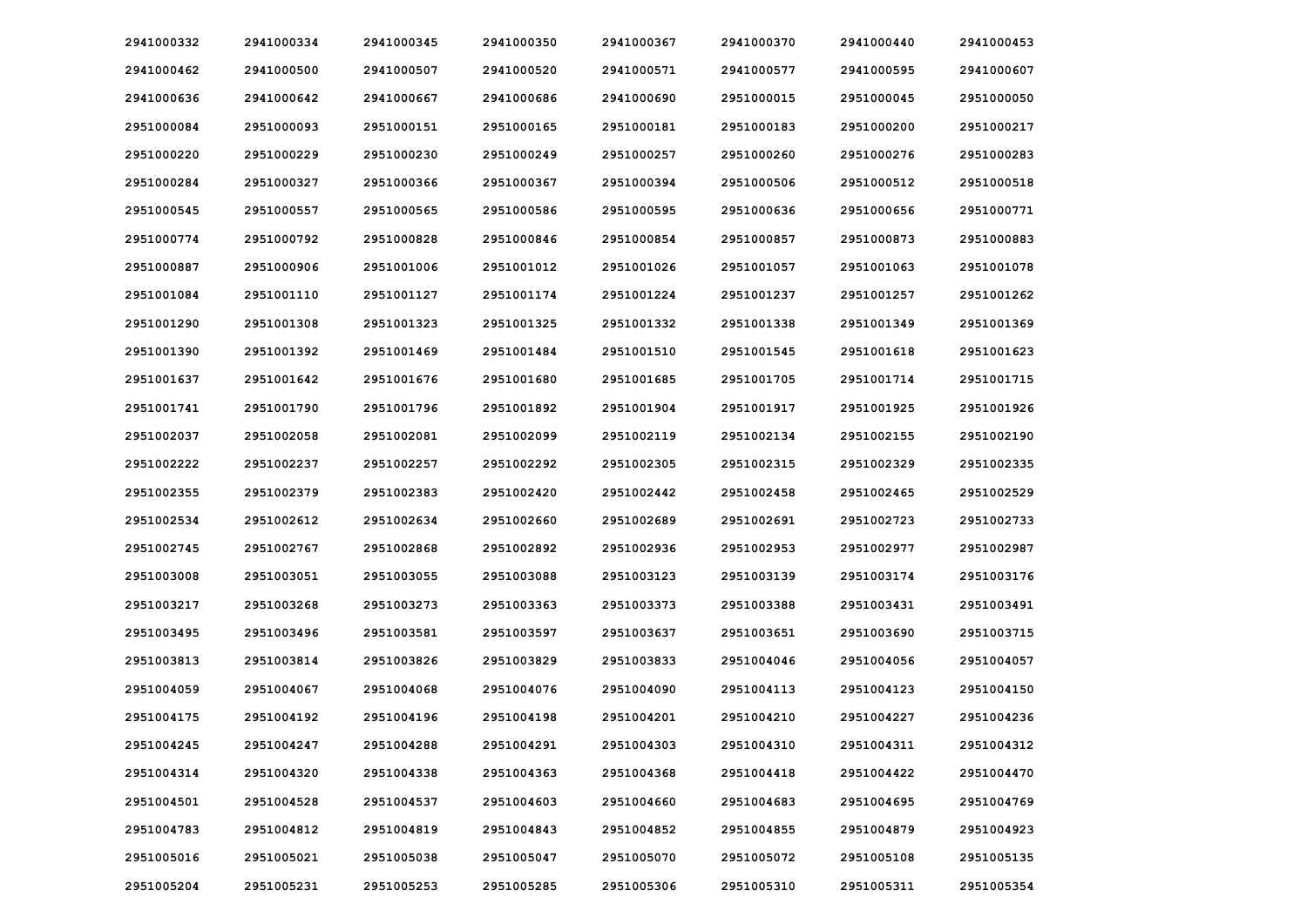| 2951005364 | 2951005407 | 2951005459 | 2951005499 | 2951005519 | 2951005552 | 2951005558 | 2951005604 |
|------------|------------|------------|------------|------------|------------|------------|------------|
| 2951005618 | 2951005622 | 2951005664 | 2951005678 | 2951005711 | 2951005713 | 2951005761 | 2951005787 |
| 2951005882 | 2951005890 | 2951005948 | 2951005957 | 2951005963 | 2951005979 | 2951005980 | 2951005993 |
| 2951006033 | 2951006043 | 2951006118 | 2951006120 | 2951006122 | 2951006188 | 2951006204 | 2951006212 |
| 2951006237 | 2951006262 | 2951006276 | 2951006280 | 2951006303 | 2951006357 | 2951006369 | 2951006397 |
| 2951006401 | 2951006405 | 2951006415 | 2951006417 | 2951006443 | 2951006456 | 2951006471 | 2951006476 |
| 2951006482 | 2951006516 | 2951006525 | 2951006574 | 2951006592 | 2951006681 | 2951006682 | 2951006686 |
| 2951006699 | 2951006702 | 2951006714 | 2951006755 | 2951006765 | 2951006810 | 2951006820 | 2951006831 |
| 2951006843 | 2951006867 | 2951006881 | 2951006885 | 2951006900 | 2951006902 | 2951006903 | 2951006911 |
| 2951006934 | 2951006962 | 2951007013 | 2951007039 | 2951007098 | 2951007101 | 2951007102 | 2951007176 |
| 2951007234 | 2951007255 | 2951007259 | 2951007287 | 2951007299 | 2951007322 | 2951007327 | 2951007344 |
| 2951007362 | 2951007367 | 2951007398 | 2951007415 | 2951007427 | 2951007442 | 2951007444 | 2951007472 |
| 2951007485 | 2951007502 | 2951007527 | 2951007531 | 2951007540 | 2951007555 | 2951007562 | 2951007568 |
| 2951007619 | 2951007641 | 2951007656 | 2951007660 | 2951007681 | 2951007711 | 2951007750 | 2951007785 |
| 2951007791 | 2951007835 | 2951007846 | 2951007860 | 2951007921 | 2951007927 | 2951007934 | 2951007974 |
| 2951008037 | 2951008057 | 2951008060 | 2951008091 | 2951008106 | 2951008200 | 2951008205 | 2951008207 |
| 2951008231 | 2951008256 | 2951008260 | 2951008282 | 2951008334 | 2951008365 | 2961000029 | 2961000061 |
| 2961000119 | 2961000157 | 2961000211 | 2961000257 | 2961000258 | 2961000286 | 2961000298 | 2961000307 |
| 2961000403 | 2961000452 | 2961000489 | 2961000498 | 2961000500 | 2961000548 | 2961000634 | 2961000649 |
| 2961000665 | 2961000669 | 2961000678 | 2961000691 | 2961000712 | 2961000750 | 2961000763 | 2961000781 |
| 2961000810 | 2961000817 | 2961000834 | 2961000845 | 2961000857 | 2961000865 | 2961000882 | 2961000891 |
| 2961000930 | 2961000965 | 2961000985 | 2961000998 | 2961001026 | 2961001082 | 2961001089 | 2961001091 |
| 2961001116 | 2961001117 | 2961001128 | 2961001149 | 2961001196 | 2961001221 | 2961001231 | 2961001253 |
| 2961001278 | 2961001280 | 2961001288 | 2961001318 | 2961001322 | 2961001325 | 2961001346 | 2961001348 |
| 2961001353 | 2961001355 | 2961001445 | 2961001461 | 2961001462 | 2961001478 | 2961001494 | 2961001503 |
| 2961001543 | 2961001578 | 2961001596 | 2961001620 | 2961001633 | 2961001653 | 2961001663 | 2961001681 |
| 2961001690 | 2971000026 | 2971000028 | 2971000065 | 2971000100 | 2971000106 | 2971000135 | 2971000170 |
| 2971000253 | 2971000259 | 2971000327 | 2971000337 | 2971000365 | 2971000368 | 2971000383 | 2971000405 |
| 2971000444 | 2971000459 | 2971000460 | 2971000548 | 2971000583 | 2971000596 | 2971000604 | 2971000610 |
| 2971000619 | 2971000657 | 2971000670 | 2971000772 | 2971000840 | 2971000885 | 2971000907 | 2971001127 |
| 2971001152 | 2971001164 | 2971001169 | 2971001170 | 2971001185 | 2971001189 | 2971001191 | 2971001218 |